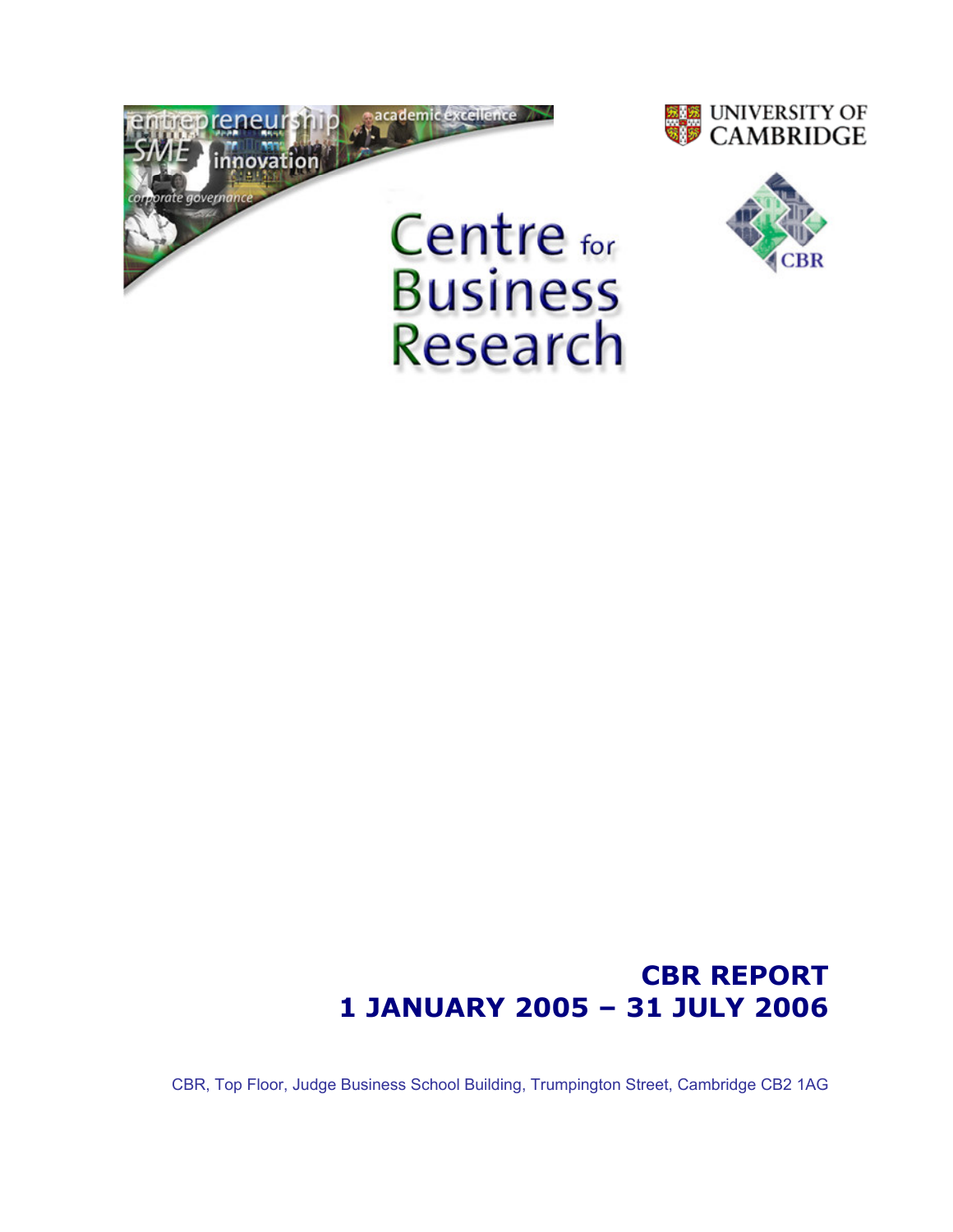# Foreword

This Report covers the activities of the CBR in the period January 2005-July 2006. This nineteen month period was agreed with the University of Cambridge in order to enable the Centre to move from a system of calendar-year reporting, as required by the ESRC during the period of our core grant, to one based on the University of Cambridge financial year, which runs from 1 August to 31 July. Our core ESRC funding came to an end in December 2004. The period reported here is therefore one of transition away from core funding to a more diversified funding base. The information presented in this report indicates how that transition has been achieved. In terms of inputs, in the short period since core funding ended, we have raised over  $£1.25$  million in new grants. Bids worth over £500,000 are currently pending. Our new awards include three major grants from the ESRC, two from the EPSRC and two from the Sixth Framework Research and Development Programme of the EU. A high level of contract research activity has also been maintained. In terms of outputs, our work continues to appear in core journals in management, law, and cognate social sciences, and to influence government, businesses and policy makers in numerous contexts. It also features prominently in a number of media outlets (with two CBRrelated articles in the Financial Times in the reporting period). Recognition for the work of senior CBR members has come in the form of several appointments to chairs and readerships and elections to learned associations, while those leaving the Centre after completing research posts have either taken up academic positions at top universities or have begun careers in leading companies or consultancies. The work of the Centre continues to be supported by a highly professional administrative and secretarial team. In short, the Centre is very well placed to complete the process of transition away from core funding which began at the start of 2005.

Simon Deakin

Acting Director, CBR

October 2006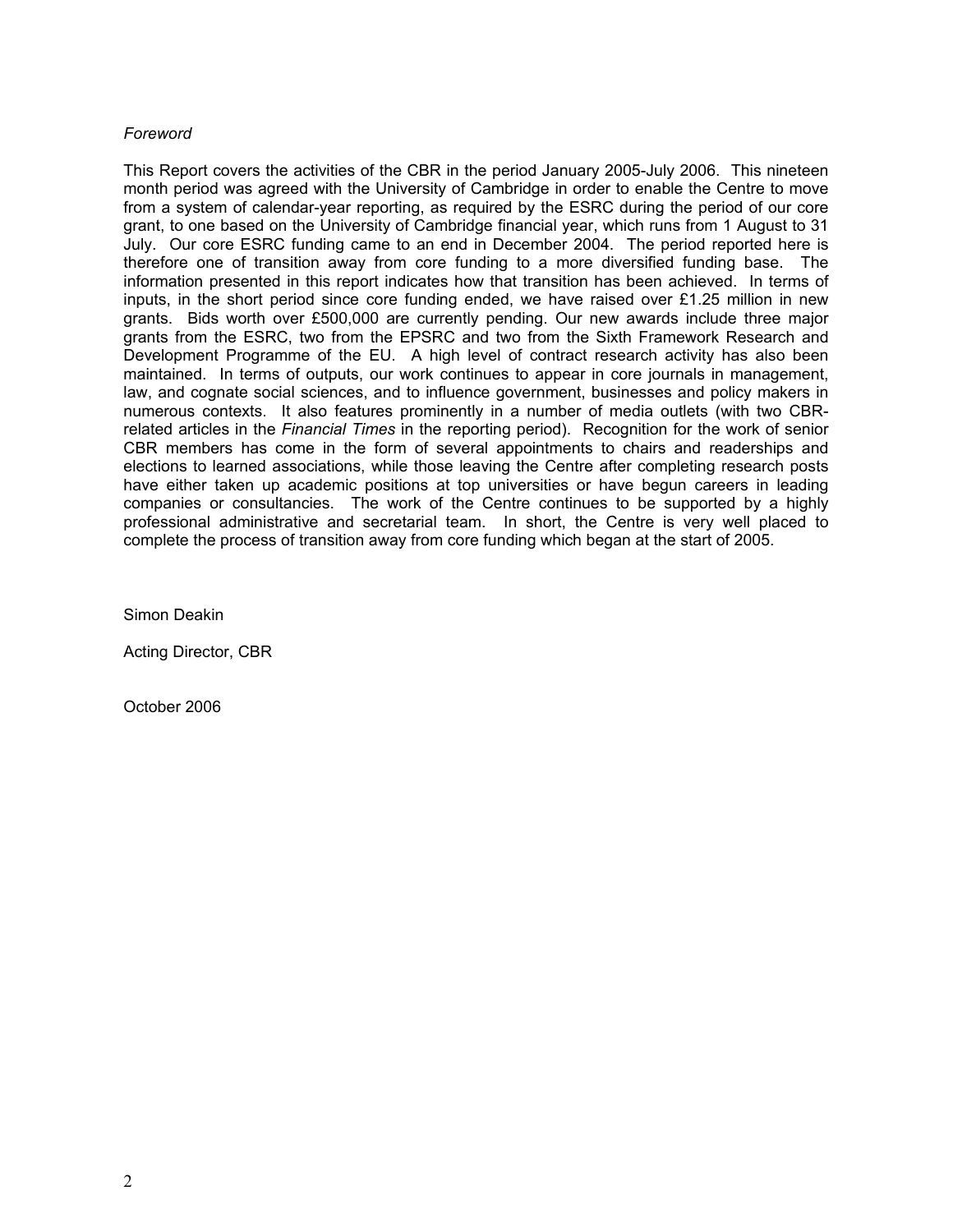# **TABLE OF CONTENTS**

|                                                                                                                  | 9 |
|------------------------------------------------------------------------------------------------------------------|---|
|                                                                                                                  |   |
|                                                                                                                  |   |
|                                                                                                                  |   |
| 1.5 Universities and Their Role in Systems of Innovation: A Comparative Assessment of UK and US Institutions and |   |
|                                                                                                                  |   |
|                                                                                                                  |   |
|                                                                                                                  |   |
|                                                                                                                  |   |
|                                                                                                                  |   |
|                                                                                                                  |   |
|                                                                                                                  |   |
|                                                                                                                  |   |
|                                                                                                                  |   |
|                                                                                                                  |   |
|                                                                                                                  |   |
|                                                                                                                  |   |
|                                                                                                                  |   |
|                                                                                                                  |   |
|                                                                                                                  |   |
|                                                                                                                  |   |
| 2.11 Labour Market Reform and Social Inclusion: The Case of New Zealand, Ireland and Denmark 31                  |   |
|                                                                                                                  |   |
|                                                                                                                  |   |
|                                                                                                                  |   |
|                                                                                                                  |   |
|                                                                                                                  |   |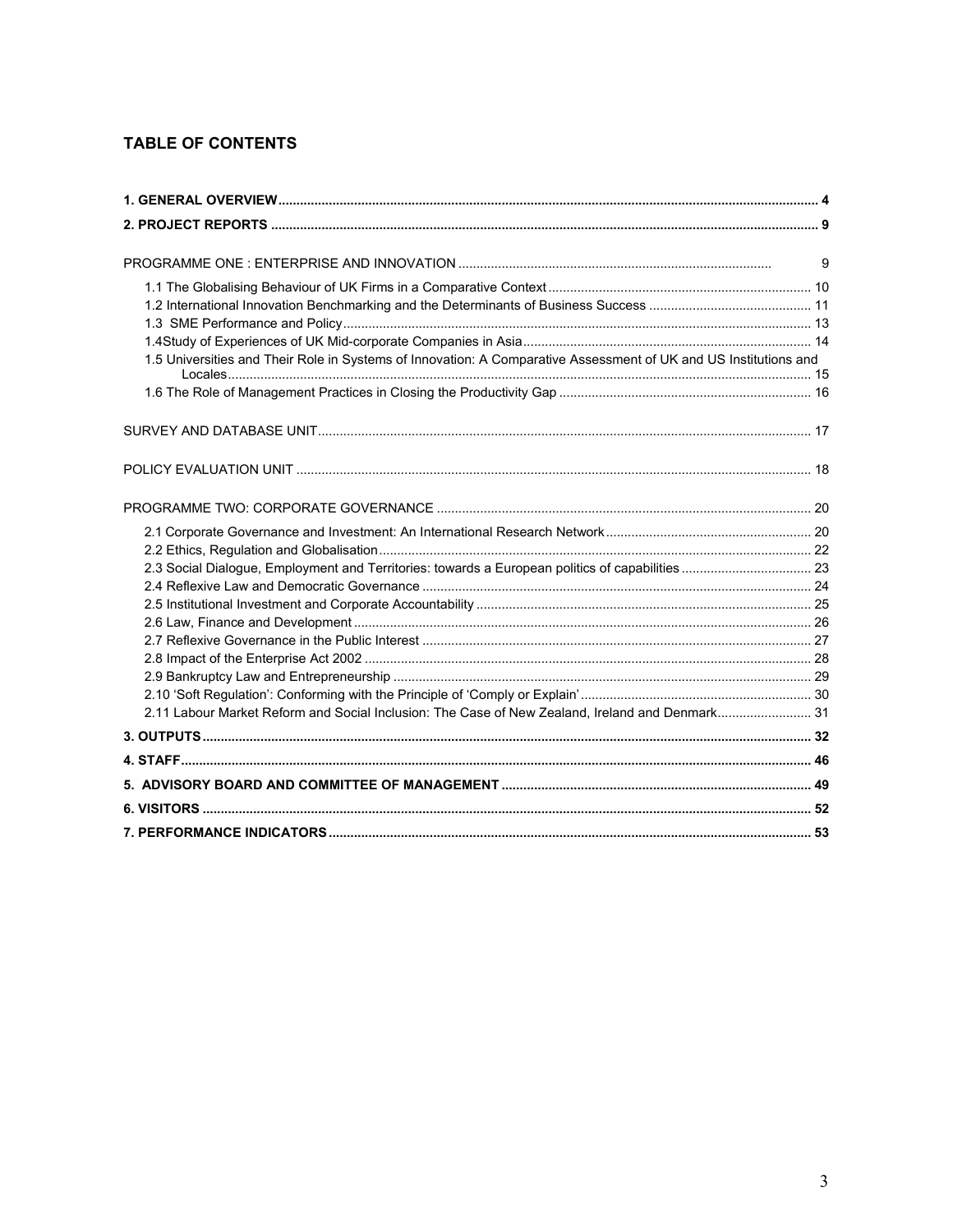### 1. GENERAL OVERVIEW

### INTRODUCTION

The CBR was established as a research centre within the University of Cambridge in October 1994. It is currently housed on the sixth floor of the Judge Business School Building. The CBR is an interdisciplinary centre and draws upon researchers from the Faculties of Economics, Law, and Social and Political Sciences; the Departments of Geography and Land Economy; the Manufacturing Engineering Group within the Department of Engineering; and the Judge Business School.

The CBR has a Director, Alan Hughes, and two Assistant Directors, Andy Cosh and Simon Deakin, who are all tenured academic members of staff of the University of Cambridge. The Director is currently on sabbatical leave and the post of Acting Director is held by Simon Deakin until the end of December 2006.

This report covers the activities of the CBR from January 2005 to the end of July 2006. This 19-month period was chosen in order to allow the Centre to move from a system of reporting by calendar year (as required by the ESRC core grant which ran out in 2004) to one based on the University of Cambridge's financial year, which runs from the beginning of August to the end of July.

The ESRC's contract with the University of Cambridge specified the following aims and objectives to be met by the Scientific Programme of the CBR:

THE SCIENTIFIC PROGRAMME

MAJOR ADVANCES ARE EXPECTED IN THESE AREAS:

- a) the analysis of the interrelationships between management strategy, takeovers and business performance in an international competitive context;
- b) the analysis of the relationship between corporate governance structures, incentives systems, business performance and the regulatory and legal environment;
- c) the analysis of policy, entrepreneurial styles, innovation, finance, training and international activity and networking and cooperative activity in relation to the survival, growth and development of small and medium-sized firms.

It is also expected that in making these advances, the CBR will make a significant contribution to the construction and analysis of large and complex datasets including survey and panel data.

In order to achieve the objectives set out above, the CBR will be expected to carry out the following actions:

- d) conduct an interdisciplinary research programme in Business Research;
- e) construct and maintain survey and related databases necessary for the conduct of Business Research;
- f) mount a series of workshops and seminars in Business Research;
	- produce and distribute a Working Paper Series to disseminate the results of the Centre's research programme;
	- maintain contact with researchers in the UK and abroad in cognate areas of research, and with potential users of the output of the Centre's research, in designing and executing the Centre's programme of research.

It was also expected that, in making these advances, the CBR will make significant contributions to the following areas: a) economics, b) human geography, c) management and business studies, d) socio-legal studies.

In its final report to the ESRC (Report on Activities 2002-4), the Centre set out how it had achieved these objectives in the three years prior to the ending of core funding in December 2004. These objectives remain broadly relevant going forward. However, following the ending of core funding, the Centre's management structure was reorganized to reflect a new focus on the twin themes of Enterprise and Innovation and Corporate Governance. These now correspond to the Centre's two research programmes.

### MANAGEMENT STRUCTURE

With effect from January 2005 the new programme structure was put in place. The new structure consists of two programmes of interdisciplinary research. The first, led by Andy Cosh, focuses on Enterprise and Innovation, the second, led by Simon Deakin, focuses on Corporate Governance. These programmes are supported by the Survey and Database Unit (led by Cosh) which provides expertise for survey based work and is responsible for the highly regarded biennial surveys of the UK small business sector, and the Policy Evaluation Unit (led by Cosh and Hughes) which specialises in evidence based policy evaluation linked to the core research programmes. This new structure reflects the distinctive competences of CBR as identified by ESRC Evaluation Panel which reported in 2002. Governance, enterprise and innovation were the areas most highly recommended for further funding by the Panel: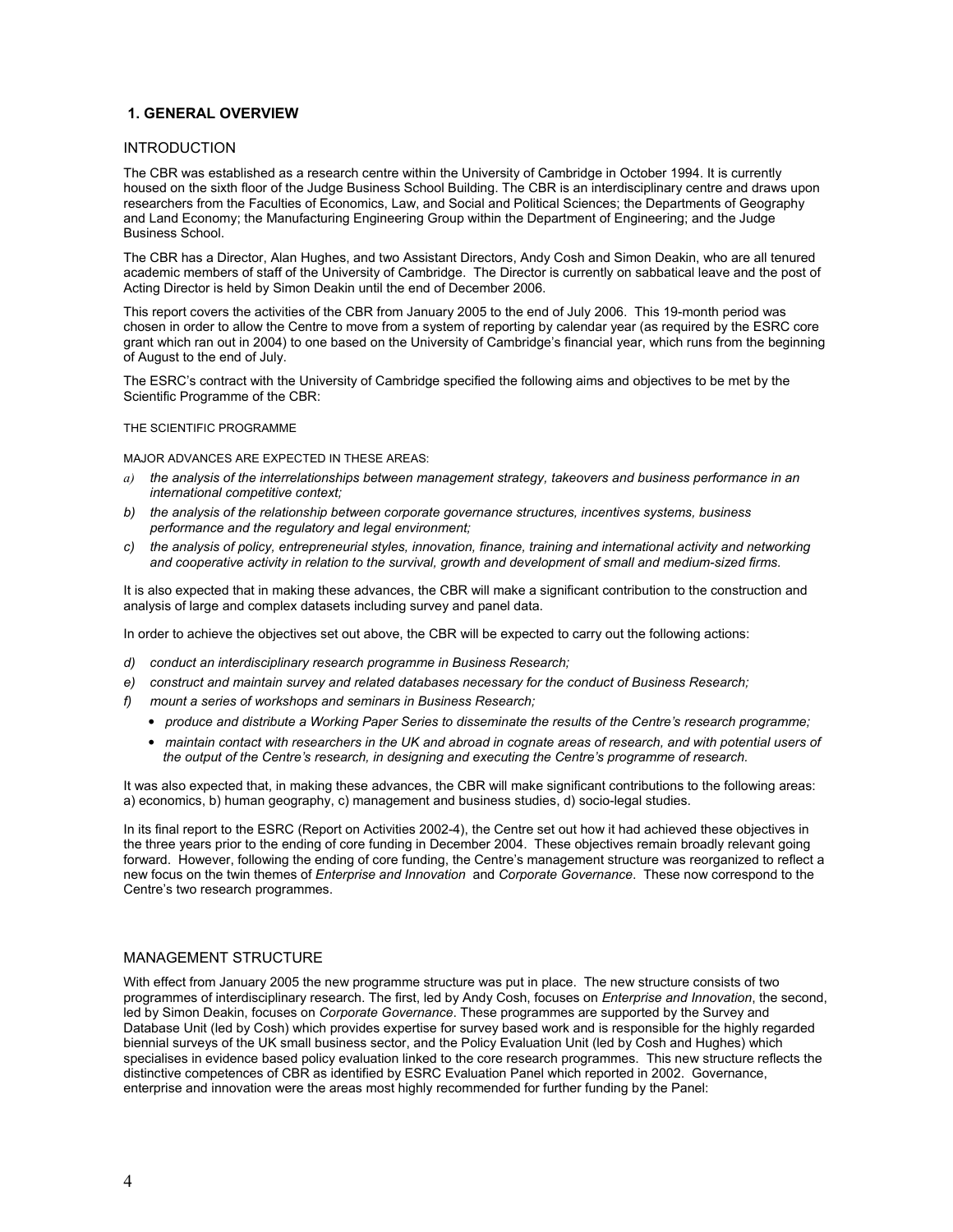'The research on corporate governance has been excellent, and has had a significant and increasing international impact; the work on small and medium enterprises (SMEs), including the collection and analysis of longitudinal data, has been of very good quality and the Centre is a leading European authority in this area.'

'The work of the Survey and Database Unit in terms of methodological development and the collection and management of longitudinal datasets has been first-class. The resulting datasets have provided the basis for many of the Centre's important academic and policy impacts. The quality of the SME Survey is widely recognised, as is the breadth of the Centre's approaches to the measurement of firms' growth and performance; in the words of one referee, "the CBR has made a real virtue from blending the quantitative and the qualitative …this is essential because we can only make true progress in business research by doing both together"'.

'The Panel was impressed particularly by the Centre's interdisciplinary research on innovation issues. By combining inputs from geographers, economists, management scientists and others, the CBR has made an important contribution to the study of clusters of innovative SMEs. This interdisciplinary approach is now being expanded to encompass work on technology transfer from the University sector to high-tech firms, adding inputs from legal studies to provide coverage of intellectual property rights issues.'

### RESEARCH ACHIEVEMENTS AND RESULTS IN THE REPORTING PERIOD

In the period 2005-6:

- CBR research was disseminated in 5 books, 22 journal articles, 12 chapters in books, and over 40 other publications including the CBR's own edited working paper series.
- Journals in which CBR work appeared included: MIT Sloan Management Review, Law Quarterly Review, Lloyds' Maritime and Commercial Law Quarterly, Current Legal Problems, Cambridge Journal of Economics, Corporate Governance: an International Review, Socio-Economic Review, Journal of Business Finance & Accounting, Journal of Technology Transfer, Research Policy, International Journal of Industrial Organization, Economics of Innovation and New Technology, Human Relations, Accounting, Organisations and Society, Journal of Corporate Ownership & Control, Cardozo Journal of International Law, Eastern Economic Journal.
- CBR researchers made over 70 conference and workshop presentations worldwide.
- One further substantial database arising from ESRC funded research was deposited with the ESRC data archive. A total of 17 databases have now been deposited since the CBR's inception.
- Research Fellows leaving the CBR have gone on to tenure-track posts at top-level Universities including Edinburgh, Birmingham and Oxford.
- Recognition for the work of CBR project leaders has come in the form, *inter alia*, of promotions to Readerships and Professorships, Visiting Professorships at overseas universities, and two elections to Fellowships of the British Academy.

Full details of research findings, with summaries of progress made on research and outputs, are contained in the individual project reports, in section 2, below.

### DISSEMINATION HIGHLIGHTS

The CBR publishes a regular newsletter, Top Floor, and the CBR website (http://www.cbr.cam.ac.uk) reports on CBR conferences, workshops and seminars, and on press coverage, on a regular basis. Below are some of the dissemination highlights in the reporting period.

#### CBR SUMMIT ON INNOVATION AND GOVERNANCE, MARCH 2006

A particular highlight in the reporting period was the CBR Summit on Innovation and Governance held in March 2006, with the support of the ESRC. This provided the Centre with an opportunity to present findings from current projects and to look back on the results of the decade of core ESRC funding. An internationally distinguished group of speakers took part and there were leading representatives from industry and government departments at the conference. The event was opened by the University's Vice Chancellor, Professor Alison Richard. Professor Richard described the Summit's international audience as 'a remarkable gathering of great distinction', and emphasised the importance of the CBR as a forum that brings together 'people from all over the world" and encourages them to conduct 'integrative research that calls on the 'expertise of lawyers and geographers, engineers and economists'. In building bridges between subjects, she said, and conducting multidisciplinary research that can and has made key contributions to UK policymaking, the CBR had played a vital role. 'It is very important that what we do as researchers is informed by, and translates into, the world we live in'. The full programme and papers for this conference celebrating the work of the Centre may be found at: http://www.cbr.cam.ac.uk/news/anniversary\_conferenceMar06.htm.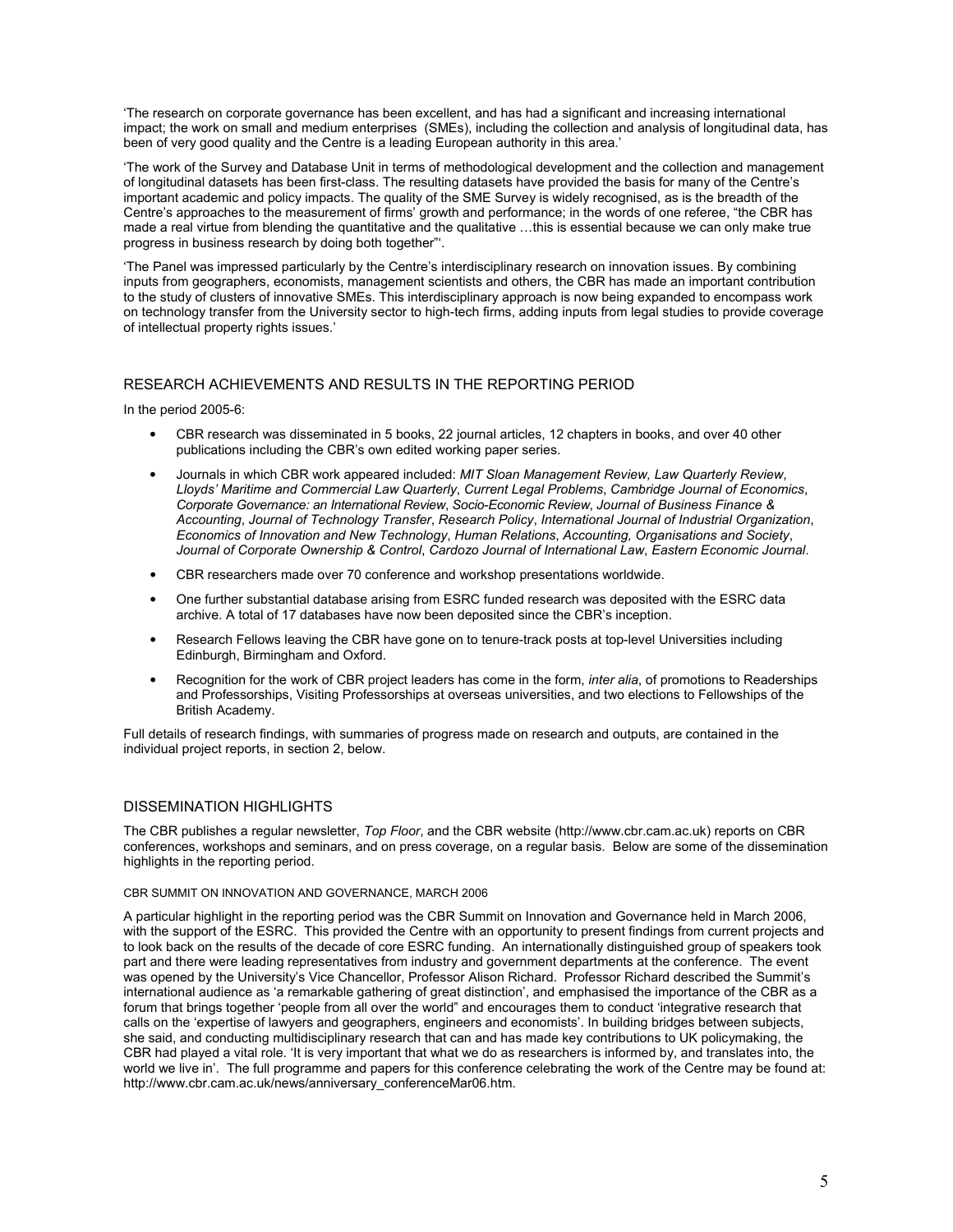### CBR SUMMIT: ROUND TABLE ON EVIDENCE-BASED POLICY

A distinguished panel of speakers came to the CBR Summit in March 2006 to discuss the importance of evidence-based policy, an issue that has been stressed by government and by the research councils for over a decade. Willy Brown, Master of Darwin College and Montague Burton Professor of Industrial Relations at Cambridge, described his experience as a member of the Low Pay Commission. Professor Brown argued that academic analyses of the impact of minimum wage laws had been a critical factor in the success of the measure introduced in 1998. Sir Adrian Cadbury discussed his role as Chairman of the Committee on Financial Aspects of Corporate Governance, set up in the early 1990s, as part of which he had overseen the drafting of the first and most influential corporate governance code. Sir Adrian said that the impact of the code had been the subject of a very large number of academic studies, the balance of which pointed to a correlation between good governance and good company performance. Paul Davies, Cassel Professor of Commercial Law at the London School of Economics, talked about the government-sponsored Company Law Review, which was set up in the late 1990s. According to Professor Davies, the Review did not rely on academic evidence to the same degree as similar law reform exercises of the 1960s and 1970. However, work prepared by the CBR for the Review (including work on the economics of criminal and civil sanctions in company law, and on the economics of directors' duties) was one of the few exceptions to this, and had demonstrated the value to policy-makers of an applied policy analysis that crossed disciplinary boundaries.

### UK PLC: JUST HOW INNOVATIVE ARE WE? CONFERENCE HELD AT THE CBI IN FEBRUARY 2006

In February 2006 the CBI and the Cambridge-MIT Institute (CMI) co-hosted a conference to report results from the CBR project on 'International Innovation Benchmarking' (further details of which are reported in the individual report for this project below). This is a new survey based on a sample of innovation in 3,600 companies on both sides of the Atlantic. It is providing for the first time a like-for-like comparison of the innovative behaviour of US and US firms. Key findings included: despite the policy importance being placed on university-industry links in the UK, universities are not regarded by UK or US businesses as the key players in terms of collaboration, sources of knowledge used by businesses, or technology acquisition; US companies face more competition than UK firms, but UK firms have more overseas competitors and are likely to have to deal with the complexities of overseas trade sooner in their lifespan than US firms; US companies are more worried than their British counterparts about constraints including 'red tape' (legislation, taxation, regulation), getting access to finance, and acquiring skilled labour; a higher proportion of UK companies get government support but the amount received per company is much higher in the US both in terms of the absolute amount they get, and the percentage of sales that it represents; and US companies are much more likely to have introduced novel innovations (those new not just to the company but also the industry) than their UK peers - except in the high-tech services sector, where British businesses (eg in telecoms, computer software and R&D consultancy) are ahead. In his remarks at the conference Ian McCafferty, the CBI's Chief Economic Advisor, said: 'I was surprised by the data from this survey on "innovation inputs" that suggested that firms in the US find life just as challenging, and in many cases harder than those in the UK, particularly in areas such as workforce skills, access to finance, regulation, and even technology-related factors. Clearly the popular impression of the US - that it offers a much better climate for innovation than the UK - does not fully stack up.'

#### SECRETS OF THE WORLD'S LARGEST SEED CAPITAL FUND

A CBR report entitled Secrets of the World's Largest Seed Capital Fund by Research Associate David Connell was published in July 2006. The report explains how the United States uses its Small Business Innovation Research (SBIR) Programme and Procurement Budgets to support small technology firms and argues that the UK should introduce this US scheme as a matter of urgency, on the grounds that it has successfully converted billions of dollars of taxpayerfunded research into highly valuable products and helped build hundred of successful companies. The report received widespread press attention including articles in the Financial Times and The Observer.

### CONTRACT RESEARCH UNDERTAKEN, AND ITS CONTRIBUTION TO THE CBR'S RESEARCH **OBJECTIVES**

A high priority is given to the completion of contract research for a range of users. In 2003 the Policy Evaluation Unit was set up within the CBR as a focus for its contract research activities. In a short space of time the Unit has acquired substantial experience of carrying out short-term and long-term contract research in both the public and private sectors. The kind of projects which the Unit undertakes include: a range of evaluations and impact assessments of government initiatives; the evaluation of initiatives designed to provide direct financial support to firms; research on the supply of debt and equity finance for R&D; research on the needs of firms and barriers to R&D; policy development and advice to help shape government initiatives and R&D support; SME Performance and Policy - using appropriate databases to develop and test models of SME performance and its determinants with policy analysis and with methods of complex survey design and analysis necessary to investigate models of business performance. The members of the team include researchers with expertise in the fields of policy evaluation, survey design and execution and statistical analysis. The work of the Policy Evaluation Unit is described in more detail later in this report.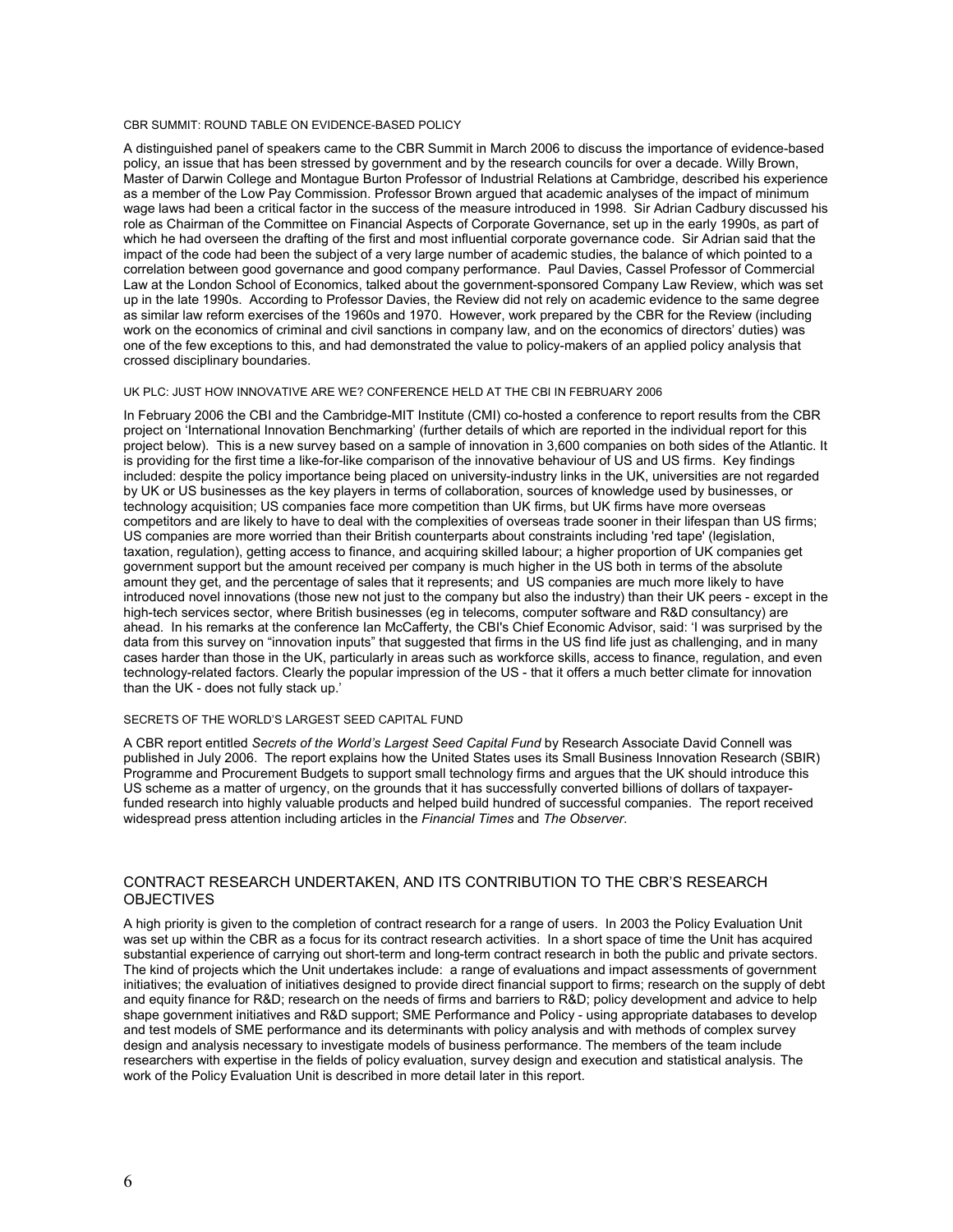### IMPACT ON POLICY AND PRACTICE (UK AND INTERNATIONAL), AND LINKS WITH RESEARCH USERS

A full list of user contacts and links with research users is provided in the detailed accounts of projects. These links are extremely extensive and cannot all be reproduced here. The Director is currently a member of the UK's Council for Science and Technology and has acted as specialist adviser to a Committee of the House of Lords. In recent years CBR researchers have advised government departments in the UK, the Netherlands and France; the Financial and Services Authority, the Bank of England and the Inland Revenue; stock exchanges in London and Tokyo; the European Commission; the ILO; and numerous private sector companies and business associations. CBR work has made to a number of unique contributions within the UK context, and has been particularly fruitful in the work on corporate governance and SMEs. The ESRC Evaluation Panel concluded that 'it is unlikely that these collaborations would have occurred without ESRC core-funding, and they have laid the foundation for further international impact over the next few years.'

Since the ending of core funding in December 2004 we have built further on this achievement. As detailed elsewhere in this report, CBR work has appeared core journals across several social science disciplines; the CBR has been involved in collaborative research with a range of international partners; and CBR researchers have been called on to advise government departments, transnational organizations, and a variety of private sector bodies.

### FUTURE PLANS

In its 2002 Evaluation Report, the external peer review panel established by the ESRC to assess CBR work and advise on whether we should be allowed, exceptionally, to make a bid for third term funding concluded that:

'The CBR has conducted an important programme of business research, and has made a first-class contribution to the analysis of corporate governance and the growth and performance of small and medium-sized enterprises… The CBR's major achievement has been the development of interdisciplinary collaborations between economists, geographers, lawyers, management researchers and, sociologists which specializing in contract research work, and a Survey and Database Unit, focusing on the construction and management of datasets'.

The recommendation of the panel was as follows:

'The Evaluation Panel congratulates Professor Hughes and his staff on the achievements assessed in this report, and recommends that the ESRC should invite an application for further core-funding specifically to support the key interdisciplinary aspects of the research programme.'

In the event, our bid for a third term of core funding was not successful. We then faced the challenge of the transition from core ESRC funding to a more diversified funding structure. This was a continuation of the long run strategy of the CBR, which had seen non-ESRC funding rise from £28K in 1994/5 to £571K by 2004. The transition from core funding came sooner than desired, but has been successfully achieved. We have maintained our track record of grant raising and consultancy income, while at the same time adjusting core secretarial and support staff size and research appointments to fit available funding.

A series of substantial grants have been won and new projects commenced since the ending of core funding:

£112,000 for research on management practices in closing the productivity gap (EPSRC, 2005-8)

£20,000 for research on high-tech start ups and universities (AIST, Japan, 2005-6)

£146,000 for research on gender equality and corporate social responsibility (ESRC GeNet programme, 2006-8)

£181,000 for research on reflexive law and corporate governance (EU FP6 programme, 2005-9)

£204,000 for research on law, finance and development (ESRC World Finance and Economy programme, 2005-8)

£41,000 for research on insolvency law, impact of Enterprise Act 2002 (DTI Insolvency Service, 2005-6)

£178,000 for research on 'soft regulation' and corporate governance in Britain and Germany (ESRC, 2006-7)

£160,000 for research on capabilities and labour markets in Europe (EU FP6 programme, 2007-10)

£23,000 for research on the implementation of European social policy directives (European Commission, 2006-7)

£54,000 for research on spatial variation in innovation and firms' absorptive capacity (DTI, 2006)

£200,000 (first year funding of 5 year project totaling £4-6 million) collaborative award between CBR, Engineering, Physics and Judge Business School, for research on the commercialization of advanced manufacturing technology in the newly formed Cambridge IKC on micro- and macro -molecular materials (EPSRC, 2007-11)

£32,000 for a post-doctoral ESRC research fellowship on labour market reform (ESRC, 2006-7)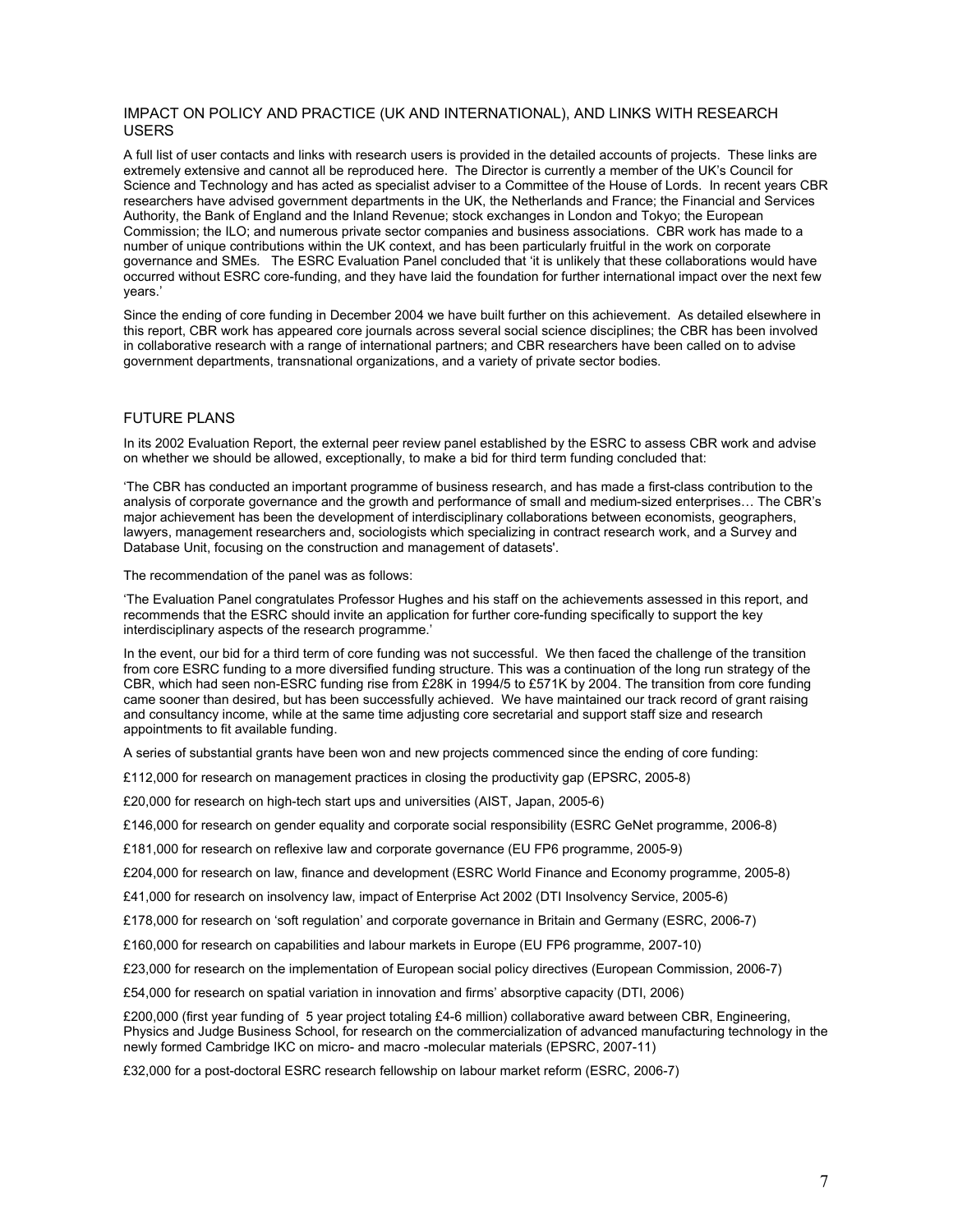We expect to be in a position to maintain this rate of success in grant applications over time. Several other bids are currently pending, including a bid for about £500,000 to the ESRC to support research on the impact of higher education institutions on regional economies. A new five-year financial plan will be submitted to the University in December 2006.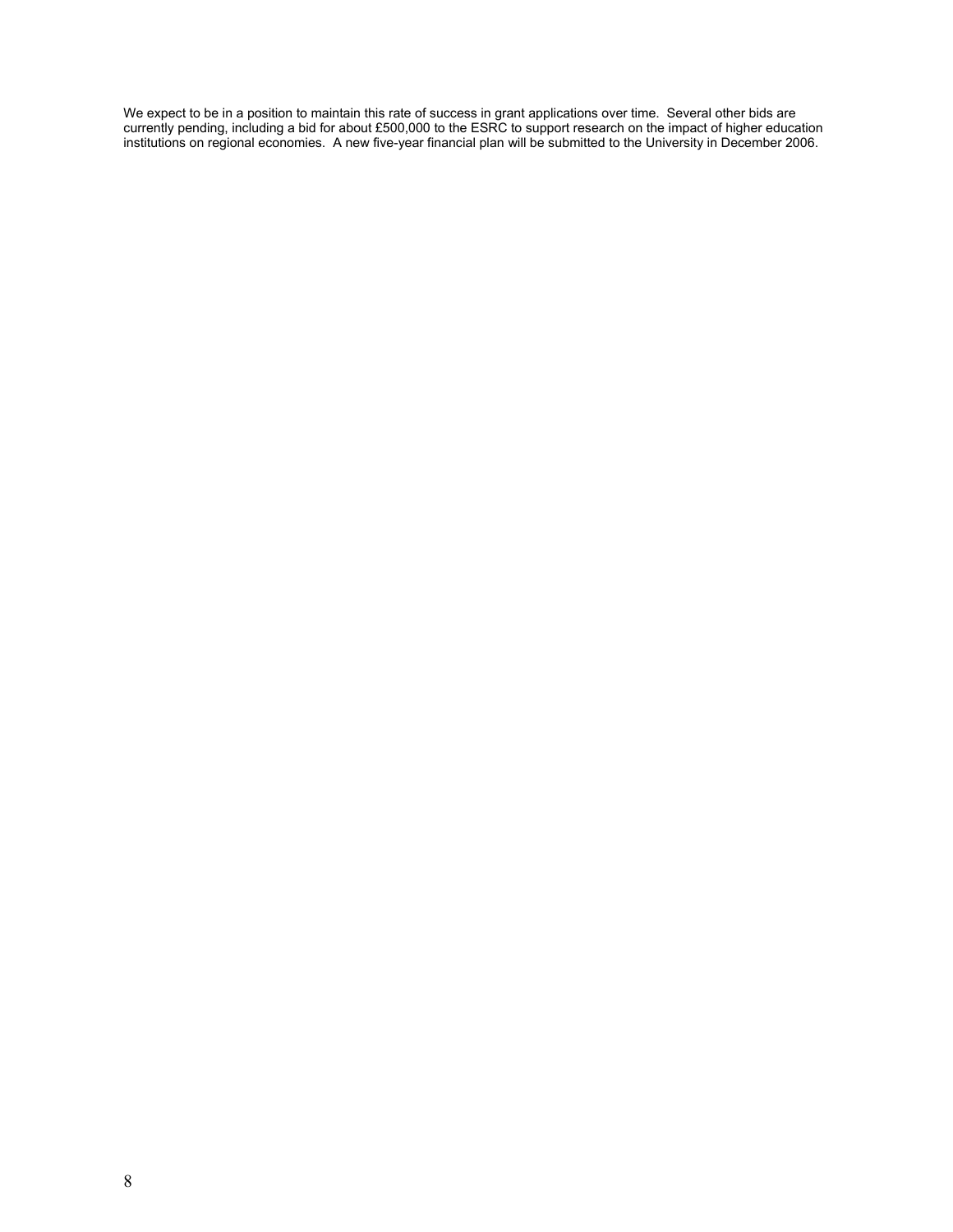### 2. PROJECT REPORTS

The numbers in the tables indicate the location of the specific publications or activity as listed in Section 3 below

#### PROGRAMME ONE : ENTERPRISE AND INNOVATION

The CBR has adopted a programme structure for the delivery of key research outputs: Programme 1 is concerned with enterprise and innovation and their links to productivity and firm growth.

Amongst the principal objectives of this programme are the analysis of the innovative performance, financial and management characteristics, and location of smaller firms, and the design and evaluation of policies towards the SME sector. This analysis has involved close interdisciplinary collaboration between CBR researchers in economics, geography and sociology, and, in the case of the analysis of supply chain relationships, with lawyers in the projects carried on under the Corporate Governance programme.

This programme has established an international reputation among policy makers, practitioners and researchers as an authoritative source of analysis, information and evaluation of SME growth and survival. Particular emphasis has been placed on analyzing and charting developments in training, innovation, governance, and the impact of enterprise policy. Methodological advances have been made in the measurement and analysis of SME growth and performance, and in policy evaluation, and these have been incorporated into national and international data collection processes and policy development. An international and comparative dimension has been present throughout the life of the programme and this has been strengthened through numerous collaborations with other leading research groups.

A major intellectual contribution of the programme has been the creation of a longitudinal panel set of data for the UK SME sector based on a biennial survey of over 2000 independent businesses. The data generated has informed a range of academic debates and policy analyses in the UK and Europe. The programme has pioneered the use of sample selection methods of econometric modeling in relation to the evaluation of UK government policy initiatives, and in estimating the impact of training, business advice and business support policy on business performance.

In recent years a new emphasis has been placed on issues of innovation and productivity at the level of the enterprise and the value chain. Projects have been carried out on the globalisation of UK firms in a comparative context; the 'learning factory' and innovation in UK and Japanese automotive production; corporate responses to macroeconomic shocks; building biomedical enterprises; the comparative study of enterprise innovation; and the commercialization of science. These projects cover the full size range of businesses and are international in their scope.

Substantial funding in addition to the core grant has been obtained to support the work of this programme. In particular, funding from the Cambridge-MIT Institute has supported the first ever international comparative survey of innovative performance in the UK and the US. This project and another studying the nature of university-industry relationships have led to close collaboration between the CBR and the Industrial Performance Center at MIT.

The research of the programme is supported by the work of the CBR Survey and Database Unit. Work on SME performance and policy based on our survey data is discussed in the report of that unit.

Our work on policy evaluation is described in the report of the Policy Evaluation Unit. Since the last ESRC review in 2002, advice and consultancy has continued to be provided at the highest levels in the UK, Europe and elsewhere by the leaders of projects in this programme. This is reflected in the extensive user contacts recorded for both of these units. In addition there has been very extensive academic dissemination.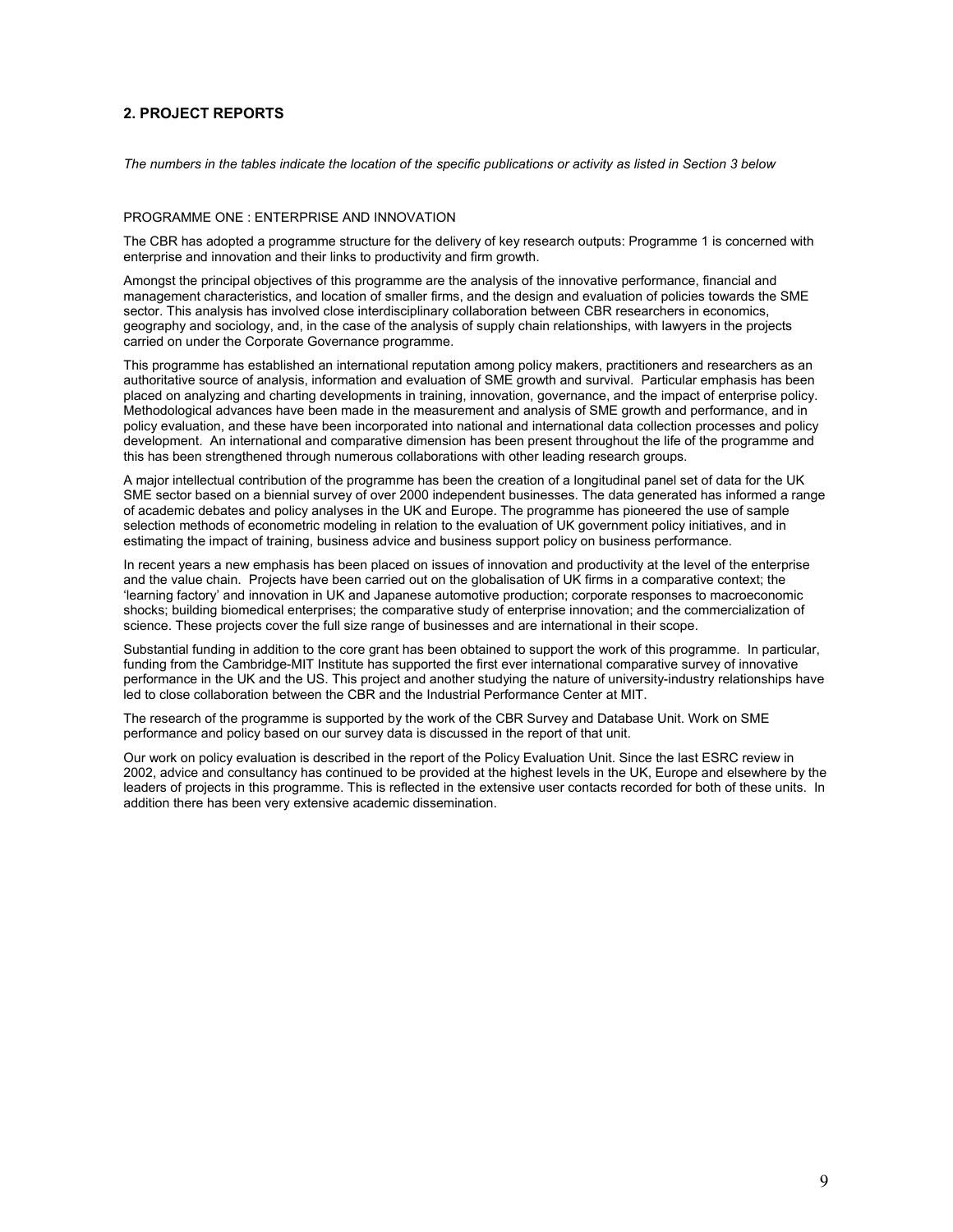#### 1.1 The Globalising Behaviour of UK Firms in a Comparative Context

Project leaders: Christel Lane, Simon Learmount, Suzanne Berger (MIT). Research Fellow: Joceyln Probert.

Funding: Cambridge-MIT Institute £274,070 (plus supplement of £35,714 to undertake US case study)

Period: 2002-6

#### Aims and objectives

CMI funded this study of British firms' responses to globalisation compared with those of a similar set of firms in the United States and Germany. We extended the remit of the project to include an equivalent set of Japanese firms, through a research collaboration with Doshisha University, Kyoto. The objective of the research was to contribute to a better understanding of how to improve British performance, given the strong pressures on firms operating in a global environment to break with old patterns of governance, organisation and scope, and location. Having collected data in 2003-2004 through nearly 150 interviews with executives in the textile and clothing, pharmaceutical, and book publishing industries, the Cambridge team spent 2005 analysing the transcripts and writing up the findings, both for academic publication and as final reports to our funding body and our interviewee firms. In addition, Jocelyn Probert spent six weeks with our collaborators at Doshisha University in October-November 2005, visiting textile and clothing firms and pharmaceutical companies in Japan. The data gathered from the various visits to Japan in 2003-5 by all members of the Cambridge team have already contributed to a research paper (on the Japanese publishing industry) presented at the workshop we organized in April 2005 and a book chapter (on the pharmaceutical industry) that will appear in 2006.

#### Results and dissemination

Drawing together the themes of the project, we organized a workshop entitled 'Organisational Configurations and Locational Choices of Firms: responses to globalisation in different industry and institutional environments' in Cambridge on 14-15 April 2005, to which we invited speakers from the US, Germany, Japan and the UK. At the workshop, Christel Lane and Jocelyn Probert presented a paper comparing the organizational forms and locational choices made by US pharmaceutical firms, which subsequently became the basis of two articles submitted to Industry and Innovation and Organization Studies; and Simon Learmount presented an analysis of the global value chain in the UK, US and German publishing industries, co-authored with Michael Horn. The final project reports were written by Christel Lane (clothing), Simon Learmount (publishing) and Jocelyn Probert (pharmaceuticals) and were disseminated to all our interviewees as well as to CMI. Although this project has now formally ended, Christel Lane and Jocelyn Probert submitted a book proposal to Oxford University Press in November 2005 and are committed to delivering a book entitled "National Capitalisms, Global Production Networks: The Clothing Industry in the UK, US and Germany" in June 2007.

| 1 January 2005 - 31 July 2006 outputs for The Globalising Behaviour of Firms in a Comparative Context |                            |                                |                     |
|-------------------------------------------------------------------------------------------------------|----------------------------|--------------------------------|---------------------|
| Papers                                                                                                | 89 90                      | Conferences/workshops attended | 186 187 188 189 190 |
| Articles                                                                                              | 42 43 44                   | <b>Memberships</b>             |                     |
| Chapters                                                                                              | 19 20                      | <b>Visitors UK</b>             |                     |
| <b>Books</b>                                                                                          |                            | Visitors overseas              | 287                 |
| Other publications                                                                                    | 335 336                    | User contacts                  |                     |
| Datasets                                                                                              |                            | Media                          | 324                 |
| Collaboration                                                                                         | 240 241 242                | <b>PhD</b>                     |                     |
| Workshops organised                                                                                   | 204                        | <b>MPhil</b>                   |                     |
| Conference/workshop<br>papers                                                                         | 159 160 161 162 163<br>164 | Training                       | 343 344             |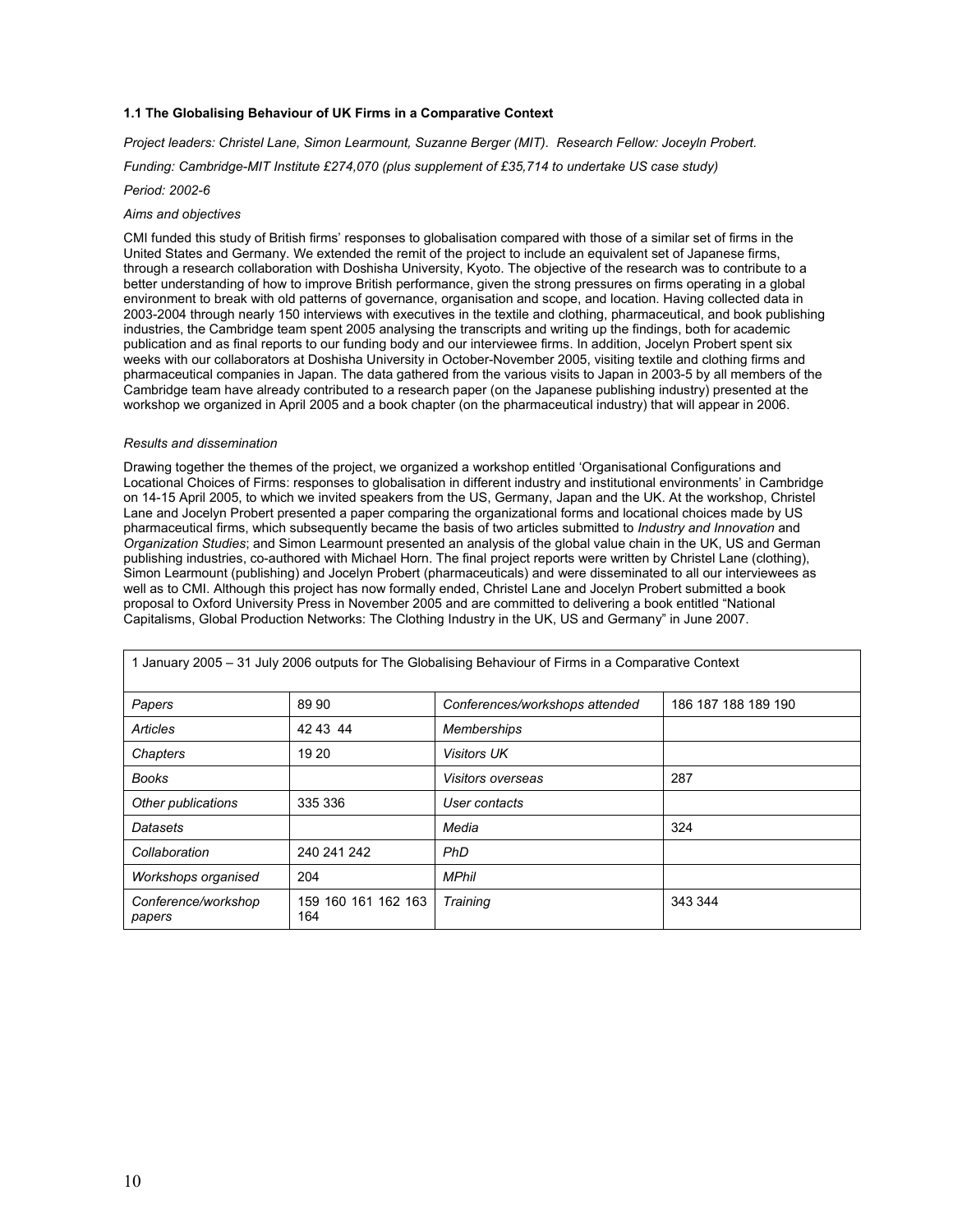#### 1.2 International Innovation Benchmarking and the Determinants of Business Success

Project leader: Andy Cosh. Other principal investigators: Alan Hughes, Richard Lester (MIT), Anna Bullock, Xiaolan Fu, Qing Gong Yang, Isobel Milner. Visiting fellow: Bronwyn Hall

Funding: Cambridge-MIT Institute (£418,988 plus additional £35,325)

#### Period: 2002-2006

### Aims and objectives

The promotion of innovation is high on the policy agenda in Europe as attempts are made to close the perceived gap in productivity performance with the USA. In the UK a wide range of policy initiatives have been undertaken to promote the commercialisation of scientific and technical knowledge. In the UK and the rest of Europe the role that small entrepreneurial firms can play has also been the subject of intense debate, not least because of the perception that the recent renaissance in US productivity and economic growth performance is associated with a high level of technology based entrepreneurial activity. As a result of a major collaborative effort across the governments of the European Union an increasing amount is known about the comparative extent of innovative behaviour and the determinants of innovative success across member countries, and across size classes of firms. Within this project this collaborative effort will be extended to a comparison between the UK and the USA carried out using new surveys. These will involve a comparison of the level of innovative activities, the process by which innovation takes place and the barriers to innovation. The benchmarking exercise will consist of a comparative analysis of the inputs into and outcomes of innovative activity in the sample firms using the data set generated by the survey. This will cross cut the sample firms by size, growth, sector and age as well as country. It will include an analysis of the extent and nature of collaborative strategies in both countries and of the extent and nature of interactions with the science base. Although the richness of the dataset will permit a wide range of issues to be addressed in the econometric analysis we will focus on two issues, both of which are of particular interest in the analysis of small and medium sized enterprises, and where an analysis of them in relation to larger enterprises in a comparative international context will be made possible by the dataset created. The first of these is a link between networking, inter-firm collaboration, access to the science base and innovation performance. This has been a significant issue in the development of an enterprise based industrial policy in Europe and the UK, where the comparative performance of the USA is frequently alluded to as a role model. The second is the link between innovation performance management strategy and the financial and growth performance of the firm.

The key deliverables are: to benchmark UK/US innovation performance in a wider European context using comparable data derived from responses to core CIS questions; an econometric analysis of the determinants of innovation activity and its impact on business performance, based on the rich dataset generated by the survey; an overview publication based on the key findings of the survey; a series of academic papers and user-friendly summaries of the econometric analysis. These will also be disseminated through the National Competitiveness Network of CMI; to link the survey results into a two separate but related research projects at the CBR that are funded by CMI. The projects propose to investigate, at sectoral and firm level, the nature of the links between universities and the commercialisation of knowledge, and of the impact of globalisation on innovative performance through supply chain relationships and governance structures.

#### Results and dissemination

During 2004 we carried out surveys by telephone in both the UK and the US. The survey instrument was piloted in the UK before the main survey got under way. The same questionnaire was used in the US with minor modifications to 'Americanize' it. The main period for the UK survey was March to end of June 2004. The US survey started 2 months later and finished in November 2004. Both surveys were conducted by companies specialising in telephone surveys using CATI (Computer Aided Telephone Interviewing). The UK telephone survey resulted in 1,972 interviews. These were subsequently supplemented with 120 responses from a postal survey of the largest companies and companies in the high-tech business services sectors. The US survey resulted in 1,518 interviews. The survey instruments included questions on the following topics: General characteristics of the company; Innovation and new technology; Principal products and competition; and Finance and capital expenditure - a total of 44 questions and 295 variables. The sample design was based on stratified quota sampling of head offices and single site companies and included both independent and subsidiary companies. Stratification was by size (7 groupings within companies with 10 or more employees) and sector (4 groupings). The sectors were all manufacturing and the business services sectors, both sets being divided into high-tech and conventional sectors. The initial analysis was based on a matched UK-US dataset created from the first 1000 US interviews, which were matched by sector and size to the UK data to give us a matched sample of 712 companies from each country in the employment size group 10-999. This analysis was the basis for a presentation at the CMI 2004 National Competitiveness Summit in Edinburgh, 30 November 2004. We have subsequently created a new matched dataset using all US interviews. This dataset contains information on 1,912 companies with fewer than 1,000 employees. The initial key findings of the full dataset were presented at a conference hosted by the CBI in London in February 2006 and at several other places. The data is now being compared with the Community Innovation Survey 2005. New work will explore the comparisons between UK and US companies in bringing ideas into innovation outputs and in transforming innovation into performance gains. For further details see: http://www.cbr.cam.ac.uk/publications/TopFloor11.pdf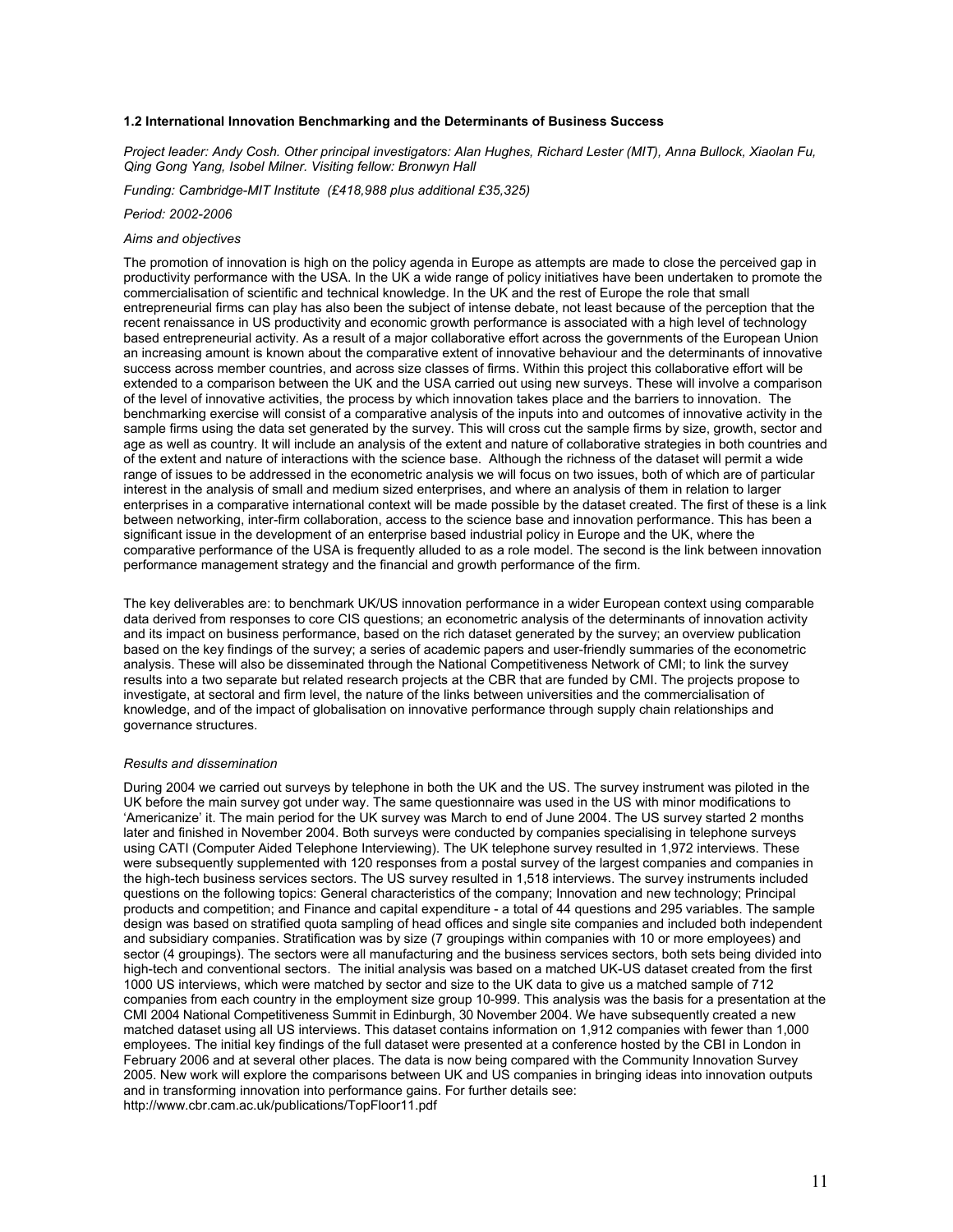In related work not funded by CMI but by core CBR funds, David Connell, Research Associate of the CBR, produced a report in July 2006 entitled Secrets of the World's Largest Seed Capital Fund. The work explains how the United States uses its Small Business Innovation Research (SBIR) Programme and Procurement Budgets to support small technology firms and argues that the UK should urgently introduce this US scheme on the grounds that it has successfully converted billions of dollars of taxpayer-funded research into highly valuable products and helped build hundred of successful companies.

| <b>Success</b>                |                                            | 1 January 2005 – 31 July 2006 Outputs for International Innovation Benchmarking and the Determinants of Business |                     |
|-------------------------------|--------------------------------------------|------------------------------------------------------------------------------------------------------------------|---------------------|
| Papers                        | 62 63 64 79 80 81 82                       | Conferences/workshops attended                                                                                   |                     |
| Articles                      | 34 35 36 37 38                             | <b>Memberships</b>                                                                                               | 290                 |
| Chapters                      |                                            | <b>Visitors UK</b>                                                                                               |                     |
| Books                         |                                            | Visitors overseas                                                                                                |                     |
| Other publications            | 326 327 328 329 330                        | User contacts                                                                                                    |                     |
| Datasets                      |                                            | Media                                                                                                            | 317 318 319 320 323 |
| Collaboration                 | 219 225 226 227 228                        | PhD                                                                                                              |                     |
| Workshops organised           |                                            | <b>MPhil</b>                                                                                                     |                     |
| Conference/workshop<br>papers | 122 123 124 125 126<br>127 128 129 130 137 | Training                                                                                                         |                     |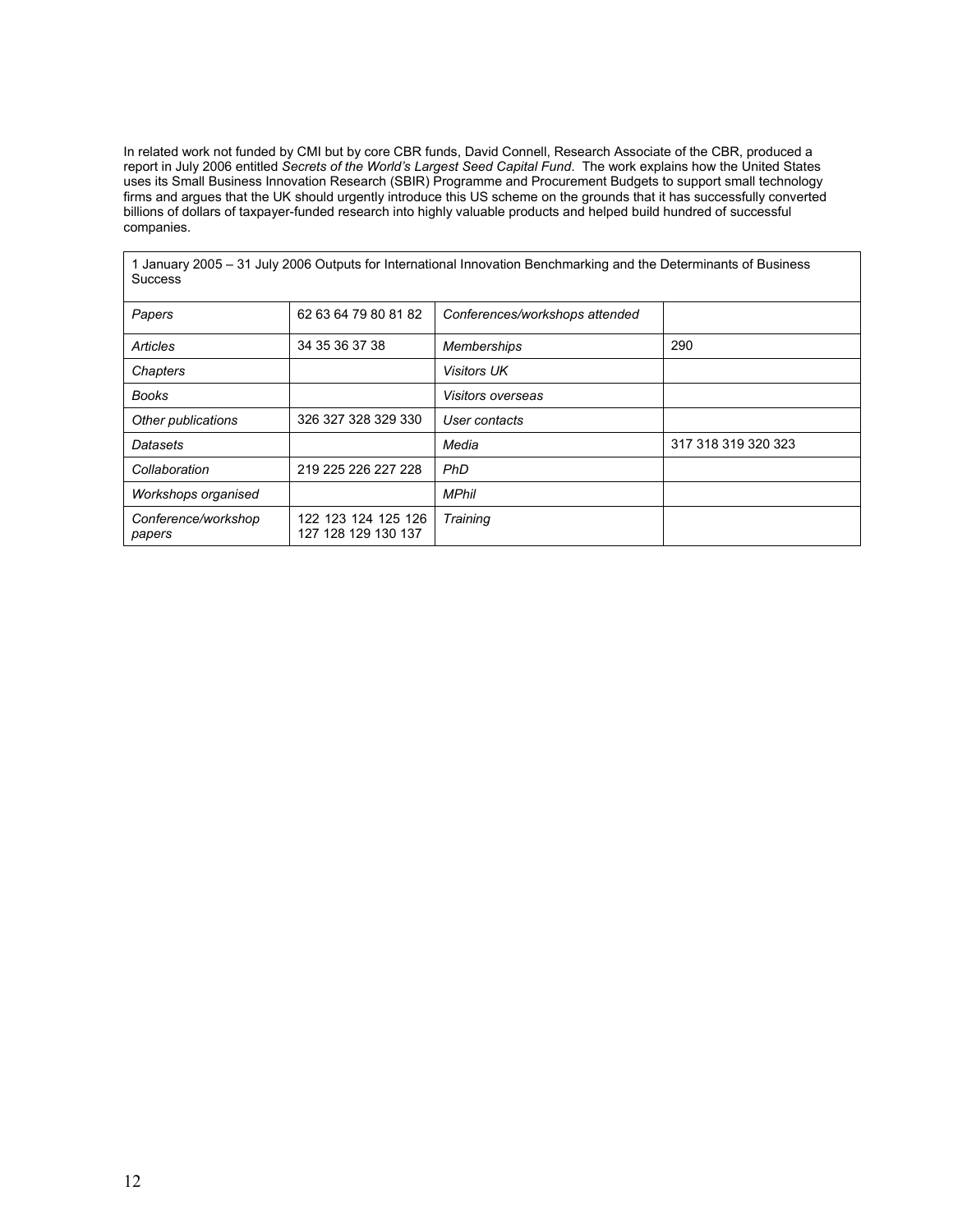#### 1.3 SME Performance and Policy

Project leaders: Alan Hughes and Andy Cosh. Other Principal Investigators and associates: Anna Bullock, Paul Kattuman, Bob Bennett, Xiaolan Fu, Jaeho Lee, Vadim Grinevich, Douglas Cumming (Rensselaer Polytechnic Institute), Isobel Milner, Fabrizio Trau (Italian Confederation of Industry)

Funding: ESRC (core grant to CBR); AIST, Japan; various other shorter term funds and contract research grants

#### Period: 1999-2006

#### Aims and objectives

This project is concerned with developing and testing models of small and medium sized enterprise (SME) performance and its determinants, with policy analysis and with methods of complex survey design and analysis necessary to investigate models of business performance. Performance includes innovative activity and export activity, as well as growth, profitability and survival. Determinants include internal management and organisational characteristics, the strategic behaviour of managers including strategies of co-operation and collaboration, as well as external environmental factors, including financial, labour and product market constraints. The project is concerned with policy evaluation and evaluation methodology, and with the comparison of the performance characteristics of different groups of firms including high-technology and conventional businesses. The project develops and utilises appropriate databases for these purposes including, in particular, the complex panel survey data generated by the CBR biennial survey of SMEs. This survey is carried out by the project leaders and managed by Anna Bullock via the CBR Survey and Database Unit. The project is also concerned with the development of appropriate survey instruments for performance measurement and analysis. It also draws on the results of a complementary project on methods of missing data imputation (Missing Observations in Survey Data: An Experimental Approach) to enhance the usefulness of performance survey datasets. The econometric analysis undertaken is characterised by the development and use of appropriate multivariate techniques including sample selection modelling and robust regression methods. Careful account is taken of the extreme heterogeneity of SME performance and the endemic sample attrition and self-selection biases which can arise in complex panel data analysis. In addition the project produces rigorous but user friendly presentations of key survey results in the biennial publication of reports based on the CBR SME survey, as well as custom designed articles for practitioner journals. Use is also made of complementary case study and qualitative analytical techniques, and of interview based piloting of alternative survey instruments to assist in complex survey design.

### Results and dissemination

The members of this project produced a series of working papers on clustering, networking, innovation, training and performance, and international trade. The work of the group continued to be heavily cited in a range of official policy documents and reports including publications by the DTI, the Bank of England, UK Trade and Investment and HM Treasury.

British Enterprise: Thriving or Surviving? Is the title of the forthcoming book reporting the findings of the latest panel survey of Britain's small and medium-sized businesses carried out by the Centre for Business Research. Since 1991, the CBR has carried out biennial large-scale surveys with responses from over two thousand firms concerning various aspects of their businesses. The results provide a detailed, authoritative picture of this vital sector and provide the survey data used in this project for policy and performance analysis.

The forthcoming book will show how the competitive environment has increased over the past few years leading to lower survival rates and lower profitability. Innovation activity also appears to have fallen despite the positive affect this has on firm performance. For further information see: http://www.cbr.cam.ac.uk/publications/TopFloor11.pdf

| 1 January 2005 – 31 July 2006 outputs for SME performance and policy |                                                                                          |                                |                     |
|----------------------------------------------------------------------|------------------------------------------------------------------------------------------|--------------------------------|---------------------|
| Papers                                                               | 62 64 73 83 84 85 86                                                                     | Conferences/workshops attended |                     |
| Articles                                                             | 26                                                                                       | <b>Memberships</b>             | 224 225 226 227 228 |
| Chapters                                                             | 16 17                                                                                    | <b>Visitors UK</b>             |                     |
| Other publications                                                   | 327 328 329 330 331<br>332 333                                                           | User contacts                  | 246 247             |
| Workshops organised                                                  | 175 176                                                                                  | <b>MPhil</b>                   |                     |
| Conference/workshop<br>papers                                        | 117 118 119 120 121<br>125 126 127 128 136<br>139 140 141 143 144<br>145 146 175 176 177 | Training                       |                     |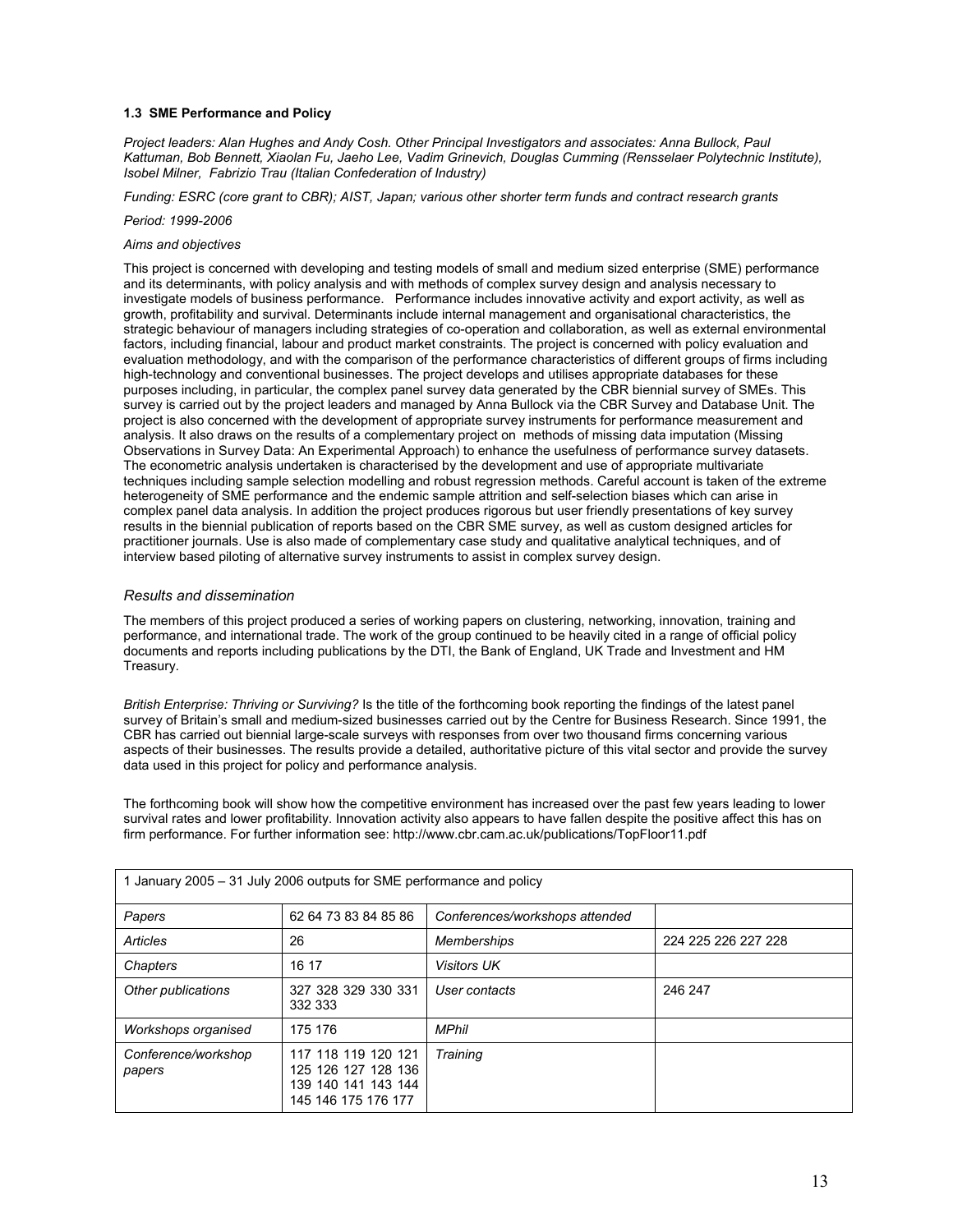#### 1.4 Study of Experiences of UK Mid-corporate Companies in Asia

Project leader: Xiaolan Fu, Andy Cosh, Paul Kattuman, Alan Hughes, Wing Thye Woo (University of California). Research Fellow: Rafael de Hoyos, Andreas Eisingerich

Funding: UK Trade and Investment

Period: 2006

#### Aims and objectives

UK Trade & Investment is funding this project, which studies UK mid-corporate companies' experiences in accessing and working in the emerging Asian economies. This project examines some of the key factors that contribute to the success of selected major UK exporters in the emerging Asian economies and the barriers that UK mid-corporate companies face in trading with the emerging Asian economies. Research of this project will consist of a series of in-depth case study and statistical analysis comparing the exporters with the non-exporters.

#### Results and dissemination

In June 2006, UKTI published the CBR's report, 'Experiences of UK Mid-Corporate Companies in Emerging Asian Economies', which examines the experiences of 12 UK mid-corporate companies in five emerging Asian markets: India, China, Malaysia, Thailand and Indonesia. Major findings from this project have been presented to the Secretary of State for Trade and Industry, the Minister of Trade and members of Asia Task Force.

A further project was carried out for UK Trade and Investment in collaboration with China Business Solutions examined engineering sectors in a number of Chinese provinces and assessed the entry opportunities and methods for UK businesses.

| . 1 January 2005 – 31 July 2006 Outputs for the study of experiences of UK mid-corporate companies in Asia |                     |                                    |                 |
|------------------------------------------------------------------------------------------------------------|---------------------|------------------------------------|-----------------|
| Papers                                                                                                     | 74 75 76            | Conferences<br>/workshops attended |                 |
| Articles                                                                                                   |                     | <b>Memberships</b>                 | 290 291 292 293 |
| Chapters                                                                                                   | 16 17               | <b>Visitors UK</b>                 |                 |
| <b>Books</b>                                                                                               | 5                   | Visitors overseas                  |                 |
| Collaboration                                                                                              | 224 225 226 227 228 | <b>PhD</b>                         |                 |
| Conference / workshop<br>papers given                                                                      | 115 116             | <b>Training</b>                    |                 |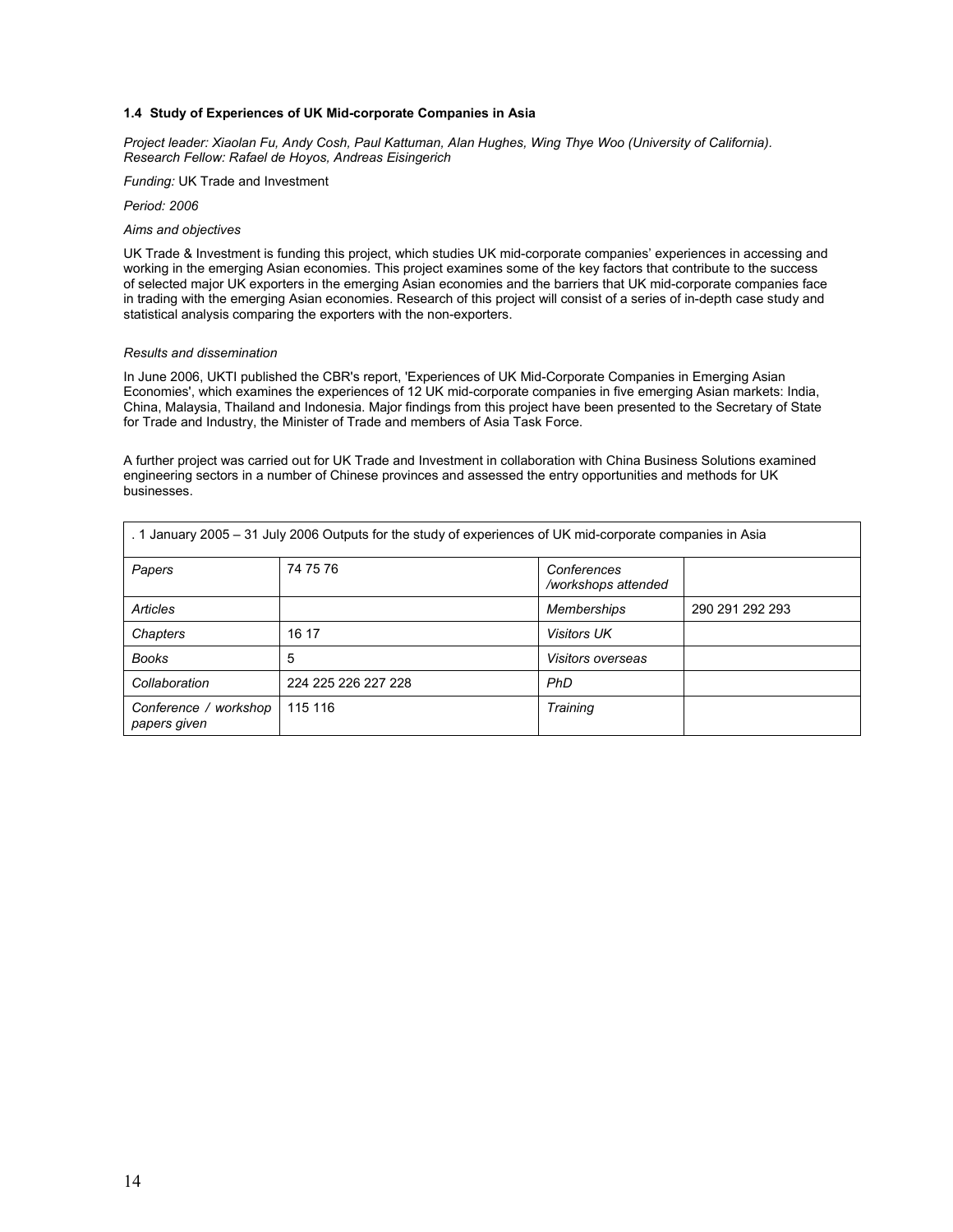#### 1.5 Universities and Their Role in Systems of Innovation: A Comparative Assessment of UK and US Institutions and Locales

Lead principal investigator: Alan Hughes; principal investigators: Andy Cosh and Richard Lester (MIT); research fellows: Celine Druilhe, Sean Safford (MIT)Carlos Martinez-Villa (MIT) Maria Corte-Real; research assistants: Pedzi Makumbe (MIT), Vadim Grinevich.

Funding: Cambridge-MIT Institute (£183,192) Advanced Institute for Science and Technology AISTJapan (₤25,000)

#### Period: 2002-6

#### Aims and objectives

The objective of this research project is to identify and analyze the range of relationships between universities and industry that occur in practice, and to investigate the causes and consequences of their relationships. On the basis of this research, we hope to be able to specify the basic strategic choices facing universities who are seeking to elevate the role of economic development in their overall missions. Drawing upon in-depth, semi-structured interviews with firms, university researchers and administrators, and others we aim to trace the scientific and industrial development of the same field of industrial practice in locations in the UK and USA. The in-depth case study work is supplemented by detailed quantitative analysis of a range of data relating to the nature of university-industry relationships, the spatial distribution of case study industry activity and industrial performance. In particular in an extension to the original design of the project work on innovation in the services sector and in particular the process by which information technology affects business performance was begun. It is intended to develop this work further in new research focusing specifically on the nature of the links between services and the science base

#### Results and dissemination

The case study work in 2005-6 focussed on an extension of the optoelectronics study to include Wales alongside Scotland and New York, and the completion of the fieldwork for the bioinformatics case. In addition as a result of additional funding from AIST Japan an analysis of university business links and incubation with special reference to the Cambridge sub-region was also completed. A synthesis of the key findings emerging form the fieldwork when combined with insights form parallel and separately funded studies in Finland Japan has led to the development of a distinctive approach to conceptualising and measuring the nature and impact of university links. This has informed and in turn been informed by the detailed survey findings of the parallel project on UK/US innovation benchmarking. This distinctive approach emphasises the diverse nature of university industry interactions encompassing in particular the exchange of knowledge through recruitment, consulting, problem solving and a wide range of 'public space ' functions in which universities can play a catalytic and social capital building role in relation to local economic development strategies. The findings and synthesis have been presented at conferences workshops and policy fora in the UK mainland Europe the USA and Japan.

|                               |                                            | 1 January 2005 – 31 July 2006 outputs for Universities and their role in systems of innovation |                                        |
|-------------------------------|--------------------------------------------|------------------------------------------------------------------------------------------------|----------------------------------------|
| Papers                        | 8893                                       | Conferences/workshops attended                                                                 |                                        |
| Articles                      | 41                                         | <b>Memberships</b>                                                                             | 294 295 296 297 298 299 300<br>301 302 |
| Chapters                      | 18                                         | <b>Visitors UK</b>                                                                             |                                        |
| <b>Books</b>                  |                                            | <i>Visitors overseas</i>                                                                       | 283 284 285                            |
| Collaboration                 | 230 231 232 233                            | <b>PhD</b>                                                                                     | 268                                    |
| Other publications            | 334                                        | <b>User Contacts</b>                                                                           | 248 249 250 251 252 253 254<br>255     |
| Conference/workshop<br>papers | 109 148 149 150 151<br>152 153 154 155 165 | Media                                                                                          | 319                                    |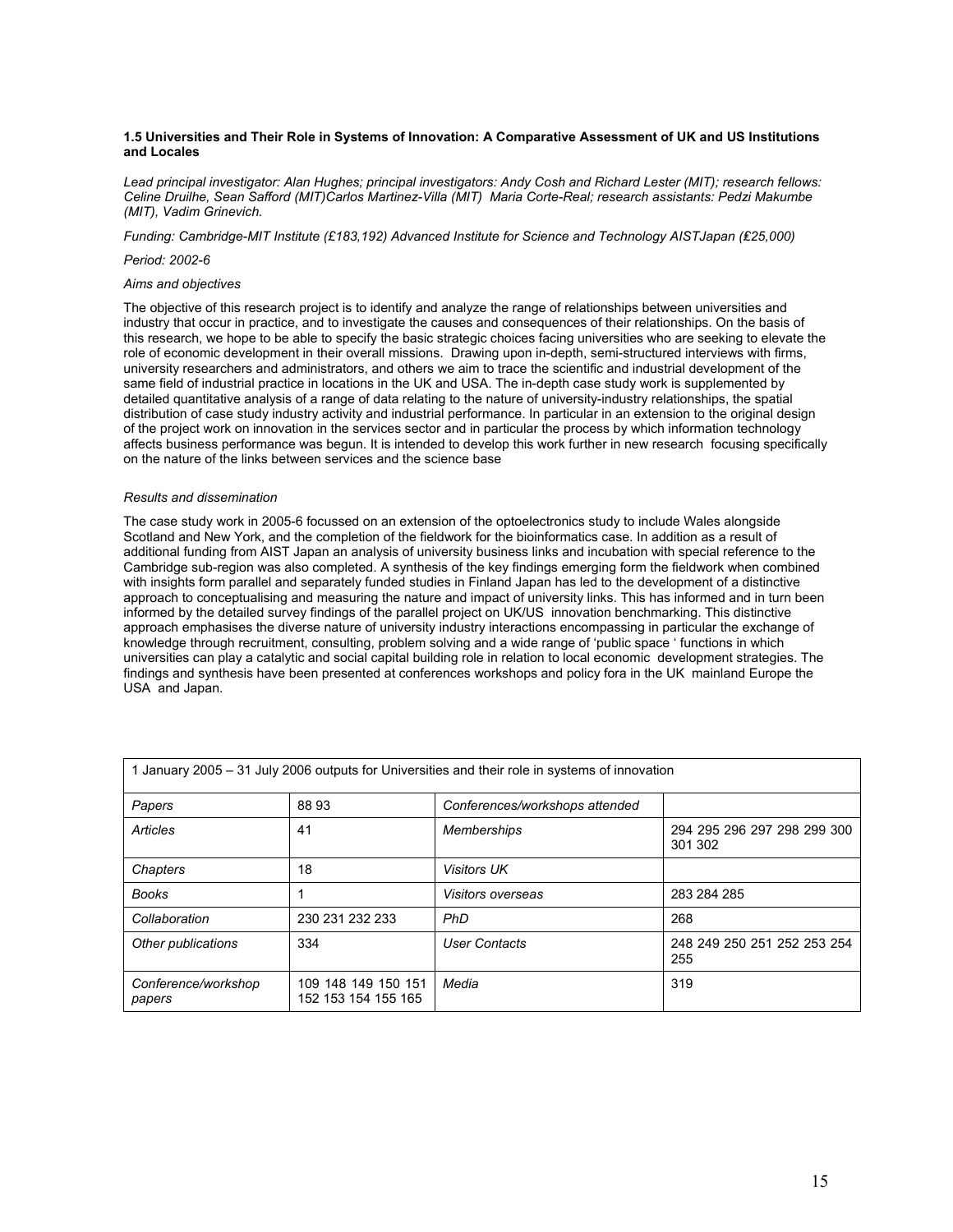### 1.6 The Role of Management Practices in Closing the Productivity Gap

Principal Investigators: Xiaolan Fu, Uwe Aickelin (Nottingham), Giuiiana Battista (Aston), Chris Clegg (Sheffield). Research Fellow: Rafael de Hoyos

Funding: Engineering and Physical Sciences Research Council (EPSRC) £502,000

Period: November 2005 onwards

#### Aims and objectives

This project will study the role of management practices in closing the productivity gap between the UK and the USA. The work is multi-disciplinary and will be shared between the Universities of Cambridge, Aston, Nottingham and Sheffield.

Up to 31 July 2006, the project team has finished literature review, which will be published as an AIM working paper. Cambridge has taken a lead in the literature review process. The project team has also started case studies in the UK and USA, and the review of models and databases. Preliminary results have been presented at Ideas Factory Network meetings. Network with other project groups, the ONS, DTI, NISER and WERS groups have been established.

|                               | 1 January 2005 – 31 July 2006 outputs for The role of management practices in closing the productivity gap |                                   |     |
|-------------------------------|------------------------------------------------------------------------------------------------------------|-----------------------------------|-----|
| Papers                        | 73                                                                                                         | Conferences/workshops<br>attended |     |
| Articles                      |                                                                                                            | <b>Memberships</b>                | 290 |
| Chapters                      |                                                                                                            | <b>Visitors UK</b>                |     |
| Books                         |                                                                                                            | Visitors overseas                 |     |
| Other publications            |                                                                                                            | User contacts                     |     |
| Datasets                      |                                                                                                            | Media                             | 322 |
| Collaboration                 | 224 225 226 227 228                                                                                        | PhD                               |     |
| Workshops                     |                                                                                                            | <b>MPhil</b>                      |     |
| Conference/workshop<br>papers | 117 118 119 120                                                                                            | Training                          |     |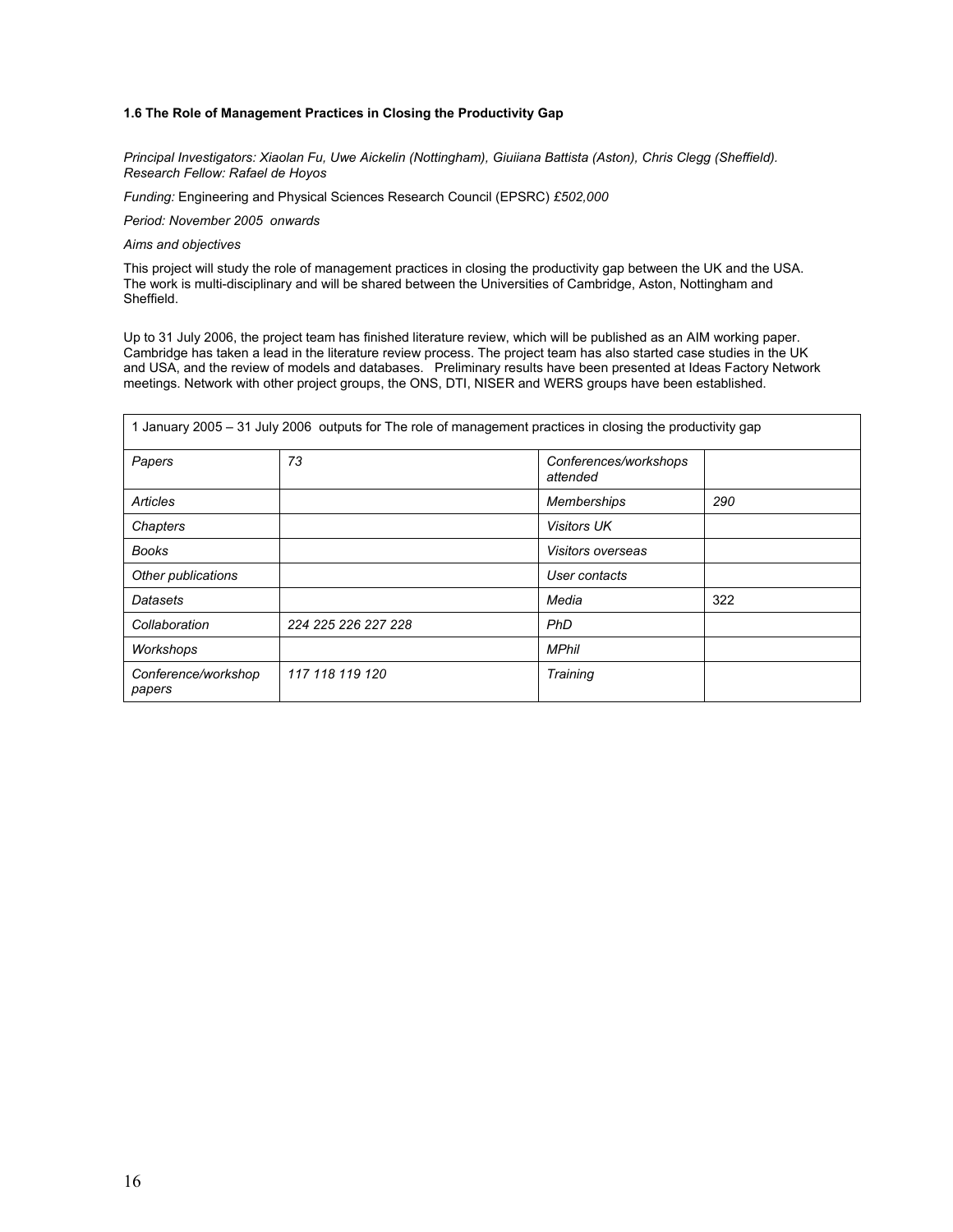### SURVEY AND DATABASE UNIT

Project Leader: Andy Cosh. Survey and Database Manager: Anna Bullock. Assistant: Isobel Milner.

Funding: ESRC (core grant to CBR); various other shorter term funds and contract research grants

### Period: 1999-2006

### Aims and objectives

- To ensure the efficient design, management and costing of CBR project surveys including the CBR biennial survey of small and medium sized enterprises.
- To advise on questionnaire design, survey method, choice of sampling frames, and data inputting and cleaning procedures in CBR project surveys.
- To advise on statistical software use with CBR datasets.
- To archive data at CBR, and where appropriate organise the deposit of ESRC sponsored datasets with the UK Data Archive at Essex.
- To act as a technical advisor to other members of the CBR on the contents of and access to proprietary and official data sets, a great number (e.g. FAME, Datastream, NOMIS) of which are utilised by CBR staff.
- To oversee the continuing upgrading of the CBR User Database, so as to ensure that it becomes a central part of the new dissemination and communications strategy.

### Results and dissemination

The CBR small and medium sized business survey, which covers Great Britain, and the Northern Ireland Benchmarking survey that were carried out at the end of 2004 yielded more than 2,100 and 850 useable responses respectively with replies being returned in to February 2005. The survey data was in some cases supplemented with additional accounts data from published sources. Initial results of the CBR dataset were presented at a half day conference in London on 15 March 2006 and the full results will be available in the sixth Enterprise Britain report due to be published in the autumn 2006. A matched dataset was created from both the British and Northern Ireland data sets by close matching on sector and size. This resulted in a dataset consisting of 795 firms from each survey, thus enabling a comparison of the two countries' manufacturing and business services sectors. See the Policy Evaluation Unit for more details on the Northern Ireland survey.

The dataset from the 2004 SME survey was matched, on sector and size, with our earlier SME datasets from the surveys carried out in 1991 and 1997, which enabled analysis of the British SME sector over the period 1991 to 2004. The results were presented both in London on 15 March and at the CBR Summit in Cambridge on 29 March. Further work was undertaken on the International Innovation Benchmarking project to increase both the quality of the responses from larger companies (1,000 or more employees) and the sample size. Follow-up telephone interviews were conducted both in the UK and the US to gather more detailed financial data. Postal surveys were carried out in both countries of new samples of the 500 largest companies in the manufacturing and business services sectors. The data was further improved by additional information from published data sources. The final dataset consists of 2,129 responses for the UK and 1,540 for the US compared to the target samples of 2000 for each. The lower response rate for the US partly reflects the higher cost of obtaining responses in that country. From the responses we created a new dataset matched on sector and size consisting of 1,149 responses in each country. The analysis of this dataset was presented at a conference at the CBI on 8 February 2006 and the results were at the same time published in 'UK plc: Just how innovative are we?

The CBR also carried out postal surveys on the National Health Reforms and working lives of midwives and physiotherapists. The questionnaires were sent to 5,000 named individuals and useable responses were received from 46% of the samples; a very respectable result. The project is described in more detail in the Policy Evaluation Unit.

| 1 January 2005 – 31 July 2006 Outputs for Survey and Database Unit |                         |                                |             |
|--------------------------------------------------------------------|-------------------------|--------------------------------|-------------|
| <b>Books</b>                                                       |                         | Conferences/workshops attended | 175 176 177 |
| Other publications                                                 | 331 332 333 338         | <b>Visitors UK</b>             | 278 279     |
| Datasets                                                           | 209 210 211 212 213 214 | Surveys                        | 216 217     |
| Collaboration                                                      |                         | User contacts                  | 246 247     |
| <b>Training</b>                                                    | 339                     | <b>Archived Datasets</b>       | 218         |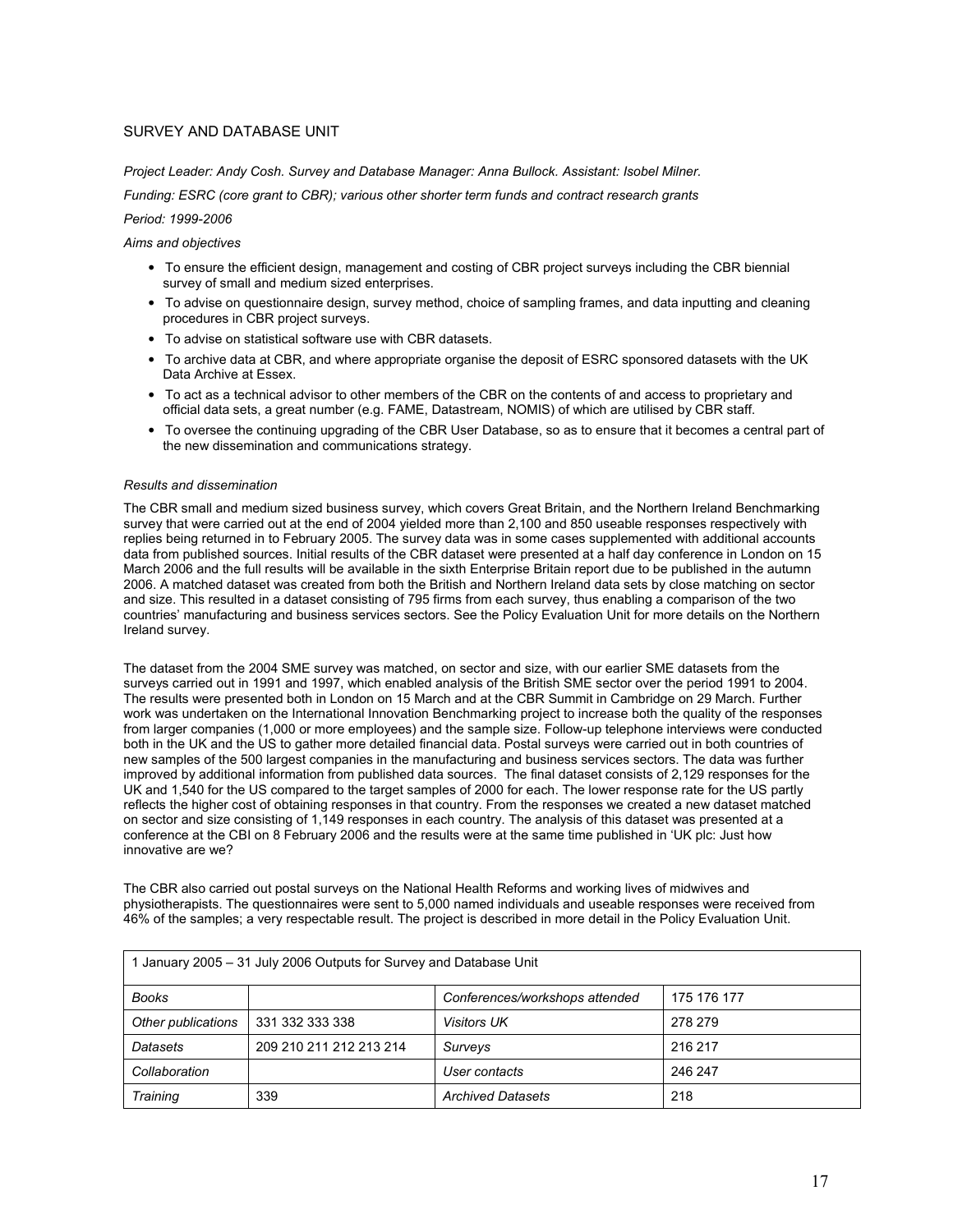### POLICY EVALUATION UNIT

Project leaders: Anna Bullock, Andy Cosh, Alan Hughes, Xiaolan Fu, Qing Gong Yang, Isabel Milner

Funding: ESRC (core grant to CBR); various other shorter term funds and contract research grants

#### Period: 2001-2006

#### Aims and objectives

The Policy Evaluation Unit has been set up to conduct short-term and long-term contract research in both the public and private sectors. The kinds of projects the Unit undertakes are: a range of evaluations and impact assessments of government initiatives; the evaluation of initiatives designed to provide direct financial support to firms; research on the supply of debt and equity finance for R&D; research on the needs of firms and barriers to R&D; policy development and advice to help shape government initiatives and R&D support; SME Performance and Policy - using appropriate databases to develop and test models of SME performance and its determinants with policy analysis and with methods of complex survey design and analysis necessary to investigate models of business performance.

#### Results and dissemination

#### A. Northern Ireland SME Benchmarking Survey

A postal survey commissioned by Invest NI of SMEs in Northern Ireland. The survey was sent to 4,751 firms in the manufacturing and business services sectors and with less than 500 employees. A response rate of 20% was achieved.

The questionnaire was similar to the latest CBR SME surveys and covered the following six topics:

- general characteristics of the business, which included questions on when and how the business was formed; about the CEO/ managing partner/ owner; business strategy; workforce; and accounting data;
- innovation, which included types of innovation, sales and R&D;
- competitive situation and collaborative activity;
- financial assistance and advice from government business support schemes, especially Invest NI;
- finance, whether additional finance had been sought and if so which types of finance and the amount sought;
- and a final section on policy changes for small and medium sized businesses, where the respondents were invited to suggest up to three main changes in government policy they would like to see introduced that would affect their business. In addition they were asked about what they hoped the main outcome for their business performance would be.

### B. MAPSME II – an i10 project – development of a second mapping tool for wider applications outside manufacturing

The CBR developed an improved model, by modifying the earlier model into finer classified industries and size subsamples, for ranking the businesses in the UK Innovation survey (CBR) by calculating their innovatability scores. The web tool is available on the i10 website for firms to find out their own innovatability score.

#### C. Survey of National Health Service Reforms and the Working Lives of Midwives and Physiotherapists

The CBR carried out two surveys on behalf of Dr Frank Wilkinson, who was asked by the Royal College of Midwives and the Chartered Society of Physiotherapists to undertake a comparative study of the working conditions and professional issues affecting midwives and physiotherapists, with particular reference to the impact of working conditions and recent NHS reforms on their professional lives, functions and attitudes.

The project followed up previous research undertaken by the CBR on the impact of NHS reform on midwives; and explored the impact on midwives and physiotherapists of: extra investment in the NHS; reconfiguration of health services; widening professional roles; the move from uni- to multi-professional team working; continuing professional development; the ability of midwives and physiotherapists to engage with and influence strategies service provision; the impact of these changes in workload on key indicators of professional well being including morale, motivation, jobsatisfaction and stress levels; the effect on this on their commitment to the NHS and its reform programme; and, the policy implications of these findings.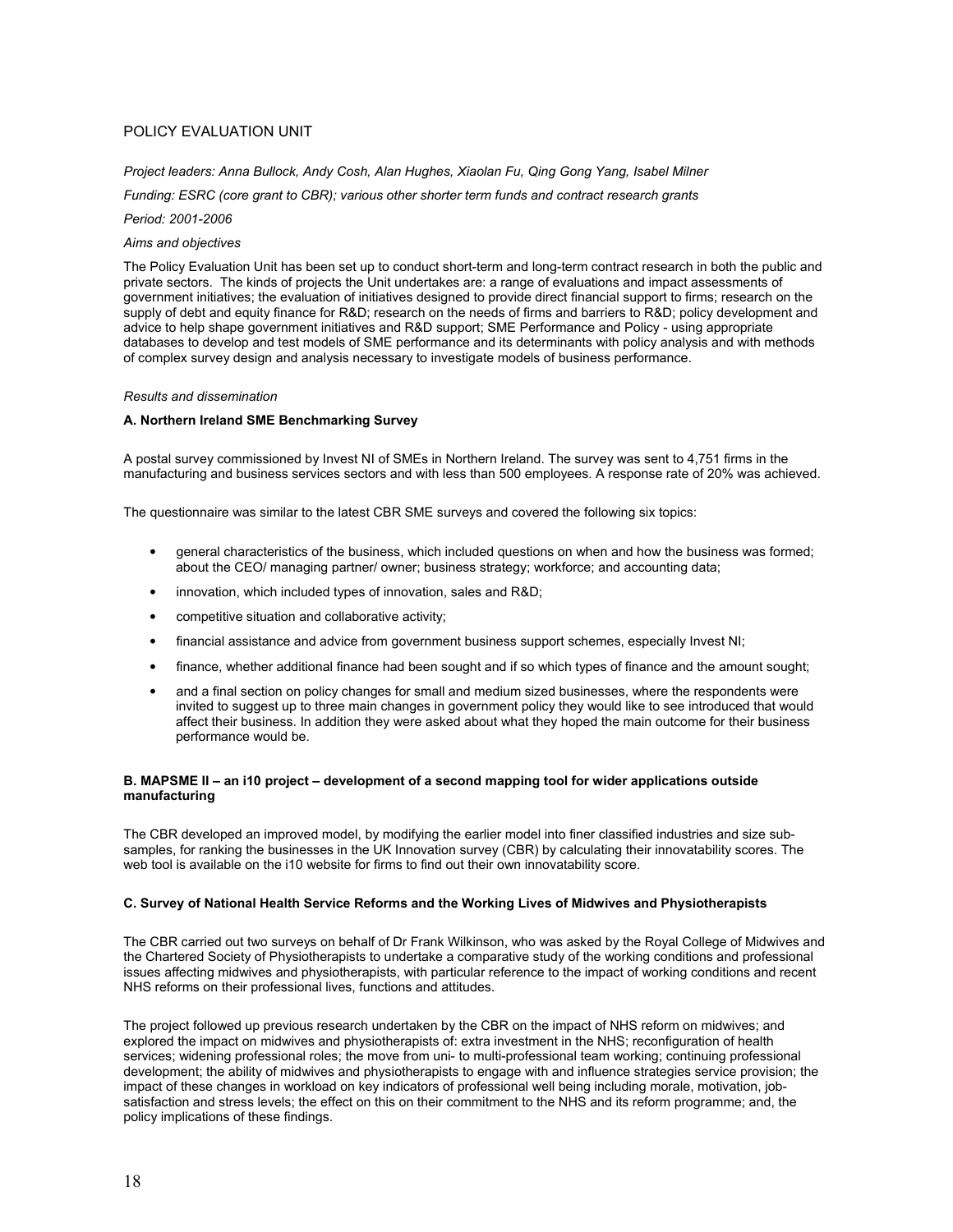The surveys took the form of postal surveys, which were sent to 5,000 midwives and physiotherapists and resulted in a response rate of 46%.

| 1 January 2005 – 31 July 2006 Outputs for Policy Evaluation Unit |                 |                                |             |
|------------------------------------------------------------------|-----------------|--------------------------------|-------------|
| <b>Books</b>                                                     |                 | Conferences/workshops attended |             |
| Other publications                                               | 331 332 333 338 | <b>Visitors UK</b>             | 278 279 280 |
| Datasets                                                         | 212 213 214     | Surveys                        | 216 217     |
| Collaboration                                                    |                 | User contacts                  | 247         |
| <b>Training</b>                                                  |                 | <b>Archived Datasets</b>       | 218         |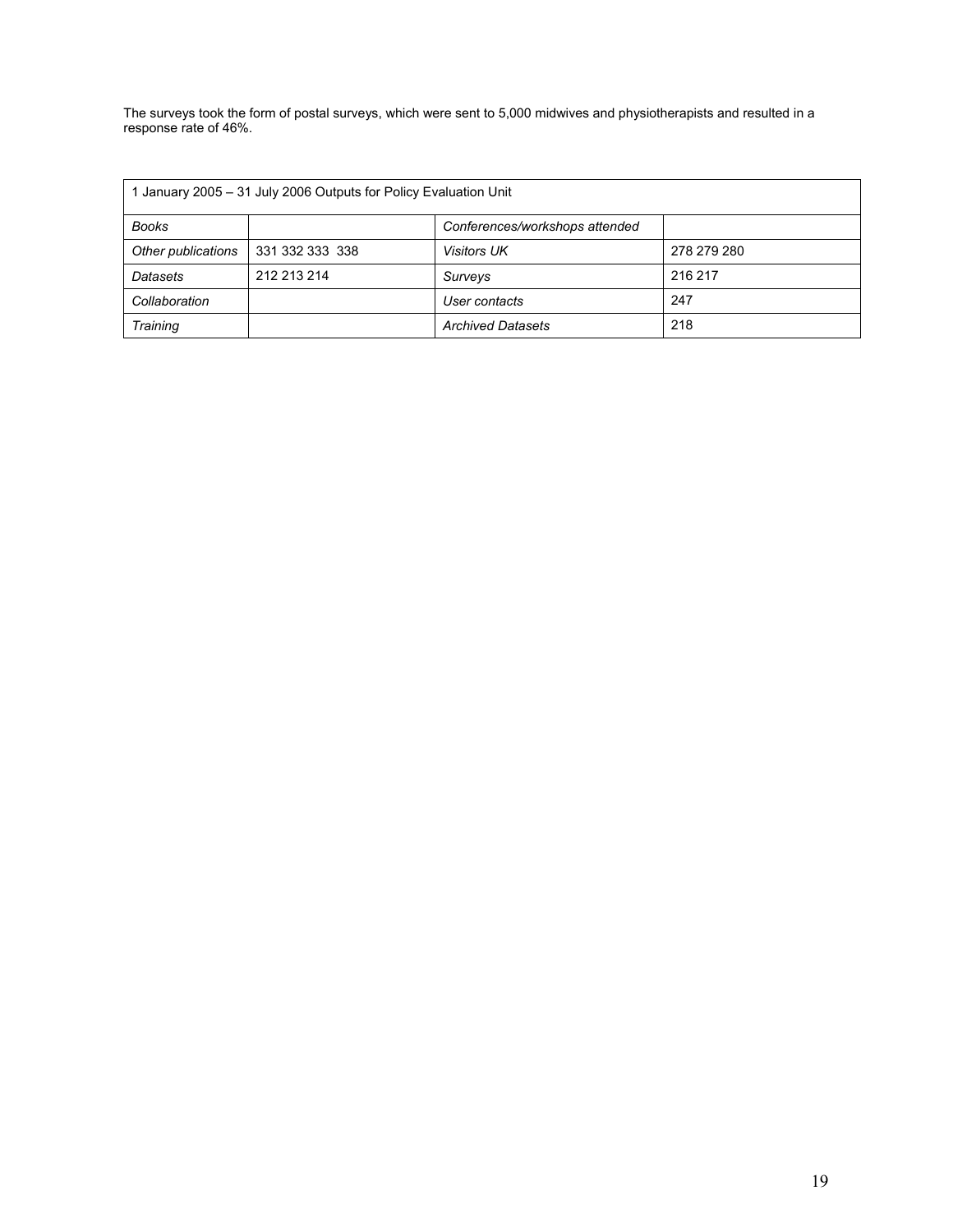### PROGRAMME TWO: CORPORATE GOVERNANCE

The Corporate Governance Programme covers a range of projects in the general area of intra- and inter-firm governance and regulation. Issues covered include the relationship between corporate governance, corporate finance and investment; the links between ethics, governance and globalisation in developed and developing economies; social dialogue and corporate social responsibility in Europe and Japan; comparative research on labour market reforms and international competitiveness; new forms of reflexive governance in the EU; institutional investor accountability; the role of corporate law in promoting financial development; the relationship between insolvency and bankruptcy law and entrepreneurship; and the operation of the corporate governance principle of 'comply or explain' in Britain and Germany. Both qualitative (case-study) and quantitative methods are used. Funding comes from, inter alia, the ESRC, the EU and the DTI.

#### 2.1 Corporate Governance and Investment: An International Research Network

Project leader: Dennis Mueller. Other principal investigators: Andy Cosh, Alan Hughes, Paul Guest. Research Associates: Ajit Singh (Faculty of Economics and Politics), Klaus Gugler (University of Vienna), Burcin Yurtoglu (University of Vienna), Hiroyuki Odagiri (Univesrity of Tokyo).

Funding: ESRC (core grant to CBR)

Period: 1999-2006

#### Aims and objectives

Considerable concern has been expressed recently over slow growth, lagging productivity, and the loss of markets to foreign competition in Europe. One cause given is the quality of management decisions in particular with respect to investments in capital equipment, research and development, and mergers. This failing has been attributed to agency conflicts between owners and managers, which in turn are related to corporate governance structures. The project is examining these issues. The methodology has included comparative institutional analysis of corporate governance systems in Europe (building on work carried out previously under the executive pay and performance project), and the use of micro-econometric techniques to analyse the determinants of the tenure of top executives.

#### Results and dissemination

Mueller and Yurtoglu have prepared estimates of the ratios of returns on investment to costs of capital over the period 1985-96 for companies from around the world. These estimates are made using the technique developed by Mueller and Reardon. They confirm the existence of significant differences between the performance of Anglo-Saxon and Germanic companies, and show that US companies performed much better over this more recent 10 year period, than over the 1970s and 1980s. Not surprisingly, perhaps, the best performance is observed for Asian companies.

Mueller, Gugler and Yurtoglu have also studied the determinants of capital investment and investment in R&D for a sample of 567 U.S. firms observed over the 1977-1996 period. They criticized the use of Tobin's q as a measure of investment opportunities of the firm and introduced a measure of marginal q instead. They estimated investment and R&D equations using marginal q, and presented evidence confirming the existence of both cash constraints in some companies and managerial discretion in others.

Mueller, Gugler and Yurtoglu analyzed the impact of corporate governance institutions, ownership structures and external capital constraints on company returns on investment for a sample of more than 19010 companies from 61 countries across the world. They showed that (1) of these three sets of institutions, the origin of a country's legal system proved to be most important. Companies in countries with English origin legal systems earned returns on investment that are at least as large as their costs of capital. (2) Differences in investment performance related to a country's legal system dominate differences related to ownership structure. (3) Strong external capital markets improve the investment performance of companies.

Gugler and Yurtoglu studied the impact of the specific corporate governance mechanisms on the dividend pay-out policy in Germany. They put forward an alternative explanation of why dividends may be informative. They claim that dividends signal the severity of the conflict between the large, controlling owner and small, outside shareholders, and accordingly, dividend change announcements provide new information about this conflict. To test the rent extraction hypothesis and to discriminate it from the cash flow signalling explanation, they utilized information on the ownership and control structure of the firm. They analysed 815 dividend change announcements in Germany over the period 1992 to 1998 and found significantly larger negative wealth effects in the order of two percentage points for majority controlled companies that decrease their dividends than for other firms. The rent extraction hypothesis has also implications for the levels of dividends paid. They also find larger holdings of the largest owner to reduce, while larger shareholdings of the second largest owner to increase the dividend pay-out ratio.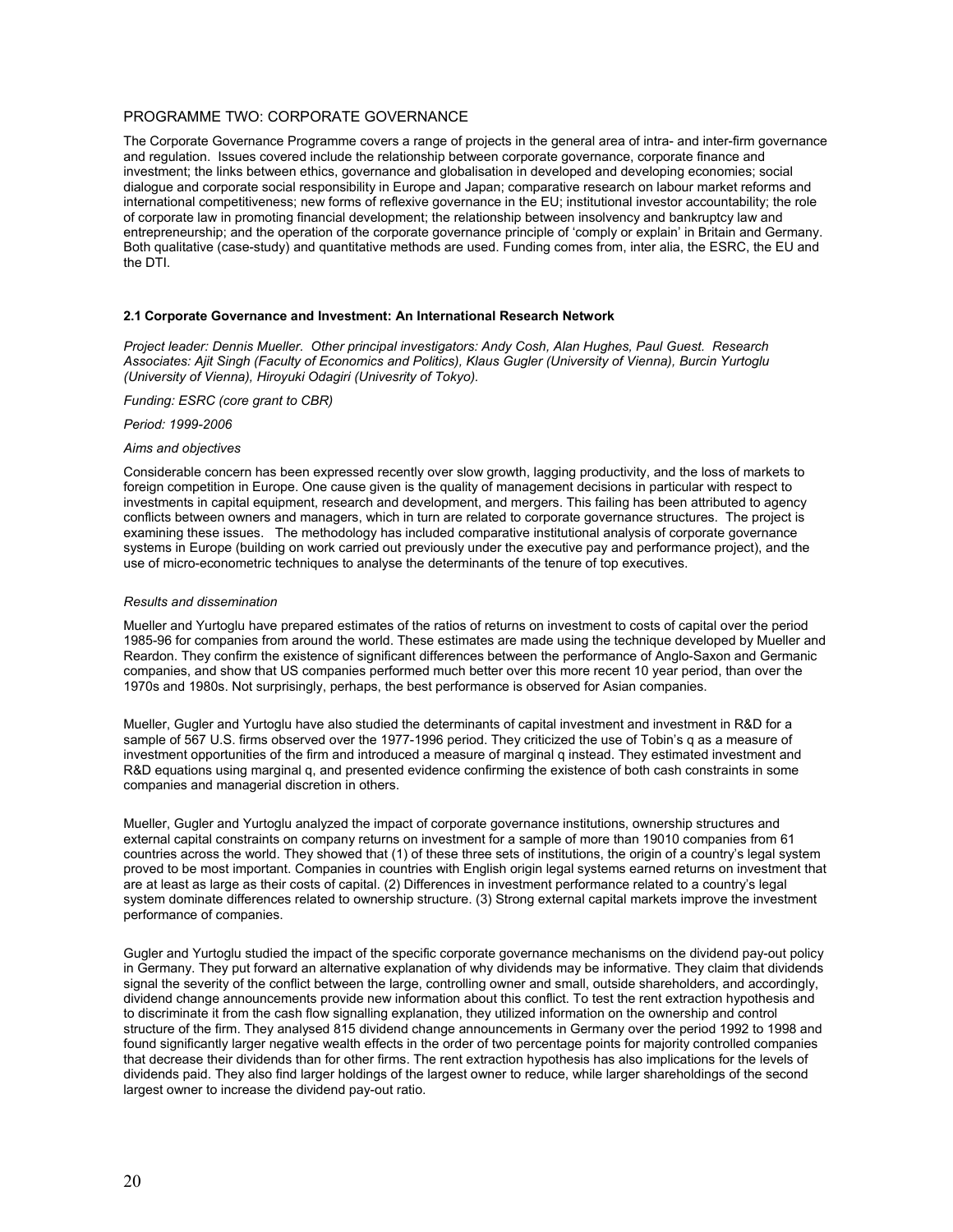Guest, Cosh and Hughes have examined the impact of share-ownership patterns on the outcome of corporate takeovers. Using an analysis based on long run buy and hold share returns and accounting profitability, they find a nonlinear relationship with merger performance first rising then falling with board share-ownership. This is consistent with initial incentive effects being outweighed by the effects of board entrenchment as their share-ownership rises. (CBR Working Paper No. 216). This paper has now appeared in the Journal of Business, Finance and Accounting.

CBR Working Paper No. 258 by Ajit Singh focuses on the inter-relationship between corporate governance, financing of corporate growth and stock market development in emerging countries. It explores both theoretically and empirically the nature of the inter-relationships between these phenomena, as well as their implications for economic policy. It concentrates on how corporate growth is financed, an area where the literature has identified important anomalies in relation to corporate behaviour and governance. The paper provides new information and analysis on this subject for the 1990s which it is shown leads to further anomalies from the perspective of extant economic theory. It also comments briefly on the recent research on the legal system, corporate laws, corporate governance and corporate performance. In considering the latter issues the paper examines more closely the evolution of the financing of corporate growth and of stock market development in the specific case of the Indian economy in the 1980s and 1990s.

| 1 January 2005 – 31 July 2006 outputs for Corporate Governance and Investment |                                    |                                |         |
|-------------------------------------------------------------------------------|------------------------------------|--------------------------------|---------|
| Papers                                                                        | 77 78                              | Conferences/workshops attended | 179 180 |
| Articles                                                                      | 33 40 40                           | <b>Memberships</b>             |         |
| Collaboration                                                                 | 229                                | PhD                            | 261     |
| Conference/workshop<br>papers                                                 | 131 132 133 134 135<br>138 142 147 | <b>Training</b>                |         |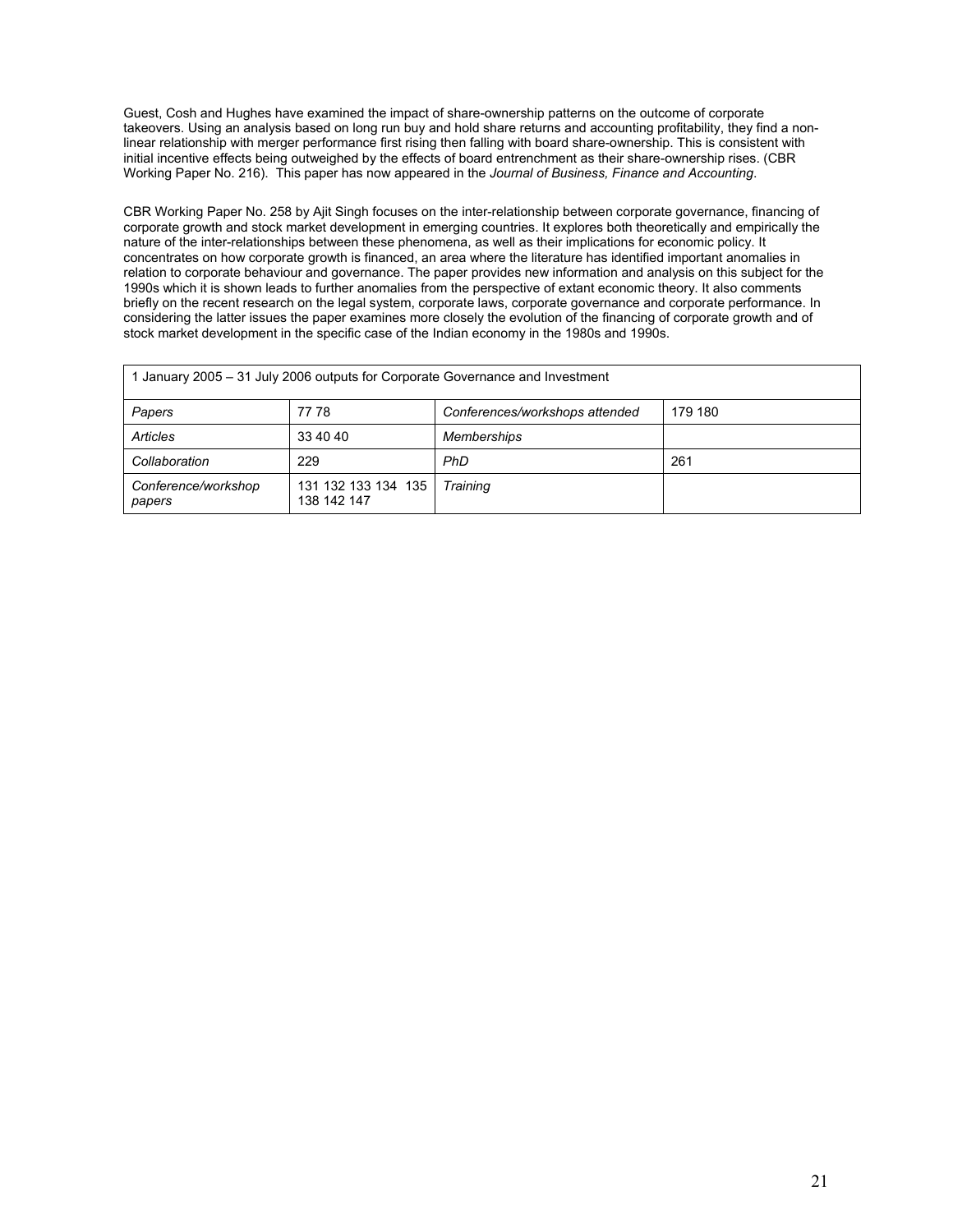#### 2.2 Ethics, Regulation and Globalisation

Project leaders: Michael Pollitt (Judge Institute of Management) and Ian Jones (Lincoln College, Oxford and Herriot Watt Business School). Research assistant: William Yu

Funding: ESRC (core grant to CBR)

Period: 1999-2006

#### Aims and objectives

2005 saw the completion of our fourth working paper on the creation of social capital by multinationals. Jones, Pollitt and Bek (2005) is a detailed case study of the corporate citizenship programme of the alcoholic drinks firm, Diageo. We examined in detail the impact of 9 of its corporate citizenship projects. These projects ranged from support for a entrepreneurship programme in India, a visitor centre in Dublin to a global environmental champion competition. In each case the social capital impacts of the projects were examined. We concluded that some the projects were much more successful than others in benefiting society at large via improving trust, norms and social networks. We also observed that those projects which were genuinely externally focused but close to the business, in terms of core competence, were more successful as social capital building activities.

#### Results and Dissemination

Through 2005 and into 2006 we made substantial progress on related work aimed at producing a book on 'Multinationals in their Communities: a social capital approach to corporate citizenship projects' (with David Bek). For the book we conducted three further case studies of company corporate citizenship programmes: on Anglo-American, GSK and Vodafone. This case study work complements earlier work developing social capital metrics for sample of multinationals in different host countries. We have produced a chapter on each of these companies. We also completed three introductory chapters: two on the theory and practice of corporate citizenship programmes in the US and the UK and one substantial chapter reviewing the literature on social capital and the firm. We aim to complete this book in late 2006.

| January 2005 – 31 July 2006 outputs for Ethics, Regulation and Globalisation |                         |                                   |                         |
|------------------------------------------------------------------------------|-------------------------|-----------------------------------|-------------------------|
| Papers                                                                       | 60                      | Conferences/workshops<br>attended | 181 182 183 184 185 200 |
| Articles                                                                     |                         | <b>Memberships</b>                | 303 304 305 306 307 308 |
| Other publications                                                           |                         | User contacts                     | 257 258 256             |
| Collaboration                                                                | 234 235 236 237 238 239 | <b>PhD</b>                        |                         |
| Conference and<br>workshop presentations                                     | 156 157 158 166         | <b>Training</b>                   |                         |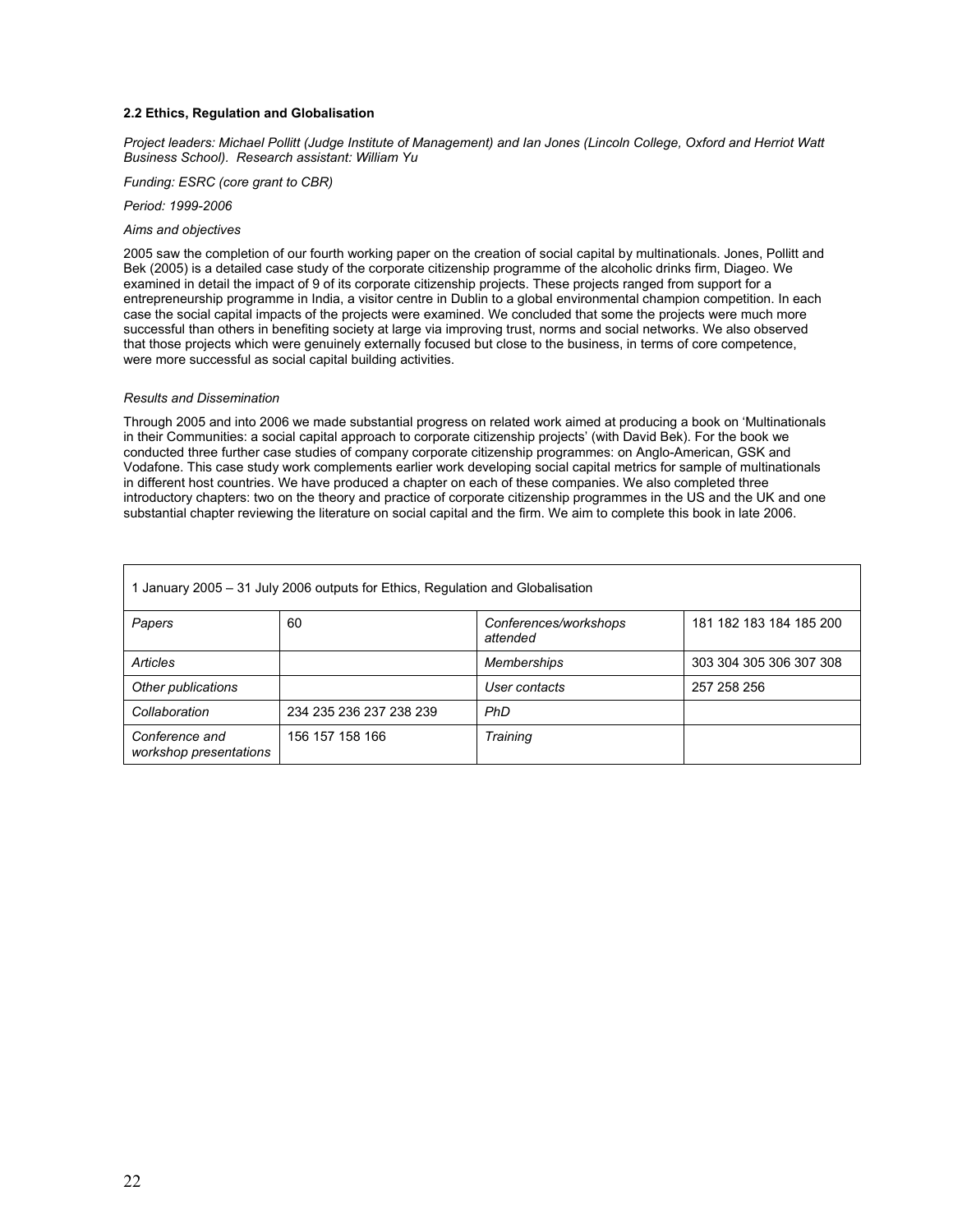#### 2.3 Social Dialogue, Employment and Territories: towards a European politics of capabilities

Project leader: Simon Deakin. Research associates: Jude Browne (CBR and Centre for Research in the Social Sciences and Humanities, Cambridge), Stephen Pratten (Management Centre, King's College, London). Ph.D. students: Ana Lourenço (Judge Institute), Renée Claude Drouin (Law), Richard Hobbs (Law).

Funding: European Commission Fifth Framework Programme (£45,174)

#### Period: 2002-2006

#### Aims and objectives

Through this project, which is funded by the 5th Framework Programme of the EC, the CBR is part of a network exploring the implications for social policy of the rise of the knowledge economy in Europe. The central concept used here is Amartya Sen's notion of 'capability'. The issue is how far the process of European integration can be used to promote an equitable distribution of capabilities, their development and their reinforcement in law and social convention. The project uses a sample of regions and firms in five European countries. Through empirical research, the network will analyse a range of business policies and public interventions that are aimed at integrating changes in the form of work into the organisation of the economy, employment and welfare provision.

#### Results and dissemination

The project began in October 2002 and ran to March 2006. Simon Deakin and Jude Browne carried out case studies of the use by enterprises of corporate governance mechanisms to promote gender equality and diversity, and Simon Deakin, Ana Lourenço (Ph.D. candidate, Judge Business School) and Stephen Pratten (King's College, London) looked into innovation, regulatory change and the effects of regional policy in the media sector. Renee Claude Drouin (Ph.D. candidate, Law) examined international framework agreements between multinational companies and trade union federations, and Richard Hobbs (Ph.D., Law: completed 2006) looked at the link between corporate social responsibility and the implementation of labour standards in the area of working time. Simon Deakin and Frank Wilkinson carried out theoretical and historical work on capability theory. Simon Deakin and Alain Supiot (Nantes) coordinated a project on links between the legal concept of capacity and the capability approach. Several workshops were held: one, in Cambridge, initiated a comparative study of corporate restructuring in Britain and France with colleagues from IDHE-Cachan; a second, in Nantes, was concerned with the comparative study of the legal notion of 'capacity' (March 2003); and network-wide workshops held in Paris in December 2003 and Warsaw in June 2004 heard presentations from the teams of preliminary results from the sectoral and enterprise-based case studies. In Cambridge a workshop was held in March 2005 which brought together the legal and economic components of the project. In January 2006 a workshop was organized by Simon Deakin at Doshisha University, Japan, using funds from the CBR's collaboration with the ITEC centre at Doshisha, on the theme of social dialogue, at which presentations from the Eurocap project were made together with contributions from researchers from Japan, the US and Australia. The results of this work will be published in the journal Corporate Governance: An International Review in January 2007. The final conference of the Eurocap project was held in Nantes in February 2006. Simon Deakin and Steve Pratten both gave presentations of the UK-based work.

| 1 January 2005 - 31 July 2006 Outputs for Social Dialogue |                      |                                |             |
|-----------------------------------------------------------|----------------------|--------------------------------|-------------|
| Papers                                                    | 61 65 66 67 68 70 71 | Conferences/workshops attended | 174 178     |
| <b>Articles</b>                                           | 27 28 29 30 31       | <b>Memberships</b>             |             |
| Chapters                                                  | 10 11 12             | <b>Visitors UK</b>             |             |
| <b>Books</b>                                              | 23                   | Visitors overseas              |             |
| Other publications                                        |                      | User contacts                  |             |
| Datasets                                                  |                      | Media                          |             |
| Collaboration                                             |                      | <b>PhD</b>                     | 264 265 267 |
| Workshops organised                                       |                      | <b>MPhil</b>                   |             |
| Conference/workshop<br>papers                             | 111                  | <b>Training</b>                |             |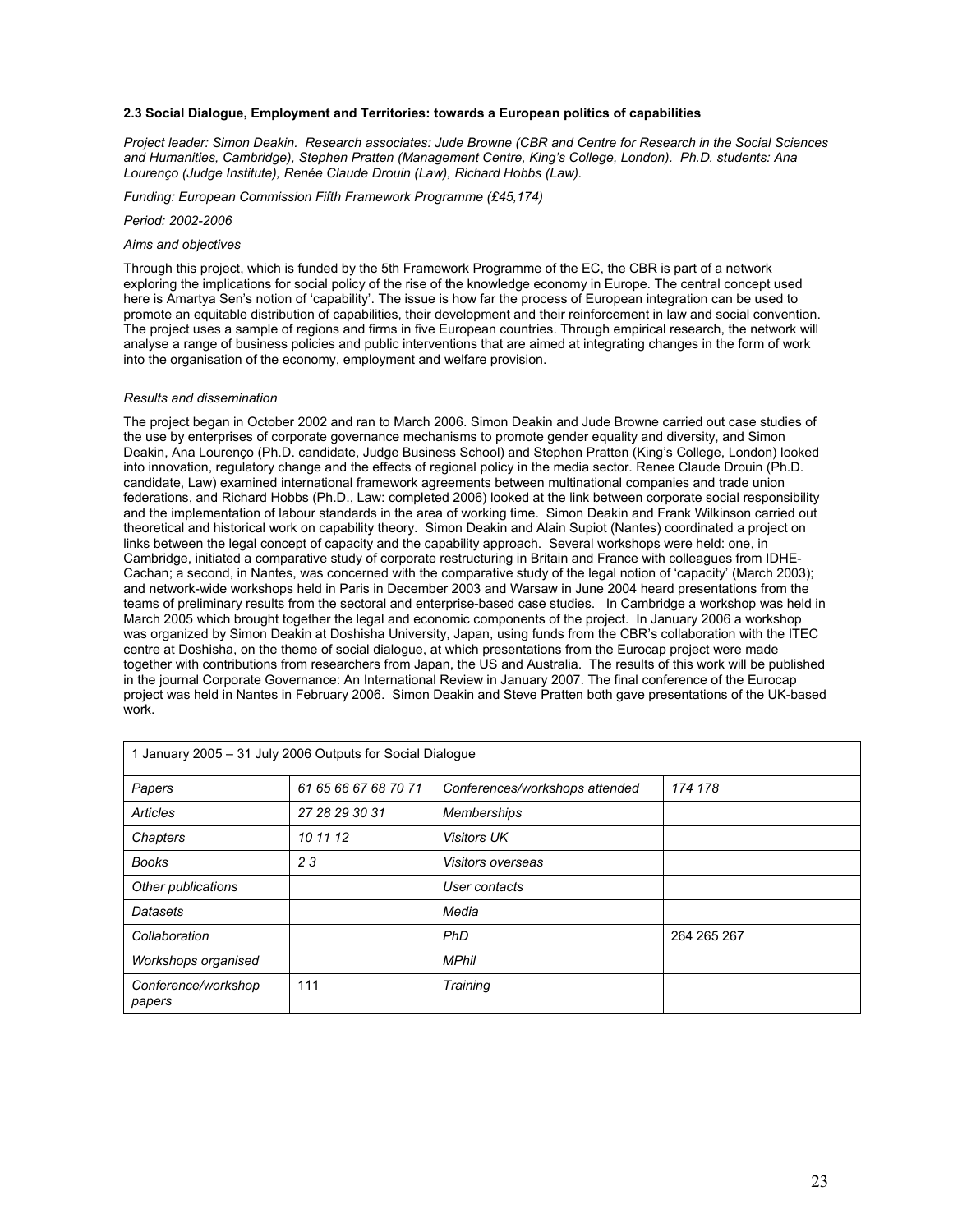#### 2.4 Reflexive Law and Democratic Governance

Project leaders: Simon Deakin and Catherine Barnard. Research student: Richard Hobbs.

Funding: EU, Fifth Framework Programme (£36,678)

Period: 2002-2004

#### Aims and objectives

This project was funded by the 5th Framework Programme of the European Commission and involved collaboration between the CBR and a network of other European universities coordinated by t`he Centre for Legal Philosophy, Catholic University of Louvain. The CBR's involvement focused on tensions developing at European level between the economic freedoms guaranteed by the EC Treaty (including free movement for goods, persons and capital, and freedom of establishment for enterprises) and the protection of fundamental social rights.

#### Results and dissemination

Case studies were carried out of the interaction between economic and social interests in the case law of the European Court of Justice and of national-level courts, and of the implementation of European Community law in the UK (focusing on the area of working time). Following seminars held in Paris in December 2003 and Cambridge in March 2004, a book representing the work of the project was completed and will be published in 2005: De Schutter, O. and Deakin, S. (eds) Social Rights and Market Forces: Is Open Coordination the Future for European Employment and Social Policy? Brussels: Bruylant.

|                               |      | 1 January 2005 - 31 July 2006 Outputs for Reflexive Law and Democratic Governance |  |
|-------------------------------|------|-----------------------------------------------------------------------------------|--|
| Papers                        |      | Conferences/workshops attended                                                    |  |
| Articles                      |      | <b>Memberships</b>                                                                |  |
| Chapters                      | 9 15 | <b>Visitors UK</b>                                                                |  |
| <b>Books</b>                  | 4    | Visitors overseas                                                                 |  |
| Other publications            |      | User contacts                                                                     |  |
| Datasets                      |      | Media                                                                             |  |
| Collaboration                 |      | <b>PhD</b>                                                                        |  |
| Workshops organised           |      | <b>MPhil</b>                                                                      |  |
| Conference/workshop<br>papers |      | <b>Training</b>                                                                   |  |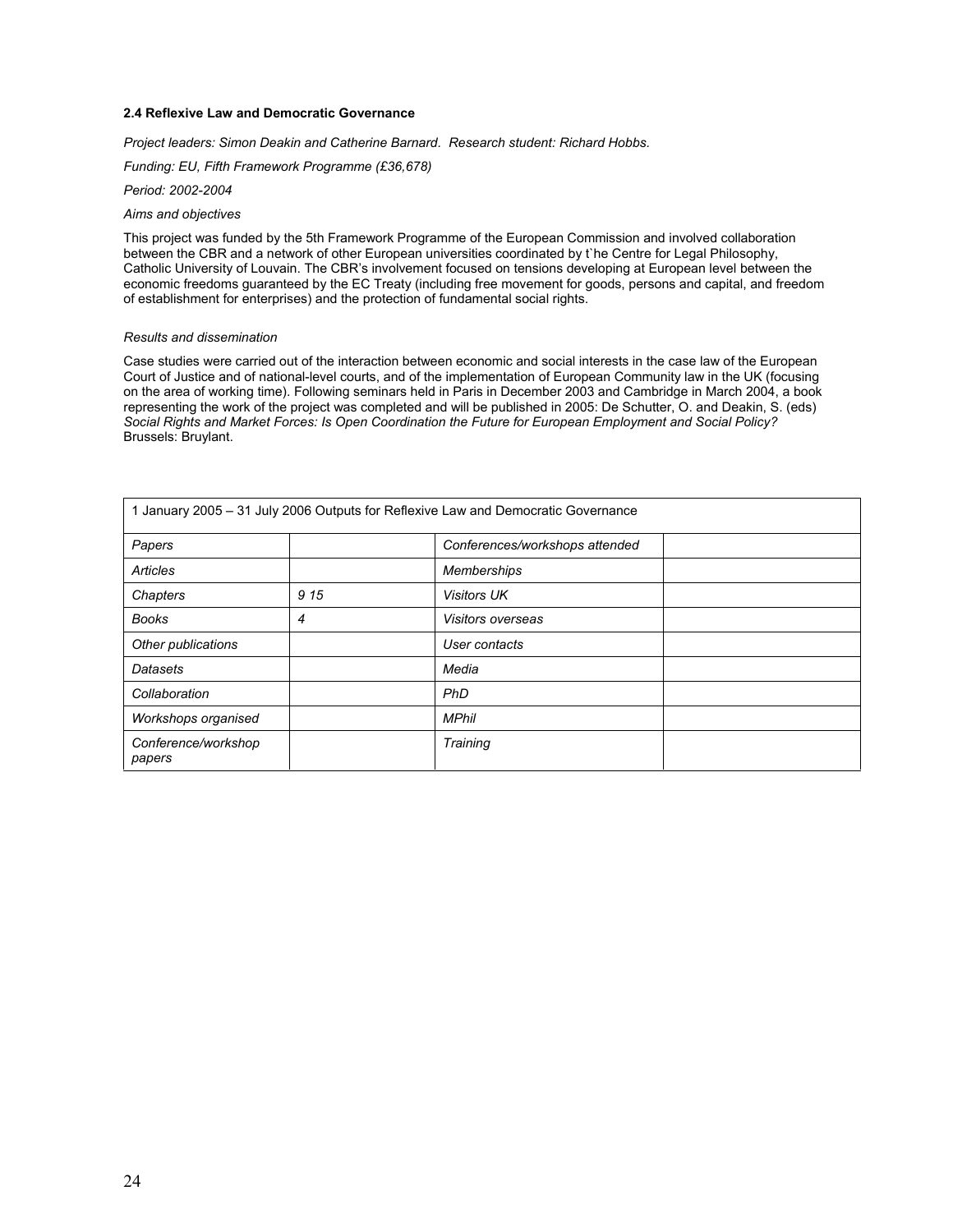#### 2.5 Institutional Investment and Corporate Accountability

Project leaders: John Roberts (Judge Institute of Management), John Hendry (Brunel University), Richard Barker (Judge Institute of Management). Research Fellow: Paul Sanderson.

Funding: ESRC (core grant to CBR)

Period: 2001-4

#### Aims and objectives

In this project we investigated some of the processes and relationships involved in this chain of accountability, focusing in particular on finance directors and fund managers. How are their responsibilities exercised, and to what effect, and how are they held accountable? To address such questions we examined the preparation, conduct and consequences of the regular face-to-face meetings between companies and their major institutional shareholders.

Initially, we held preparatory meetings with practitioners to clarify the issues, and completed a review of the literature. We also carried out a first set of substantive interviews, with FTSE 100 company finance and investor relations directors, asking how they approached such meetings, what they gained from them, and what actions they took as a result.

In the second phase of the project we sought the same information from chief investment officers, fund managers and buy-side analysts. We also attended, as observers, a series of company - fund manager meetings.

#### Results and Dissemination

Our analysis of the data collected led us to conclude that the meetings, though often ritualistic, have concrete effects. For example, by routinely reminding company directors that their primary accountability is to their shareholders, fund managers ensure that directors remain focused on the pursuit of shareholder value. In this way, it may be argued, they promote the financialization of the companies in which they invest.

| January 2005 - 31 July 2006 outputs for Institutional investment and corporate accountability |             |                         |     |  |  |  |  |  |  |  |  |
|-----------------------------------------------------------------------------------------------|-------------|-------------------------|-----|--|--|--|--|--|--|--|--|
| Papers                                                                                        |             | Conferences<br>attended | 201 |  |  |  |  |  |  |  |  |
| Articles                                                                                      | 39 45 46    | <b>Memberships</b>      |     |  |  |  |  |  |  |  |  |
| Chapters                                                                                      |             | <b>Visitors UK</b>      |     |  |  |  |  |  |  |  |  |
| <b>Books</b>                                                                                  |             | Visitors overseas       |     |  |  |  |  |  |  |  |  |
| Other publications                                                                            |             | User contacts           |     |  |  |  |  |  |  |  |  |
| Datasets                                                                                      |             | Media                   |     |  |  |  |  |  |  |  |  |
| Collaboration                                                                                 |             | <b>PhD</b>              |     |  |  |  |  |  |  |  |  |
| Workshops                                                                                     |             | <b>MPhil</b>            |     |  |  |  |  |  |  |  |  |
| Conference papers<br>given                                                                    | 167 168 169 | Training                |     |  |  |  |  |  |  |  |  |

The formal project work was completed by Spring 2004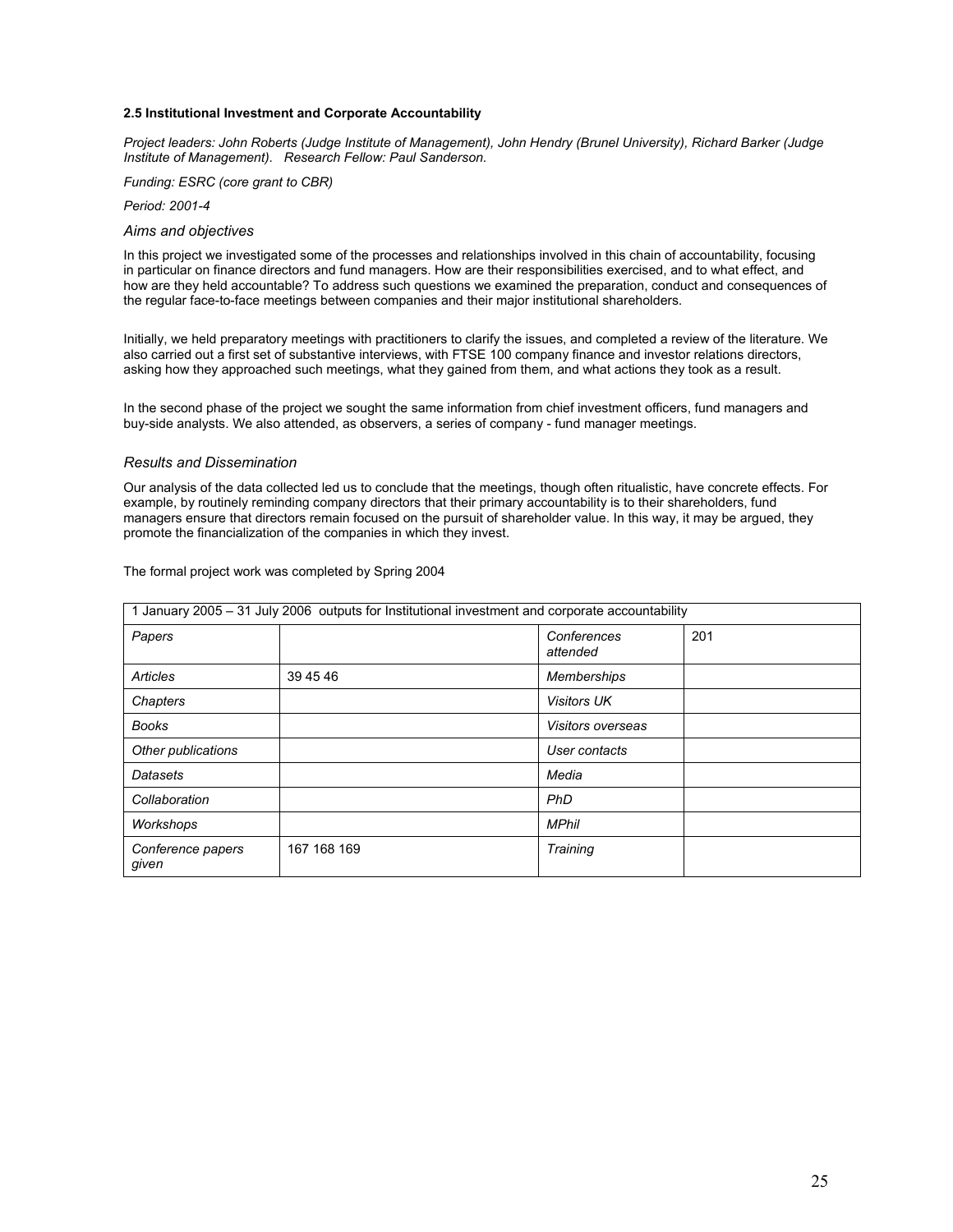#### 2.6 Law, Finance and Development

Principal Investigators: Simon Deakin, John Armour and Ajit Singh; Visiting Fellow, Mathias Siems; Research Fellows: Sonja Fagernäs, Priya Lele; Research Associates: Jack Glen (IFC), Andrew Lang (Faculty of Law), Kevin Lee (Leicester), Ron Smith (Birkbeck College, London)

Funding: £204,231 (ESRC); additional funding from the Newton Trust

Period: 2005 - 2008

#### Aims and objectives

This project aims to consider the mechanisms by which legal institutions shape national financial systems, so as to identify the implications of legal reform for economic development. It is an interdisciplinary proposal which will combine qualitative and quantitative research methodology to yield a uniquely complete set of empirical results. The research is being carried out by a team of economists and lawyers working closely together. In addition to furthering understanding of key theoretical questions about the relationship between law and finance, the project's results will be of direct practical interest to policymakers in developing and transition economies and development agencies advising them.

It is too soon to report substantive research results. However, early work suggests that the longitudinal legal indexing method set out in the proposal is entirely feasible, and will produce the dataset which has been promised. This is the first time that a multi-country dataset quantifying legal change over time will have been achieved for shareholder, creditor and worker protection. The indexing methodology has been shown to be feasible within the time constraints set out for the project, and the basic technique used will gradually be rolled out to cover all the countries referred to in project proposal. The methodology and some early results are set out in Lele and Siems (2006). By the summer of 2006, substantial progress had been made on the shareholder protection indices for around 20 countries, and work had begun on the creditor rights and labour protection indices.

We are using a range of data sources for the econometric analysis. Accounting and stock market data on firm-level performance are available for developing countries from the early 1990s (BVD dataset) and for developed countries from the 1970s (Datastream). Data on ownership structure at firm level are available for the 1990s for Asian and leading Latin American countries (OECD and World Bank). Historical data going back fifty years are available on GDP growth by country, as well as a range of other national economic indicators, including capital stock, employment, and labour-related data; these will be used in the analysis.

Progress on understanding the theoretical nature of the law-development relationship has taken the form of a number of discussion papers looking at the so-called 'adaptability' and 'political' channels identified in the extant literature as possible mechanisms for the transmission of legal origin effects. Papers have also been completed, building on earlier work, which examine factors accounting for stock market development in emerging markets (Singh and Glen, 2005; Singh et al., 2005), the strengths and weaknesses of the La Porta et al. labour law index (Ahlering and Deakin, 2005), the legal family classifications used by La Porta et al. (Siems, 2005, 2006), and the role of regulatory competition in promoting convergence or divergence in corporate law (Armour, 2005).

| 1 January 2005 - 31 July 2006 Outputs for Law, Finance and Development |                                                    |                                |                                                |  |  |  |  |  |  |  |  |
|------------------------------------------------------------------------|----------------------------------------------------|--------------------------------|------------------------------------------------|--|--|--|--|--|--|--|--|
| Papers                                                                 | 55 57 58 59 92 94                                  | Conferences/workshops attended | 192 193 194 195 196 197 198<br>199 202 203     |  |  |  |  |  |  |  |  |
| Articles                                                               | 22 25 48 47 49 50 51<br>52 53                      | <b>Memberships</b>             | 289 309 310                                    |  |  |  |  |  |  |  |  |
| Chapters                                                               | 8 2 1                                              | <b>Visitors UK</b>             | 277 281                                        |  |  |  |  |  |  |  |  |
| <b>Books</b>                                                           |                                                    | <i>Visitors overseas</i>       | 282 286 288                                    |  |  |  |  |  |  |  |  |
|                                                                        |                                                    | User contacts                  | 245 259                                        |  |  |  |  |  |  |  |  |
| Datasets                                                               | 207 215                                            | Media                          | 312 321 325                                    |  |  |  |  |  |  |  |  |
| Collaboration                                                          | 219 220 243 244                                    | <b>PhD</b>                     | 262 263 269 270 271<br>260.<br>272 273 274 275 |  |  |  |  |  |  |  |  |
| Conference/workshop<br>papers                                          | 97 98 99 101 106 107<br>108 113 114 170<br>171 172 | Training                       | 340 341 342                                    |  |  |  |  |  |  |  |  |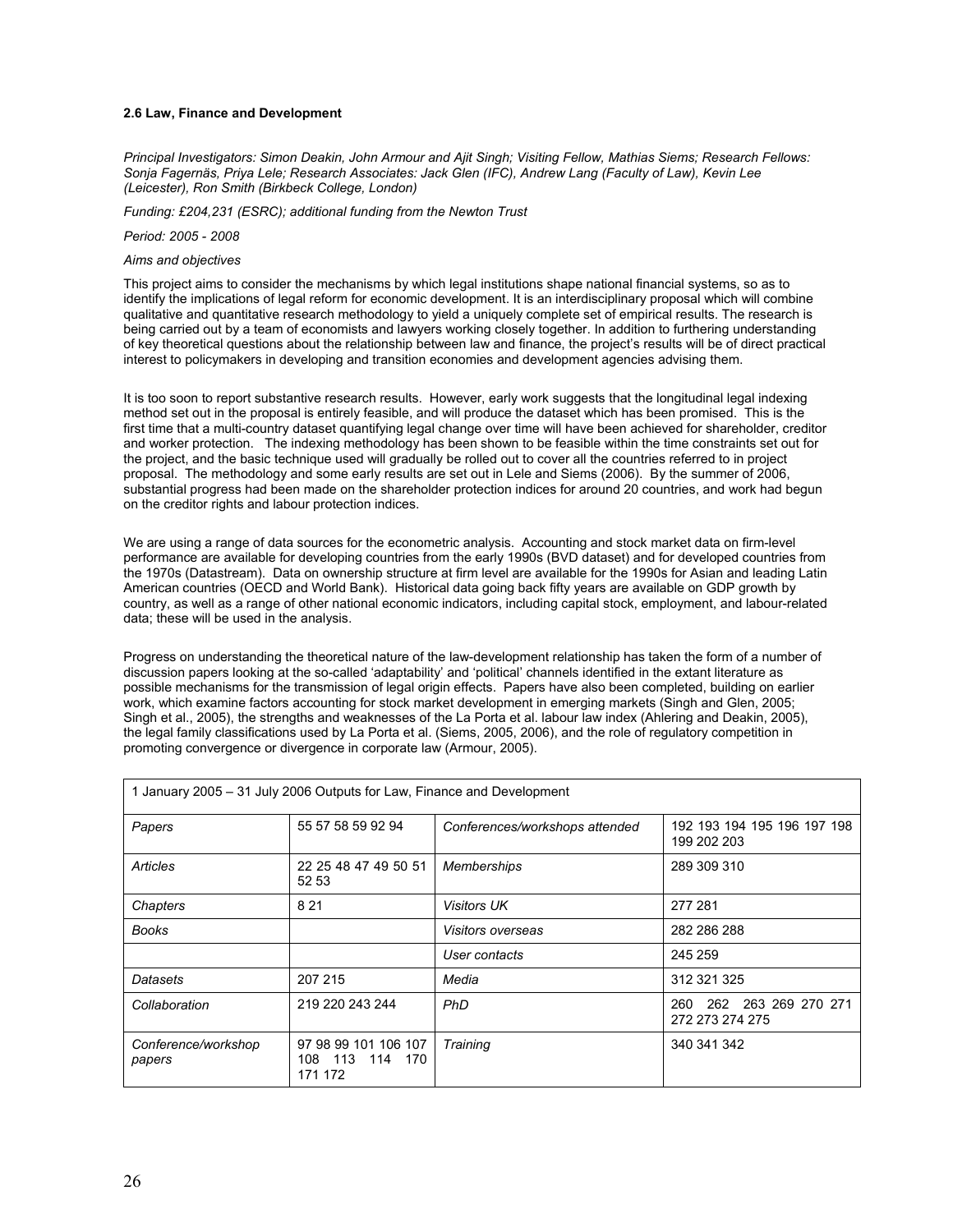#### 2.7 Reflexive Governance in the Public Interest

Principal Investigator: Simon Deakin . Research Associates: John Armour, Catherine Barnard (Faculty of Law), Sue Konzelmann (Birkbeck College, London), John Paterson (University of Aberdeen), Steve Pratten (King's College, London), Frank Wilkinson

Funding: £180,876 (EU Sixth Framework Programme)

Period: 2005 -2010

#### Aims and objectives

This is a five-year Integrated Project funded by the EU's Sixth Framework Programme. The CBR is the coordinator a sub-network on Corporate Governance which consists of four inter-related projects (CGs 1-4). The first of these is looking at the evolution of corporate governance codes and related forms of regulation including accounting principles and stock exchange rules. The countries covered are, in the first instance, the UK, France, Belgium and Hungary, and it may be possible to extend the coverage in due course to other systems. The second project is looking at the impact of the 'financialisation' of the economy on employment and on the performance of enterprises. Here, econometric analysis of datasets (WERS in the UK and REPONSE in France) is examining the link between corporate governance structures and human resource management, while case studies for the UK, France and Belgium are examining the impact of financial pressures and pension fund activism at firm level. The third project is examining enterprise-level responses to corporate governance changes in the UK, France and Belgium; aspects covered include corporate social responsibility initiatives, and the impact of changes in bankruptcy law. The final project is examining governance aspects of inter-firm networks in the UK, France and Italy. The aim is to carry out case studies at firm and sector level which will highlight the role of developing forms of inter-firm cooperation. So far, the work on each of the projects is in an early stage, but several workshops have been held, and the empirical phase of the work is well developed in each project.

#### Results and dissemination

The main objectives for this reporting period were to set up the work of the sub-network through initial meetings of the project teams, to establish the theoretical groundwork for the projects, and to develop common approaches to empirical work (survey instruments and questionnaires). In CG1, which is looking at the evolution of corporate governance codes, papers presented by the teams have illustrated the tension which exists in all systems between shareholder-driven conceptions of the firm and the growing role of CSR. For example, Bristol group, the Liège group and the Louvain-la-Neuve group have carried out complementary studies examining the use of disclosure and accounting rules to open up a debate about the costs of corporate activity. The CEU contribution has focused on the development of the corporate governance code and stock exchange rules in the transition period in Hungary. In CG2 the econometric analysis of the WERS and REPONSE datasets (Cambridge, Paris-10) has already made considerable progress towards developing the first systematic, quantitative study of the relationship between corporate governance and HRM in the UK and France. Two joint meetings were held, a common approach to the analysis of the datasets was developed, and the first results were presented at conferences in September 2006. This has been complemented by case study work on the 'financialisation' of French and Belgian companies, focusing on employee financial participation and pension fund governance (Louvain-la-Neuve, Paris-10). In CG3 the empirical work which has been carried out on case studies at enterprise level shows, for example, how some of the hopes expressed for shareholder activism as mechanism for CSR have been disappointed (in particular in the UK). These studies also demonstrate the tensions which exist in coordinated market systems as a result of the growing intervention of Anglo-Saxon style corporate governance mechanisms and US and UK institutional investors (the Cambridge, Louvain-la-Neuve, Liège teams). In CG4, the work on the governance of networks is providing the foundations for a comparative study, based on Italian, French and British practice, of the role of new forms of inter-firm cooperation, which will take the story forward from the well-known industrial district studies of the 1980s and 1990s (Cambridge, Trento, EUI). More theoretical papers have also been written on different network types in law and economics (EUI), and on the historical antecedents of network forms (Cambridge). Work on a joint questionnaire for the empirical stage of the work is well advanced. Thus the main achievements to date are: progress on operationalising the theoretical concepts of reflexive governance in the concrete setting of corporate governance; first reports of findings from case studies and econometric analysis; and development of common survey instruments and questionnaires. The CBR is also involved in the work of a separate sub-network on human rights; a workshop for this group was held in Brussels in May 2006.

| 1 January 2005 – 31 July 2006 Outputs for Reflexive Governance in the Public Interest |       |                    |     |  |  |  |  |  |  |  |
|---------------------------------------------------------------------------------------|-------|--------------------|-----|--|--|--|--|--|--|--|
| 110 111 112<br>6972<br>Conference / workshop papers given<br>Papers                   |       |                    |     |  |  |  |  |  |  |  |
| Articles                                                                              | 32    | <b>Memberships</b> |     |  |  |  |  |  |  |  |
| Chapters                                                                              | 13 14 | <b>Visitors UK</b> |     |  |  |  |  |  |  |  |
| Workshops                                                                             | 205   | PhD                | 266 |  |  |  |  |  |  |  |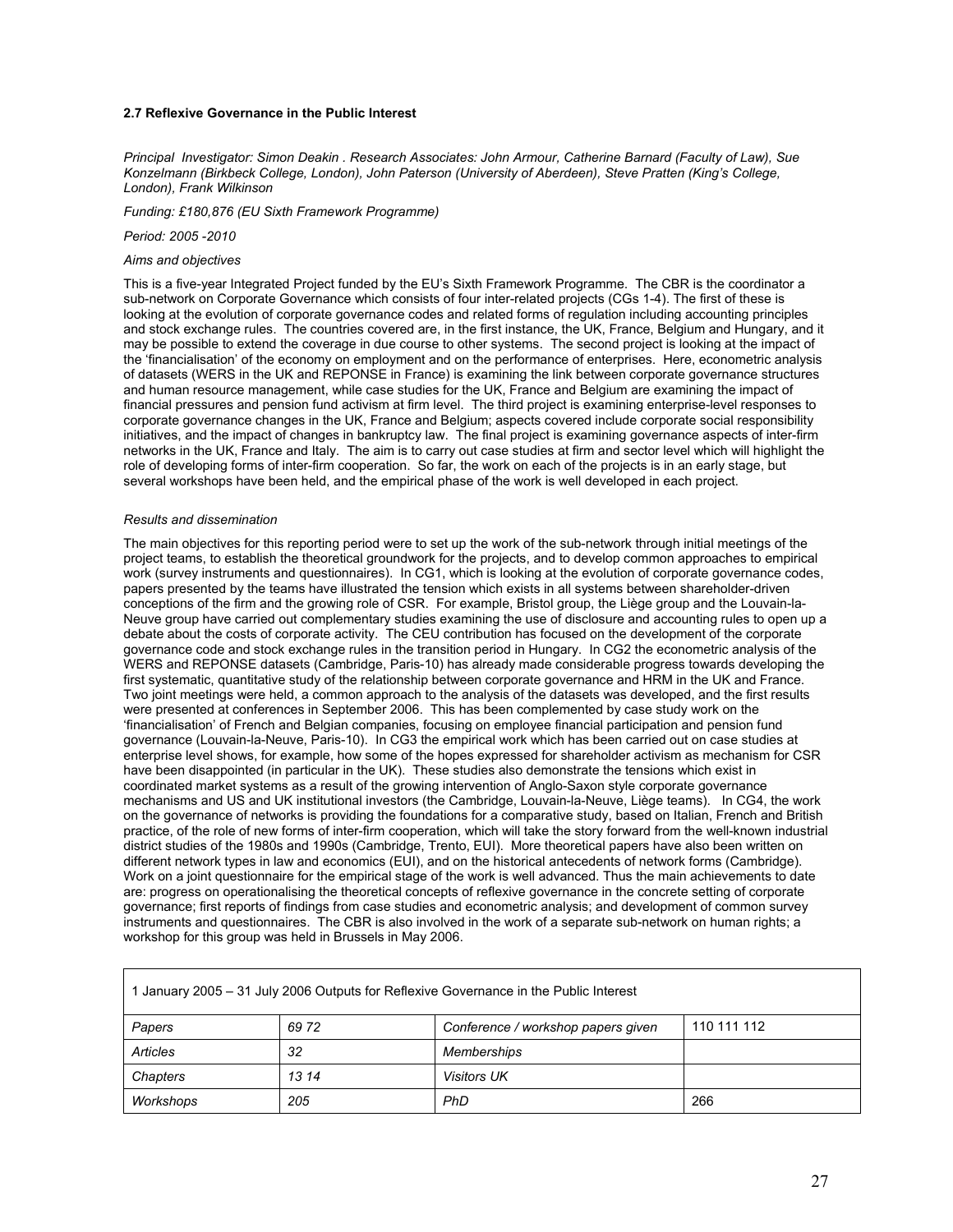### 2.8 Impact of the Enterprise Act 2002

Principal Investigators: John Armour, Adrian Walters (University of Nottingham); Research Fellow, Audrey Hsu

Funding: DTI

Period: 2006 -7

#### Aims and objectives

The corporate insolvency provisions of the Enterprise Act 2002 ('the Act') were intended to enhance efficiency and increase accountability in corporate rescue proceedings. To this end, the Act abolished administrative receivership and replaced it with a new, 'streamlined' administration proceeding. Unlike an administrative receiver, who owes duties only to a secured creditor, an administrator owes legal duties to all creditors. On the one hand, increased accountability may be expected to result in a greater impetus towards efficiency, with the result that better outcomes are achieved for the businesses of distressed companies. However the very mechanisms of accountability — increased legal liability — may themselves generate increased costs through legal bills and actions taken to avoid liability.

The project sought to investigate the following questions:

1. Whether the Act has resulted in lower costs for corporate rescue proceedings; and 2. Whether administrations under the new regime result in greater overall realisations (because of the increased accountability) than under the old administrative receivership procedure.

To investigate these issues, a new dataset of 348 cases of corporate insolvency commencing between 2001 and 2004 (153 receiverships under the old law and 195 administrations under the new law) was constructed using data from reports filed by practitioners at Companies House. Work began in February 2006 and was completed by the end of July 2006. These quantitative results were supplemented by qualitative research, consisting of interviews with practitioners and regulators.

#### Results and dissemination

Analysis indicates (i) that gross recoveries in the administration cases, under the new law, are significantly higher than those in receivership cases, under the old law; but (ii) that insolvency costs are also significantly higher in the administration cases than receivership cases. The net effect on recoveries for unsecured creditors appears to be neutral.

| 1 January 2005 – 31 July 2006 Outputs for the Impact of the Enterprise Act |             |                    |  |  |  |  |  |  |  |  |
|----------------------------------------------------------------------------|-------------|--------------------|--|--|--|--|--|--|--|--|
| 9596<br>100<br>Conference papers given<br>Papers                           |             |                    |  |  |  |  |  |  |  |  |
| Articles                                                                   | 22 23 24 54 | <b>Memberships</b> |  |  |  |  |  |  |  |  |
| Chapters                                                                   | 67          | <b>Visitors UK</b> |  |  |  |  |  |  |  |  |
| Datasets                                                                   | 208         | Media              |  |  |  |  |  |  |  |  |
| 221 222 223<br><b>PhD</b><br>Collaboration                                 |             |                    |  |  |  |  |  |  |  |  |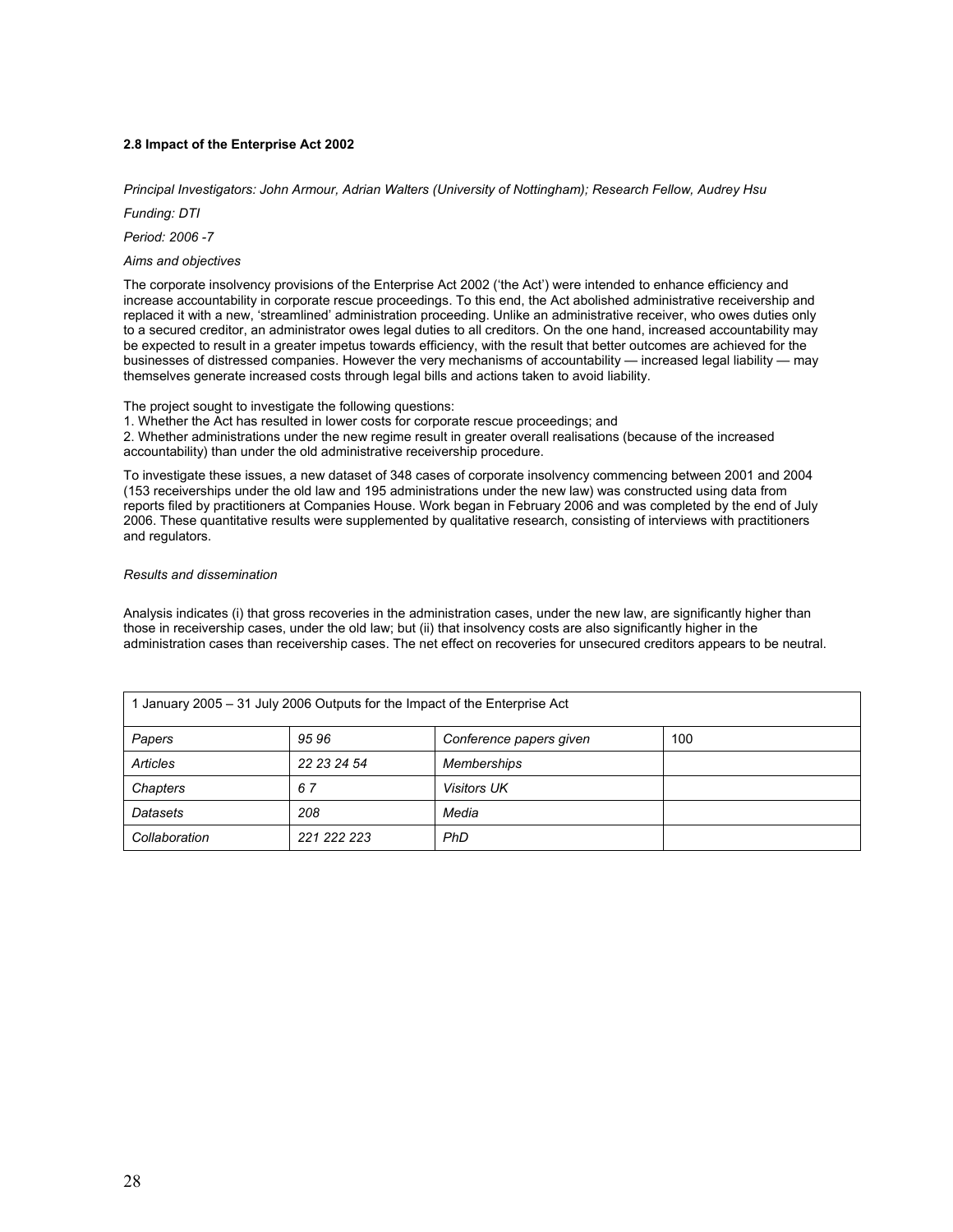#### 2.9 Bankruptcy Law and Entrepreneurship

Principal Investigators: John Armour, Doug Cumming (Rensselaer Polytechnic Institute)

Funding: CBR core funding

Period: 2006 -7

### Aims and objectives

This project investigated the relationship between personal insolvency laws and entrepreneurship. The hypothesis examined was that the 'severity' of the consequences of personal insolvency has an impact on the incentives of potential entrepreneurs, and that a relaxation in the insolvency regime may be expected to stimulate business start-up. This issue is of interest to policy-makers, for it forms the intuition underpinning the reduction, under the Enterprise Act 2002, in the time to discharge from bankruptcy from three years to one year.

An index of personal bankruptcy laws was constructed for 15 European and North American countries over the period 1990-2002. Data on self-employment were also collected (two different datasets were used to provide a robustness check), and the relationship between changes in personal bankruptcy law and self-employment was investigated using a country fixed effects methodology to focus on the impact of the changes and control for other cross-country variations.

#### Results to date

The results indicate that the introduction of a "fresh start" in bankruptcy, and reductions in the amount of time until this is available, are associated with increases in the level of self-employment. Moreover, in our dataset, the effect is more statistically significant than changes in GDP growth, stock market returns, and a variety of other legal and economic factors.

| January 2005 - 31 July 2006 Outputs for Bankruptcy Law and Entrepreneurship |                 |                                |     |  |  |  |  |  |  |  |
|-----------------------------------------------------------------------------|-----------------|--------------------------------|-----|--|--|--|--|--|--|--|
| Papers                                                                      | 59              | Conferences/workshops attended |     |  |  |  |  |  |  |  |
| Articles                                                                    |                 | <b>Memberships</b>             |     |  |  |  |  |  |  |  |
| Other publications                                                          |                 | User contacts                  |     |  |  |  |  |  |  |  |
| Datasets                                                                    |                 | Media                          | 311 |  |  |  |  |  |  |  |
| Collaboration                                                               |                 | <b>PhD</b>                     |     |  |  |  |  |  |  |  |
| Workshops organised                                                         |                 | <b>MPhil</b>                   |     |  |  |  |  |  |  |  |
| Conference/workshop<br>papers                                               | 102 103 104 105 | <b>Training</b>                |     |  |  |  |  |  |  |  |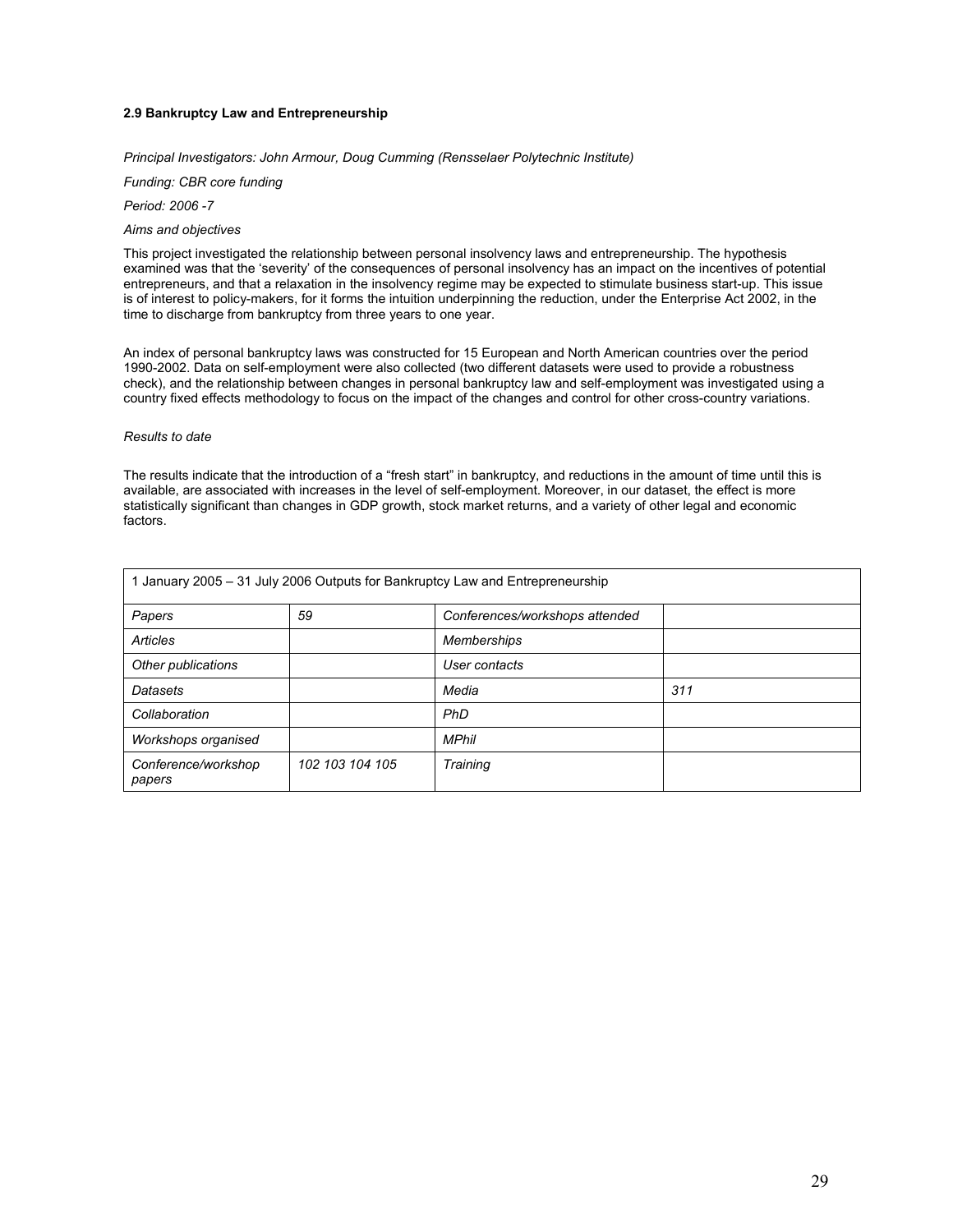#### 2.10 'Soft Regulation': Conforming with the Principle of 'Comply or Explain'

Project Leaders: John Roberts, Paul Sanderson and David Seidl (University of Munich).

Funding: £177,826 (ESRC)

Period: 2006-7

#### Aims and objectives

The purpose of this two-year project, funded by the Economic and Social Research Council (ESRC), is to examine the way that the boards and senior managers of major UK and German companies treat compliance with codes of corporate governance, in particular the way they apply the principle of 'comply or explain'.

Governments advocate flexible regulation wherever possible, to encourage innovation and economic growth, but success depends crucially on regulatees' attitudes to compliance. We seek to improve understanding of the bases on which compliance decisions are made in a corporate context, by examining conformance with the principle of 'comply or explain', a key feature of codes of corporate governance. There are, of course, strong reasons to conform with prevailing norms, eg to maintain the confidence of investors, but non-conformance does occur. Why do decision-makers consider it essential to conform on some issues in some circumstances, yet not in others? What is the rationale, and to what extent are such decisions internal and strategic, or externally grounded in local culture and traditions? To answer such questions we interview, and compare the responses of, senior managers in both the UK and Germany - countries with similar codes of corporate governance but different political and legal traditions and corporate structures.

There were no outputs in the reporting period as the project only began at the end of May 2006. However, the project leaders are involved in arranging a number of conferences around the topics of soft regulation and codes of corporate governance. The first, convened by Paul Sanderson for Anglia Ruskin University, entitled 'Soft Law, Soft Regulation?' took place in Cambridge, 12-13 September 2006. In 2007 John Roberts and David Seidl are convening sub-theme 31, 'Regulating Organizations through Codes of Corporate Governance,' at the 23rd EGOS (European Group on Organization Studies) colloquium in Vienna, July 5-7. Further details will be reported in next year's annual report.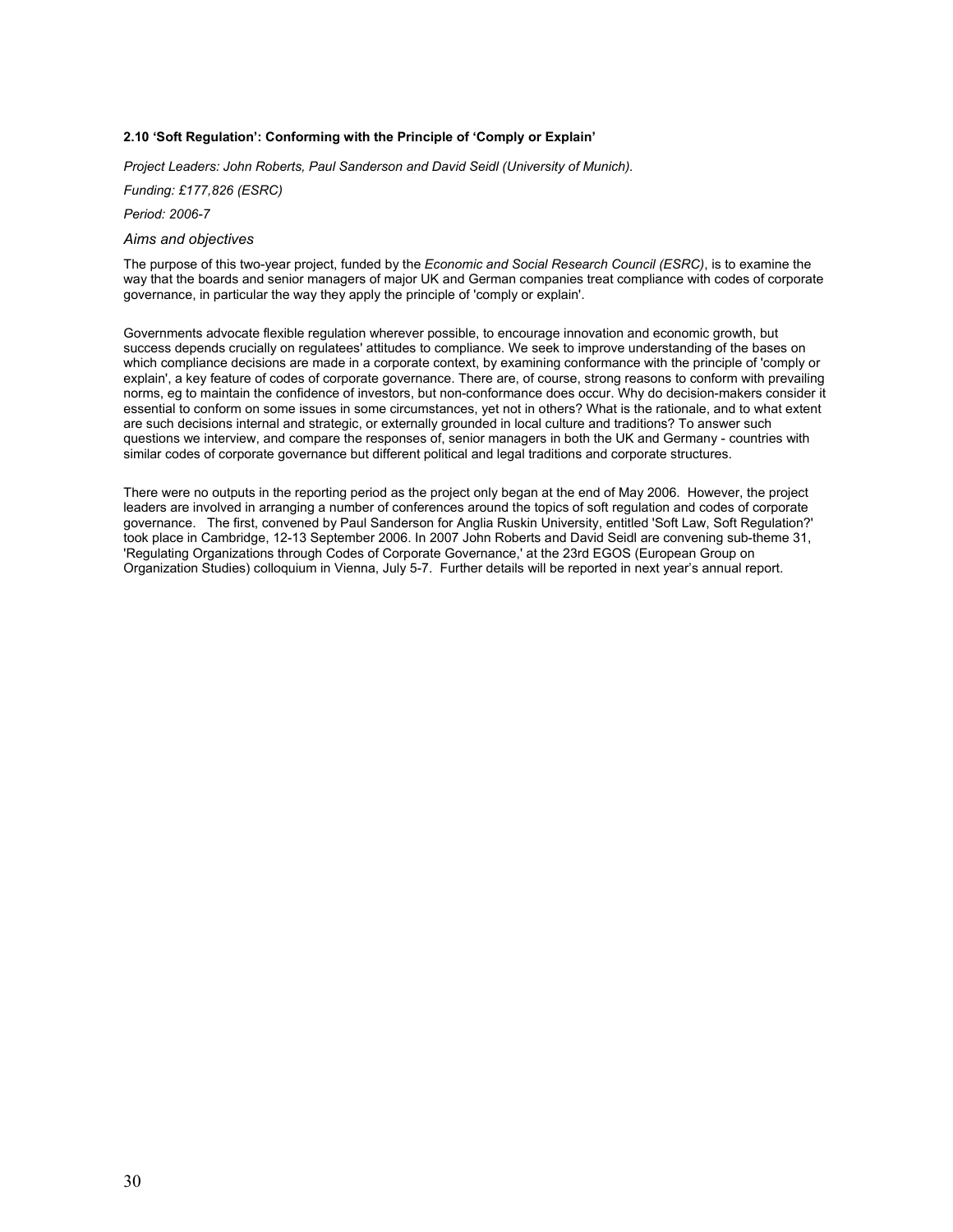#### 2.11 Labour Market Reform and Social Inclusion: The Case of New Zealand, Ireland and Denmark

Project Leader: Colm McLaughlin

Funding: £31,968 (ESRC)

Period: 2006-7

#### Aims and objectives

This project is an ESRC post-doctoral research fellowship held by Colm McLaughlin, with Simon Deakin acting as mentor. The purposes of the fellowship are, inter alia, to enable Dr. McLaughlin to develop and disseminate findings from his Ph.D. thesis and to further his career development through participation in related CBR-based research. The thesis explored the relationship between economic efficiency and labour market equity from an institutional comparative perspective and addressed the question of whether institutions and regulations which address issues of equity for lowpaid workers can be part of an integrated competitive national strategy. The study drew on the recent experiences of three small economies, New Zealand, Ireland and Denmark. These three countries made for an interesting comparison given that they adopted substantially different labour market strategies in response to similar global pressures to deregulate. New Zealand followed the deregulation path in the 1990s but has since changed direction, partly as a result of concerns over issues of equity for low-paid workers. Denmark illustrates a highly corporatist model with a strong emphasis placed on social inclusion. Ireland lies somewhere in between the two. While the Irish social partnership approach has been very effective in addressing economic growth, legitimate concerns exist over increasing income inequality and relatively low levels of social protection. A number of significant findings were made. The first is that, for small open economies, deregulation and neo-liberalism are not essential components of a successful economy. Rather, dialogue and social inclusion are important for building cohesion and providing legitimacy for change in a period of rapid economic adjustment. The second major finding is that, with declining union membership, when institutional supports for unions are increasingly inadequate, and when unions are less frequently representing the low-paid, traditional industrial relations structures are no longer enough to protect working conditions. Even in Denmark with high union density and good employment conditions, workers outside the ambit of unions are excluded from the benefits of collective coverage and often ignored by unions. Here, the thesis explored the balance between legislated minimum conditions and the promotion of collective bargaining. It also highlighted the role social partnership structures play in advancing the cause of marginalised workers. In particular, it pointed to the benefits of a wider representation of civil society in social dialogue arrangements beyond the traditional actors of employers, unions and government.

There were no outputs in the reporting period as the project began on 1 June 2006. Output will be reported in next year's annual report.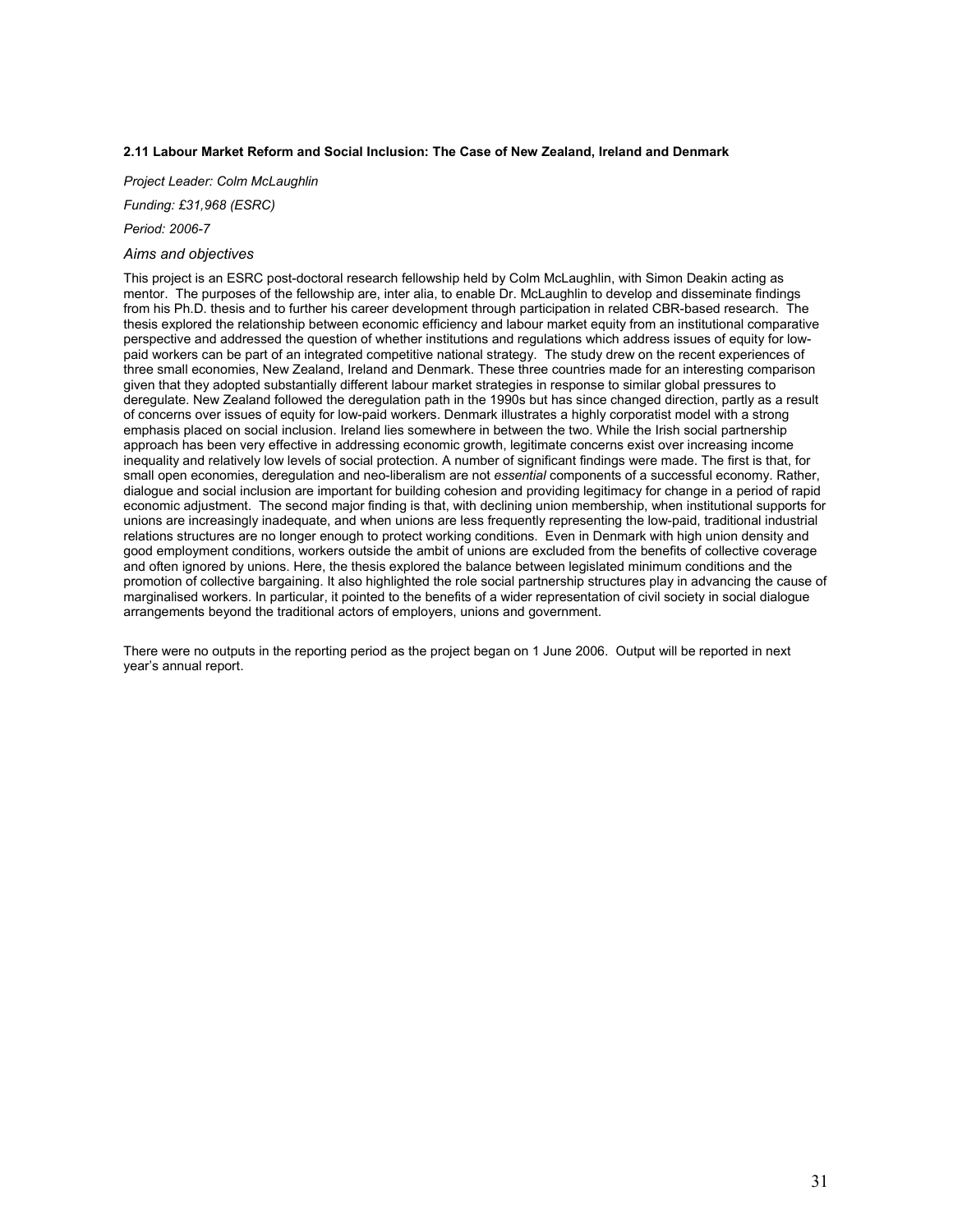# 3. OUTPUTS

(\*\*forthcoming as of 31 July 2006)

### BOOKS AND OFFICIAL GOVERNMENT REPORTS

- 1. Cosh, A.D., Hughes, A. and Lester, R.L. (2006), UK plc: Just how innovative are we? Cambridge MIT Institute, London, February 2006, UK
- 2. Deakin, S. and Morris, G. (2005) Labour Law (4th. ed.) (Oxford: Hart)
- 3. Deakin, S. and Wilkinson, F. (2005) The Law of the Labour Market: Industrialisation, Employment and Legal Evolution (Oxford: OUP).
- 4. De Schutter, O. and Deakin, S. (eds.) (2005) Social Rights and Market Forces: Is the Open Coordination of Employment and Social Policies the Future of Social Europe? (Brussels: Bruylant)
- 5. Fu,X. Cosh A. .D. ,Hughes, A., De Hoyos, R. and Eisengerich, ,A.. (2006) A study of the experiences of UK mid-corporate companies in accessing and working in the emerging Asian economies. UKTI, London, March.

# CHAPTERS IN BOOKS

- 6. Armour, J. (2006) 'Overview of the Treatment of Stakeholders in UK Corporate Insolvency Law' in H. Peter, N. Jeandin, and J. Kilborn (eds.), The Challenges of Insolvency Law in the  $21<sup>st</sup>$  Century (Zurich: Schulthess, 2006), 99-112.
- 7. Armour, J. (2006) 'The Governance of Corporate Rescue in the UK' in H. Peter, N. Jeandin, and J. Kilborn (eds.), The Challenges of Insolvency Law in the  $21<sup>st</sup>$  Century (Zurich: Schulthess, 2006), 501-514.
- 8. Armour, J. and D.A. Skeel, Jr. (2005) 'An Ocean of Difference on Takeover Regulation', in J. Grant (ed.), European Takeovers: The Art of Acquisition (London: Euromoney, 2005), 353-359.
- 9. Barnard, C., Deakin, S. and Hobbs, R. (2005) 'Reflexive law, corporate social responsibility, and the evolution of labour standards: the case of working time', in O. De Schutter and S. Deakin (eds.) Social Rights and Market Forces: Is the Open Coordination of Employment and Social Policies the Future of Social Europe? (Brussels: Bruylant), 205-244.
- 10. Deakin, S. (2005) 'The capability concept and the evolution of European social policy', in M. Dougan and E. Spaventa (eds.) Social Welfare and EU Law (Oxford: Hart Publishing).
- 11. Deakin, S. (2005) 'Social rights in a globalised economy', in P. Alston (ed.) Labour Rights as Human Rights (Oxford: OUP), 25-60.
- 12. Deakin, S., Hobbs, R., Konzelmann, S. and Wilkinson, F. (2005) 'Working corporations: corporate governance and innovation in labour-management partnerships in Britain', in M. Martinez-Lucio and M. Stuart (eds.) Partnership and Modernisation in Employment Relations (London: Routledge), 63- 82.
- 13. \*\*Deakin, S. (2007) 'Is the 'modernisation' of company law a threat to employee voice within the enterprise? A British perspective', forthcoming in D. Sadowski and M. Weiss (eds.) Corporate Governance and Codetermination (Berlin: de Gruyter).
- 14. \*\*Deakin, S. (2007) 'The return of the guild? Network relations in historical perspective', in Marc Amstutz and Gunther Teubner (eds.) Contractual Networks: Legal Issues of Multilateral Cooperation, Hart Publishing, forthcoming.
- 15. De Schutter, O. and Deakin, S. (2005) 'Introduction: reflexive governance and the dilemmas of social regulation', in O. De Schutter and S. Deakin (eds.) Social Rights and Market Forces: Is the Open Coordination of Employment and Social Policies the Future of Social Europe? (Brussels: Bruylant), 1-27.
- 16. Fu, X. (2006) 'Globalisation and regional income inequalities in China', in Benini, R. and Woo, W. T. (eds) Restructuring and Decentralization in Transition, Kluwer Academic Publisher (Dordrecht and New York).
- 17. Fu, X. (2006) 'Exports, FDI, linkages and regional disparities in China', in Yao, S. and Chen, J. (eds) Globalization, competition and Growth in China, pp. 163-181.Taylor & Francis (London).
- 18. \*\*Hughes, A. (2006) University-Industry Linkages and UK Science and Innovation Policy' in S.Yusuf (ed) How Universities Promote Economic Growth World Bank (forthcoming)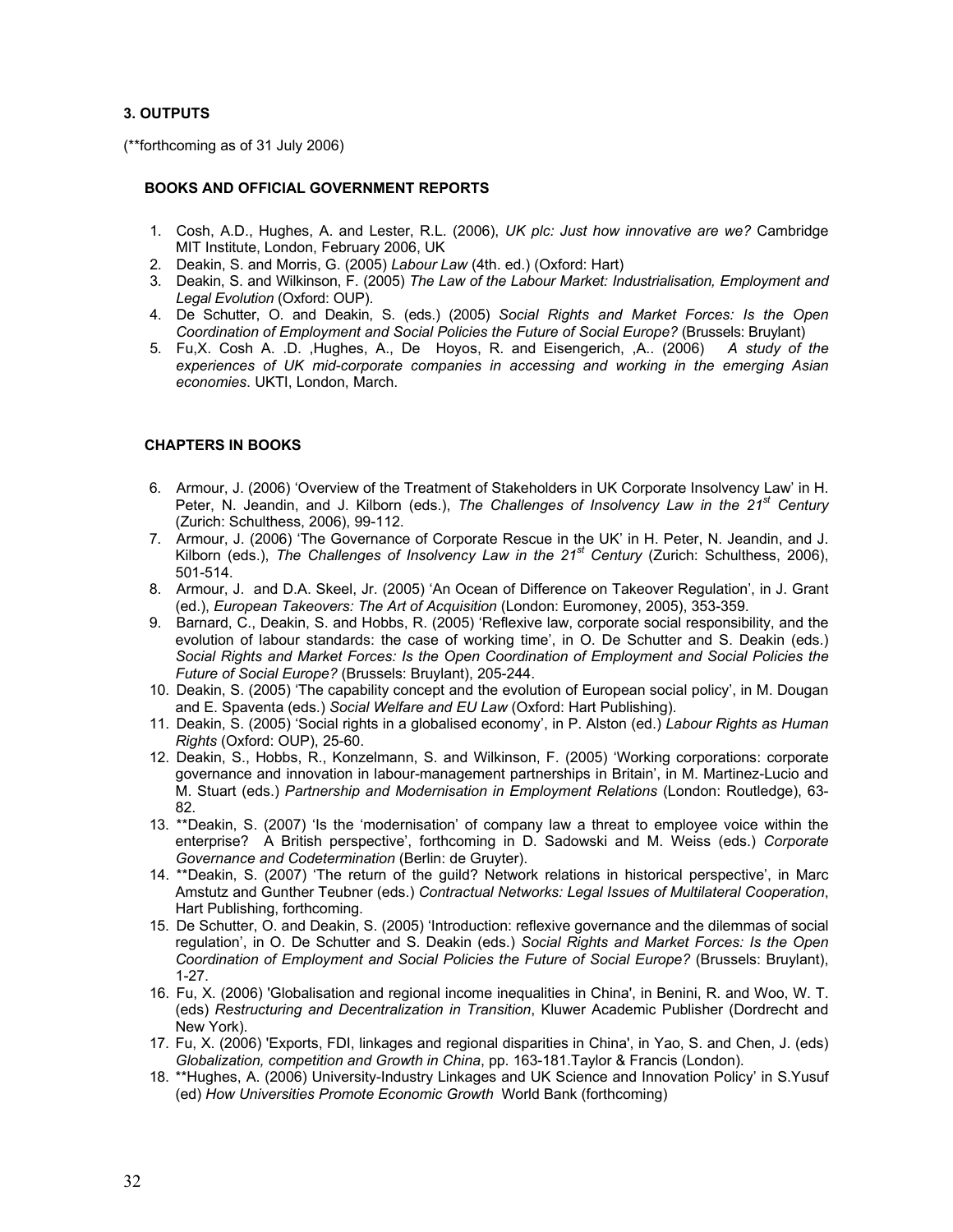- 19. Lane, C. and Probert, J. (2006) "Globalization and Labour Market Segmentation: The Impact of Global Production Networks on Employment Patterns of German and UK Clothing Firms". In A. Ferner, J. Quintanilla and C. Sánchez-Runde (Eds.) Multinationals, Institutions and the Construction of Transnational Practices: Convergence and Diversity in the Global Economy, Houndmills: Palgrave Macmillan.
- 20. Probert, J. (2006) "Global Value Chains in the Pharmaceutical Industry". In D.H. Whittaker, R. Cole and P. Byosiere (Eds.), Perspectives on Technology Management in Japan, Oxford: Oxford University Press.
- 21. \*\*Singh, Ajit, Alaka Singh and Bruce Weisse (forthcoming) 'Corporate Governance, Competition, the New International Financial Architecture and Large corporations in Emerging Markets'. Allington, N.F.B. and J.S.L. McCombie (eds) The Cambridge Handbook of Applied Economics, Cambridge University Press.

# **ARTICLES**

- 22. Armour, J. and A.J. Walters (2006) 'Funding Liquidation: A Functional View' (2006) 122 Law Quarterly Review 303-334.
- 23. Armour, J. and R.J. Mokal (2005) 'Reforming the Governance of Corporate Rescue: The Enterprise Act 2002' [2005] Lloyds' Maritime and Commercial Law Quarterly 28-64.
- 24. Armour, J. (2005) 'La Reforma de los Procedimientos de Recuperación de Empresas en Crisis en el Reino Unido' (2005) 3 Revista de Derecho Concursal y Paraconcursal 403-412.
- 25. Armour, J. (2005) 'Who Should Make Corporate Law? EU Legislation versus Regulatory Competition' (2005) 58 Current Legal Problems 369-413.
- 26. \*\*Cosh, A., Fu, X. and Hughes, A. (forthcoming) 'Open Innovation, Complementary Assets and Relative Regional Innovation Performance in the UK', Cambridge Journal of Economics.
- 27. Deakin, S. (2005) 'The coming transformation of shareholder value' Corporate Governance: an International Review, 13: 11-18.
- 28. \*\*Deakin, S. (2006) '"Capacitas": contract law and the preconditions of a market economy', forthcoming, European Review of Contract Law.
- 29. \*\*Deakin, S. (2006) 'Labour law, information and consultation requirements, and restructurings in the context of insolvencies and business transfers: the case of Rover' forthcoming, Travail et Emploi.
- 30. \*\*Deakin, S. and Hobbs, R. (2007) 'False dawn for CSR? Shifts in regulatory policy and the response of the corporate and financial sectors in Britain' forthcoming, Corporate Governance: An International Review.
- 31. Deakin, S., Hobbs, R., Konzelmann, S. and Wilkinson, F. (2006) 'Anglo-American corporate governance and the employment relationship: a case to answer?' Socio-Economic Review, 155-174.
- 32. \*\*Deakin, S. (forthcoming) 'Die Wiederkehr der Zünfte? Netzwerkbeziehungen aus historischer Perspektive' Kritische Zeitschrift für Gesetzgebung und Rechtswissenschaft.
- 33. Guest, P., Cosh, A. and Hughes, A (2006) 'Board Share-Ownership and Takeover Performance', Journal of Business Finance & Accounting, April.
- 34. Hall, B (2005) "Exploring the Patent Explosion," Journal of Technology Transfer 30: 35-48.
- 35. Hall, B. (2006) "Proprietary vs. Public Domain Licensing of Software and Research Products," with Alfonso Gambardella, Research Policy 35 (2006), Issue 6, pp. 875-892.
- 36. Hall, B. (2006) "Does the Market Value R&D Investment by European Firms? Evidence from a Panel of Manufacturing Firms in France, Germany, and Italy," with Raffaele Oriani, International Journal of Industrial Organization, in press 2006, available online at Science Direct.
- 37. Hall, B. (2006) "Property and the Pursuit of Knowledge: IPR issues affecting scientific research," with Paul A. David, Research Policy, Volume 35 (2006), Issue 6. Introduction to edited special issue.
- 38. Hall, B. (2006) "Empirical studies of innovation in the knowledge driven economy: An introduction," with Jacques Mairesse. Economics of Innovation and New Technology, Volume 15 (2006), Issues 4/5. Introduction to edited special issue.
- 39. Hendry, J; Sanderson, P; Barker, R. G., and Roberts, J. (2006) Owners or traders? Conceptualizations of institutional investors and their relationship with corporate managers. Human Relations 59 (8): 1101-1132.
- 40. Hughes, A. (with R.L. Conn, A.D. Cosh and P.M. Guest) (2005), 'The Impact on U.K. Acquirers of Domestic, Cross-border, Public and Private Acquisitions', Journal of Business Finance and Accounting, Vol. 32, Nos 5+6, June/July 2005.
- 41. Hughes, A. (with M.S. Scott Morton) (2006), 'The transforming power of complementary assets', MIT Sloan Management Review, vol. 47, no. 4, Summer, MIT.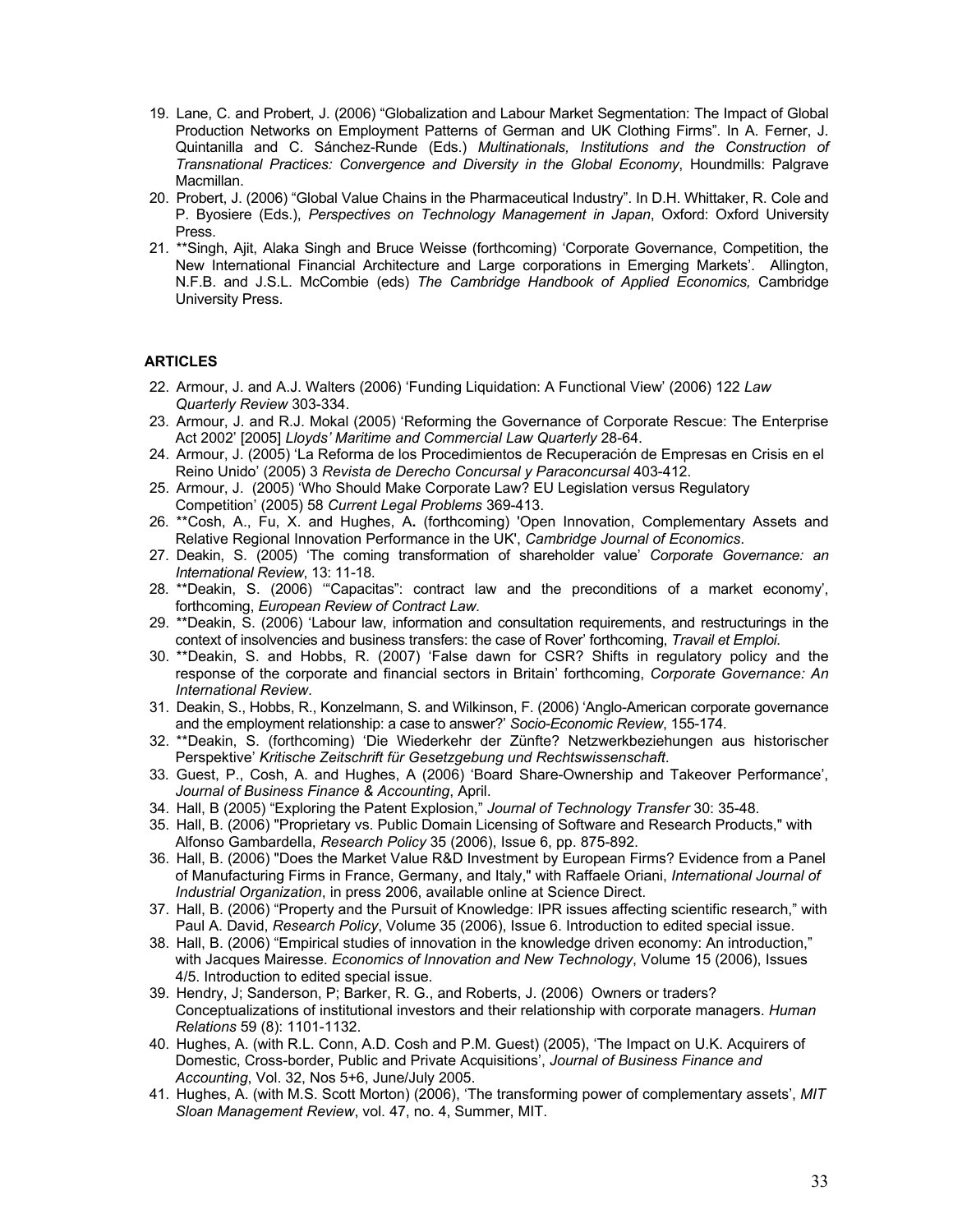- 42. Lane, C. and Probert, J. (2006) "Domestic capabilities and global production networks in the clothing industry: a comparison of German and UK firms' strategies", Socio-Economic Review, Vol. 4 (1): 69-91.
- 43. \*\*Lane, C. and Probert, J. (forthcoming) "Locating Knowledge: In-House Research Laboratories and External Networks in US, British and German Pharmaceutical Companies". (under revision for Organization Studies)
- 44. \*\*Lane, C. and Probert, J. (forthcoming) "The External Sourcing of Technological Knowledge by US Pharmaceutical Companies: strategic goals and inter-organisational relationships" 2007, Industry and Innovation)
- 45. Roberts, J., Sanderson, P., Barker, R. G., and Hendry, J. (2006) 'In the Mirror of the Market: The Disciplinary Effects of Company / Fund Manager Meetings.' Accounting, Organisations and Society 31 (3): 277-294.
- 46. Sanderson, P., Hendry, J., Roberts, J., and Barker, R. G. (2006) 'Regulating the Corporation: The Role of the Institutional Investor.' Journal of Corporate Ownership & Control 4(2)
- 47. Siems, M. (2005) 'Numerical comparative law: do we need statistical evidence in order to reduce complexity?' Cardozo Journal of International Law, 13: 521-540.
- 48. Siems, M. (2006) 'Shareholder protection across countries Is the EU on the right track? Dice Report', Journal for Institutional Comparisons, 3/2006.
- 49. \*\*Siems, M. (forthcoming) 'Legal origins: reconciling law & finance and comparative law' McGill Law Journal vol. 52.
- 50. \*\*Siems, M. (forthcoming) 'Statistische Rechtsvergleichung', RabelsZ.
- 51. \*\*Singh, A (forthcoming) 'Corporate Governance, Crony Capitalism and Economic Crises: Should the US Business Model Replace the Asian Way of 'Doing Business'?' forthcoming in Corporate Governance An International Review
- 52. Singh, A., and Glen, J. (2005) 'Corporate governance, competition and finance: rethinking lessons from the Asian crisis' Eastern Economic Journal, 31: 219-243.
- 53. Singh, Ajit, Glen, J., Zammitt, A., De Hoyos, R., Singh, Alaka, and Weiss, B. (2005) 'Shareholder value maximisation, stock markets and new technology: should the US corporate model be the universal standard?' CBR Working Paper No. 315, September 2005; forthcoming in International Review of Applied Economics.
- 54. Walters, A.J. and Armour, J. (2006) 'The Proceeds of Office-holder Actions under the Insolvency Act: Charged Assets or Free Estate?' [2006] Lloyds' Maritime and Commercial Law Quarterly 27-48.

# WORKING PAPERS

- 55. Ahlering, B. and Deakin, S. (2005) 'Labour regulation, corporate governance and legal origin: a case of institutional complementarity?' CBR Working Paper No. 312, September 2005.
- 56. \*\*Armour, J. and D.A. Skeel, Jr. (forthcoming)'Who Writes the Rules for Hostile Takeovers, and Why?—The Peculiar Divergence of US and UK Takeover Regulation', mimeo (83pp)
- 57. Armour, J. (2006) 'Should We Redistribute in Insolvency?' CBR WP 319, March 2006.
- 58. Armour, J. (2005) 'Who Should Make Corporate Law? EU Legislation versus Regulatory Competition' CBR WP 307, June 2005.
- 59. Armour, J. and D.J. Cumming (2005) 'Bankruptcy Law and Entrepreneurship', ESRC Centre for Business Research Working Paper 300, June 2005.
- 60. Bek, D, Jones, I.W. and Pollitt, M.G. (2005), How do multinationals build social capital? Diageo's Corporate Citizenship Programme, Centre for Business Research Working Paper, No.285
- 61. Browne, J., Deakin, S., Hobbs, R., Lourenço, A. and Pratten, S. (2006) 'From employability to capability: sectoral and enterprise-based case studies from the UK'. UK Final Report for WP2, Eurocap.
- 62. Cosh, A., Fu, X., and Hughes, A. (2005) 'How much does informality in management matter for SME innovation?'. Award winning paper, 2005 'European Best Paper Award'.
- 63. \*\*Cosh, A., Fu, X., and Hughes, A. (forthcoming) 'Management characteristics, managerial ownership and innovative efficiency in the high-technology sector' Journal of Management Studies, re-submitted after  $1<sup>st</sup>$  review.
- 64. \*\*Cosh, A., Fu, X., and Hughes, A., Yang, \*\* (forthcoming) 'World innovation frontier and the EU US innovation gap'
- 65. Deakin, S. (2005) 'The capability concept and the evolution of European social policy' CBR WP No. 303, March 2005.
- 66. Deakin, S. et al. (2006) 'The social responsibility of enterprises and the capability approach: findings from Eurocap WP5.' Final Report of WP5, Eurocap.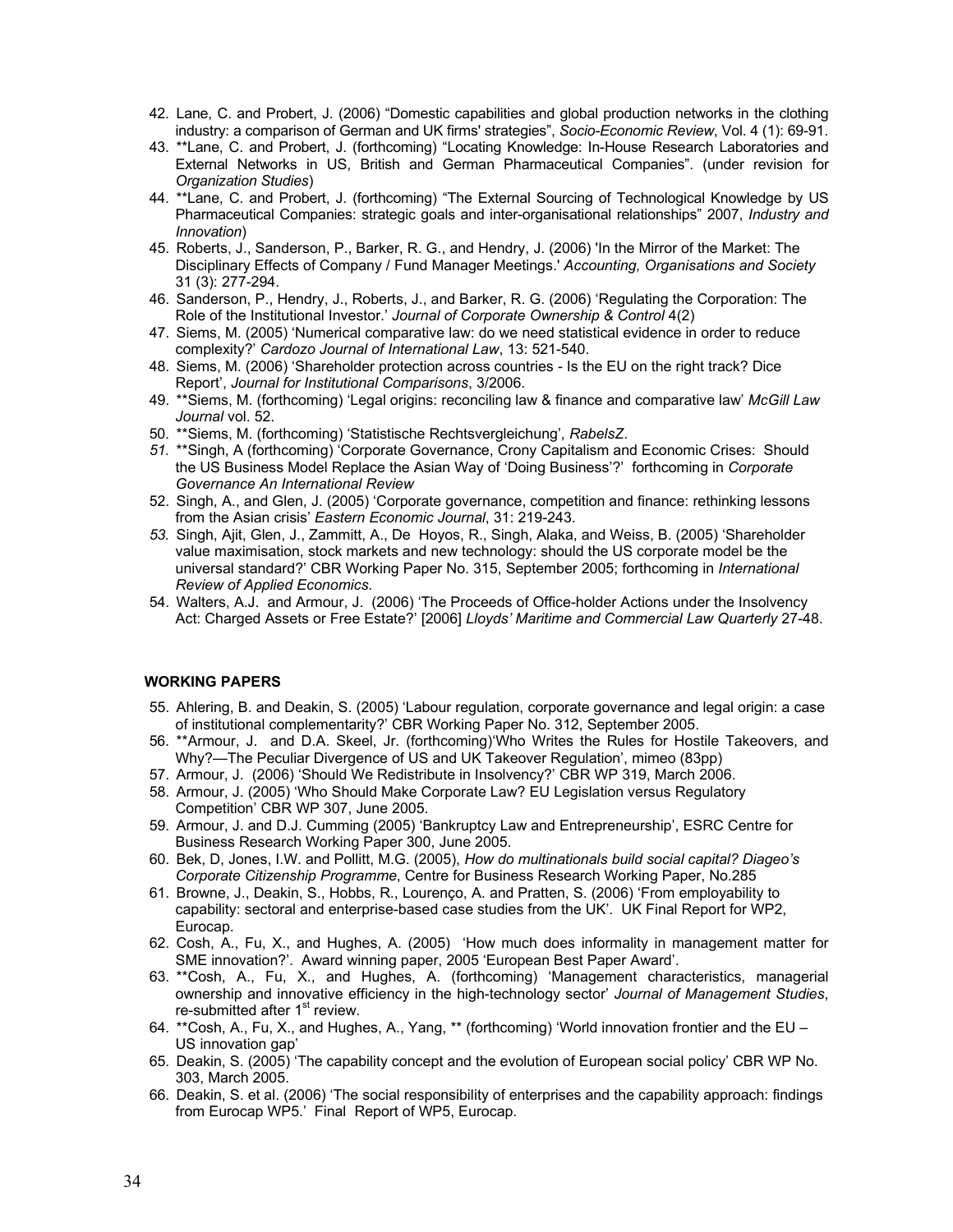- 67. Deakin, S. (2005) 'The comparative evolution of the employment relationship' CBR WP No. 317, December 2005.
- 68. Deakin, S. (2006) '"Capacitas": contract law and the preconditions of a market economy' CBR WP No. 325, June 2006.
- 69. Deakin, S. (2006) 'Legal diversity and regulatory competition: which way for Europe?' CBR WP No. 323, March 2006.
- 70. Deakin, S. and Hobbs, R. (2006) 'Corporate social responsibility, social dialogue and capability for voice.' UK Final Report for WP5, Eurocap project.
- 71. Deakin, S., Hobbs, R., Konzelmann, S. and Wilkinson, F. (2006) 'Anglo-American corporate governance and the employment relationship: a case to answer?' CBR WP No. 308, June 2005.
- 72. \*\*Deakin, S., Pratten, S. and Lourenço, A. (2007) 'No third way for economic organization? Networks and quasi-markets in broadcasting' mimeo.
- 73. \*\*Fu, X., Aickelin, U., Battisti, G., Clegg, C., De Hoyos, R. et al. (forthcoming) 'The Role of Management Practices in Closing the Productivity Gap', AIM Working Paper.
- 74. Fu, X., Cosh, A., Hughes, A., De Hoyos, R. and Eisingerich, A. (2006) 'Experiences of UK Midcorporate Companies in Emerging Asian Economies', UK Trade & Investment, © URN 06/1137.
- 75. Fu, X. (2005) 'Exports, technical progress and productivity growth in a transition economy: a nonparametric approach for China', Applied Economics, vol. 37, no. 7, pp. 725-239.
- 76. Fu, X. and Balasubramanyam, V.N. (2005) 'Exports, foreign direct investment and employment: the case of China', The World Economy, vol. 28, no. 4, pp. 607-625.
- 77. Guest, P (2006) Do Cross-Border Acquisitions cause Convergence in Executive Compensation? Evidence from U.K. Acquisitions of U.S. Targets
- 78. Guest, P and Sutherland, D (2006) Has China's 'National Team' Industrial Policy been a Success? An Examination of the National Teams Financial Performance using Aggregate and Firm Level Data.
- 79. \*\*Hall, B., Gambardella, A. (forthcoming) "Proprietary vs. Public Domain Licensing of Software and Research Products," with Alfonso Gambardella, Research Policy.
- 80. Hall, B. (2006) "R&D, innovation, and productivity: new evidence from Italian manufacturing microdata," with F. Lotti and J. Mairesse, Bank of Italy, INSEE-CREST, UC Berkeley, and University of Maastricht, June 2006.
- 81. Hall, B. (2006) "The Private Value of Software Patents," with Megan MacGarvie, NBER Working Paper 12195 (April 2006).
- 82. Hall, B., Cosh, A., Hughes, A. (2006) "Two countries divided by a single R&D-productivity-innovation relationship: A comparative study using a matched sample of UK and US firms," March 2006.
- 83. Hughes, A., Cosh, A., and Fu, X. (2005) Management characteristics, collaboration and innovative efficiency: evidence from UK survey data " September 2005: WP311, CBR Working Paper
- 84. Hughes, A and Dessyllas,, P (2005) "The revealed preferences of high technology acquirers: an analysis of the characteristics of their targets " June 2005: WP306 , CBR Working Paper
- 85. Hughes, A., Cosh, A and Cumming, D (2005) "Outside Entrepreneurial Capital " March 2005: WP301 , CBR Working Paper
- 86. Hughes, A. and Dessyllas, P. (2005) "R&D and Patenting Activity and the Propensity to Acquire in High Technology Industries " March 2005: WP298 , CBR Working Paper
- 87. \*\*Hughes, A and Burchell, B (2006) 'The Stigma of Failure: An International Comparison of Failure Tolerance and Second Chancing' 2006: CBR Working Paper
- 88. Hughes,A and Scott Morton, M.S. (2005) "ICT and productivity growth the paradox resolved?" December WP316
- 89. Lane, C. and Probert, J. (2005) "Domestic capabilities and global production networks in the clothing industry: a comparison of German and UK firms' strategies", CBR Working Paper No.318
- 90. Lane, C. and Probert, J. (2005) "Locating Knowledge: In-house Research Laboratories and External Networks in US, British and German Pharmaceutical Companies", ITEC Research Paper Series No. 05-13, Doshisha University, Kyoto
- 91. Lele, P (2006) Shareholder Protection: A Leximetric Approach, WP 324, June 2006
- 92. Lele, P. and Siems, M. (2006) 'Shareholder protection: a leximetric approach' CBR Working Paper, June 2006.2008
- 93. Lester, Richard K. (2005) Universities, Innovation, and the Competitiveness of Local Economies: Summary Report from the Local Innovation Systems Project – Phase 1 MIT IPC Working Paper 05- 010
- 94. Singh, Ajit and Zammit, Ann (2006) CBR Working Paper 329 'Corporate Governance, Crony Capitalism and Economic Crises: Should the US Business Model Replace the Asian Way of 'Doing Business'?', June 2006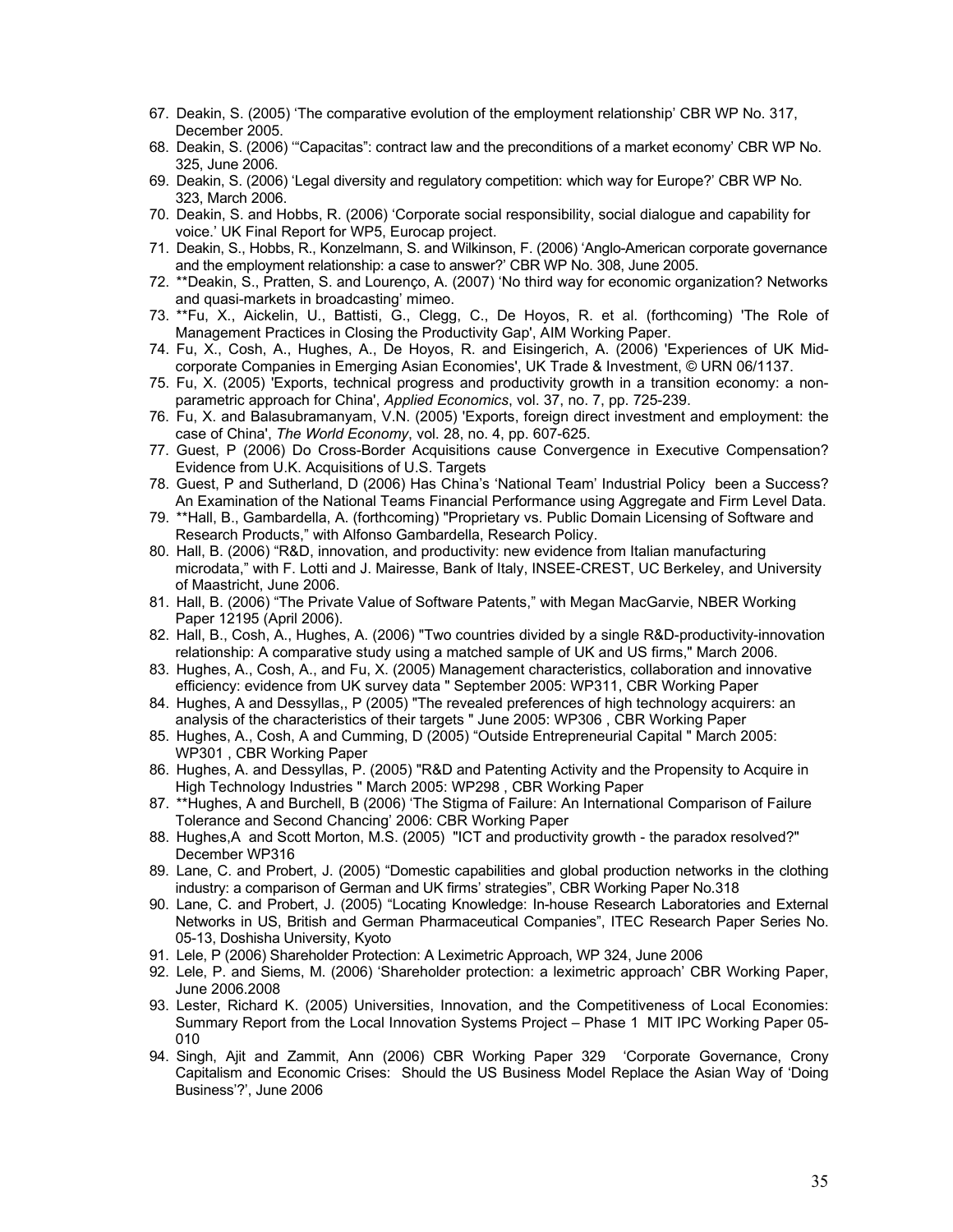- 95. Walters, A.J. and Armour, J. (2006) 'Evaluating the Impact of the Enterprise Act on Corporate Rescue', mimeo, January 2006, 20pp.
- 96. Walters, A.J., Armour, J., A. Hsu (2006) 'The Costs and Benefits of Secured Creditor Control in Bankruptcy: Evidence from the UK', mimeo, June 2006, 44pp.

### CONFERENCE AND WORKSHOP PRESENTATIONS

- 97. Armour, J. (2006) 'Who Should Make Corporate Law? EU Legislation versus Regulatory Competition' presented at Institute for Law and Finance, Johann Wolfgang Goethe-Universität, Frankfurt, November 2006.
- 98. Armour, J. and D.A. Skeel, Jr. (2006) 'Who Writes the Rules for Hostile Takeovers, and Why? presented at Association of Corporate Governance Professionals Annual Conference, London, June 2006
- 99. Armour, J. and D.A. Skeel, Jr. (2006) 'Who Writes the Rules for Hostile Takeovers, and Why? presented at University of Amsterdam Centre for Law & Economics, April 2006
- 100. Armour, J., A. Hsu and A.J. Walters, 'The Costs and Benefits of Secured Creditor Control in Bankruptcy: Evidence from the UK', to be presented at Empirical Legal Studies Conference, University of Texas, October 2006.
- 101. Armour, J. (2005) 'Should We Redistribute in Insolvency?', presented at Oxford University Armour, J. and D.A. Skeel, Jr. (2006) 'Who Writes the Rules for Hostile Takeovers, and Why? presented at LSE Centre for Corporate Governance Conference on Takeovers and the  $13<sup>th</sup>$  Directive, January 2006
- 102. Armour, J (2006) 'Bankruptcy Law and Entrepreneurship' presented at Insolvency Service Research Conference, September 2006
- 103. Armour, J (2006) 'Bankruptcy Law and Entrepreneurship' presented at CBR 15<sup>th</sup> Anniversary Conference, Cambridge, March 2006
- 104. Armour, J (2005) 'Bankruptcy Law and Entrepreneurship' presented at American Law & Economics Association Annual Conference, NYU, April 2005
- 105. Armour, J (2005) 'Bankruptcy Law and Entrepreneurship', presented as Insolvency Service Research Seminar, Sepetmber 2005.
- 106. Armour, J. and D.A. Skeel, Jr. (2005) 'Who Writes the Rules for Hostile Takeovers, and Why? presented at Law, Finance and Development Seminar, Cambridge University, October 2005
- 107. Armour, J. and D.A. Skeel, Jr. (2005) 'Who Writes the Rules for Hostile Takeovers, and Why? presented at Sloan/Anton Phillips Conference on International Capital Markets and Corporate Governance, Georgetown University Law Center, Washington DC, October 2005 (with D.A. Skeel)
- 108. Armour, J. and D.A. Skeel, Jr. (2005) 'Who Writes the Rules for Hostile Takeovers, and Why? presented at 12<sup>th</sup> Comparative Law & Economics Forum Meeting, Chicago, August 2005
- 109. Cosh, A.D. (2005), 'Lessons from the Innovation Benchmarking Survey on SME interactions with universities', Sloan Industry Studies Annual Meeting, 14 December, Boston, USA.
- 110. Deakin, S. (2005) Return of the Guild? Network Relations in Historical Perspective Florence FP 6 meeting, December 2006
- 111. Deakin, S., and Hobbs, R. (2006) False dawn for CSR? Shifts in regulatory policy and the response of the corporate and financial sectors in Britain Doshisha Workshop, January 2006, and FP6 meeting, Louvain-la-Neuve, February 2006.
- 112. Deakin, S., Lourenço, A. and Pratten, S. (2005) Networks in UK television production Cambridge FP6 meeting, June 2005.
- 113. Deakin, S., Fagernäs, S. and Siems, M. (2006) 'Law, finance, and development', ESRC Workshop World Economy and Finance Research Programme, London
- 114. Deakin, S. and Singh, A. (2006) 'Shareholder value reconsidered', CBR Summit on Innovation and Governance, Cambridge, March.
- 115. Fu, X (2006) "Determinants of UK Mid-corporate companies' performance in emerging Asian economies", Asia Task Force 2<sup>nd</sup> Meeting, UK Trade and Investment (UKTI), March 2006, London.
- 116. Fu, X. (2006) 'Foreign direct investment, absorptive capacity and regional innovation performance in China', paper presented at the Conference on 'China and the World Economy', Leverhulme Centre for Research on Globalisation and Economic Policy (GEP), University of Nottingham.
- 117. Fu, X (2006) "The role of management practices in closing the productivity gap", EPSRC / AIM Productivity Network workshop, July 2006, LBS, London.
- 118. Fu, X (2006) "Applications of CIS database for innovation studies", EPSRC / AIM Productivity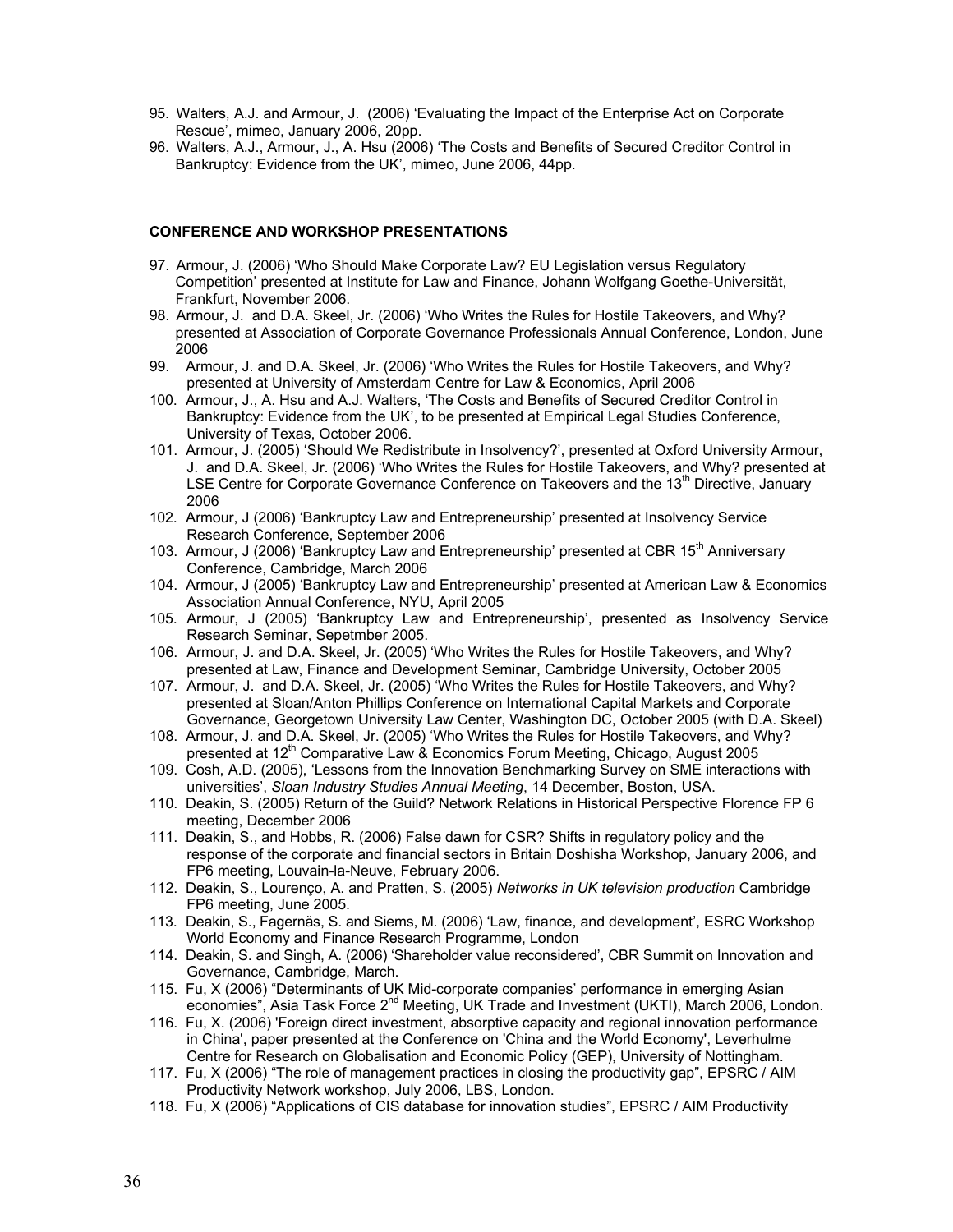Network workshop, January 2006, Nottingham University, Nottingham.

- 119. Fu, X (2006) "Management practices and productivity growth: a literature review", EPSRC / AIM Productivity Network workshop, January 2006, Nottingham University, Nottingham.
- 120. Fu, X (2006) "Management practices and the UK-US productivity gap", EPSRC / AIM Productivity Network workshop, September 2005, London Business School, London.
- 121. Fu, X. (2006) "Management characteristics, managerial ownership and innovative efficiency in high-technology industries", SPRU 40 Years Anniversary Conference, September, 2006, Sussex.
- 122. Fu, X. (2006) 'World innovation frontier and the innovation gap between the EU and the US', 2006 North America Workshop on Efficiency & Productivity Analysis, June, 2006, New York. Chair of Manufacturing Session.
- 123. Fu, X. (2006) "International innovation comparisons", Office of National Statistics / Business Data Link (BDL) Innovation Workshop, March 2006, London.
- 124. Fu, X. (2006) "Innovation efficiency: a transatlantic comparison", Confederation of British Industries (CBI) and Cambridge-MIT Institute (CMI) Joint Conference on 'UK plc: Just How innovative are we', February 2006.
- 125. Fu, X. (2006) "SMEs and innovation", ESRC Social Science week, CBR Conference on "British Enterprises: surviving, thriving or dying", March 2006, London.
- 126. Fu, X. (2005) "How much does informality matter for SME innovation", EFMD 35<sup>th</sup> Entrepreneurship, Innovation and Small Business Conference, Sep. 2005, Spain.
- 127. Fu, X. (2005) "Management characteristics and innovation efficiency: evidence from the UK small business sector", Academy of Management Annual Meeting, August 2005, USA.
- 128. Fu, X. (2005) "Management characteristics and innovation efficiency: evidence from the UK small business sector", XI European Workshop for Productivity and Efficiency Analysis, June 2005, Belgium.
- 129. Fu, X. (2005) "Innovation in the EU and the USA: evidence from linked data", DTI CIS3 user group meeting, July 2005, London.
- 130. Fu, X. (2005) "Exports, FDI and the growth of small rural enterprises in China", Chinese Economic Association (UK) Annual Conference, April 2005, London.
- 131. Guest, P (2005) The paper 'Do Cross-Border Acquisitions cause Convergence in Executive Compensation? Evidence from U.K. Acquisitions of U.S. Targets' was presented at a seminar at the University of Durham in December 2005.
- 132. Guest, P (2006) The paper 'Has China's 'National Team' Industrial Policy been a Success? An Examination of the National Teams Financial Performance using Aggregate and Firm Level Data' (With Dylan Sutherland) was presented at a seminar in May 2006 at the Department of Economics, Trinity College, Dublin.
- 133. Guest, P (2006) The paper 'Do Cross-Border Acquisitions cause Convergence in Executive Compensation? Evidence from U.K. Acquisitions of U.S. Targets' was presented at the European Financial Management Association in Madrid (June 2006) and the China International Conference in Finance in Xian (July 2006)
- 134. Guest, P (2006) The paper 'Has China's 'National Team' Industrial Policy been a Success? An Examination of the National Teams Financial Performance using Aggregate and Firm Level Data' (With Dylan Sutherland) was presented at the European Network on Industrial Policy (EUNIP) 9th International Conference, in Limerick (June 2006).
- 135. Hughes, A. (2005), 'Hubris, Learning and Persistent Acquisition', Tjalling C Koopmans Workshop Series: Policy Issues in Mergers, Acquisitions and Alliances at Utrecht University 9 April 2005.
- 136. Hughes, A. (with P. Dessyllas) (2005), 'The Revealed Preferences of High Technology Acquirers: An Analysis of the Characteristics of their Targets', European Academy of Management Conference (EURAM) 2005, Munich, 6 May 2005.
- 137. Hughes, A. (with A.D. Cosh and R.K. Lester) (2005), 'International Innovation Benchmarking and Start-Up Businesses', CMI Advisory Board Meeting 10 May 2005.
- 138. Hughes, A. (with A.D. Cosh and P.M. Guest) (2005), 'Board Shareownership and Takeover Performance', Journal of Business Finance and Accounting: Capital Markets Conference 2005, Bowness-on-Windermere 26 May 2005.
- 139. Hughes, A. (with J. Lee) (2005), 'The Impact of Venture Capital Participation on Firm Performance: Evidence from Korean IPO's on the KOSDAQ Market', European Financial Management Association 2005 Annual Conference, 1 July, 2005 Università Bocconi, Milan, Italy.
- 140. Hughes, A. (with P. Dessyllas) (2005), 'R&D and Patenting Activity and the Propensity to Acquire in High Technology Industries', 65th Annual Academy of Management Conference, 8 August 2005, Hawaii, USA.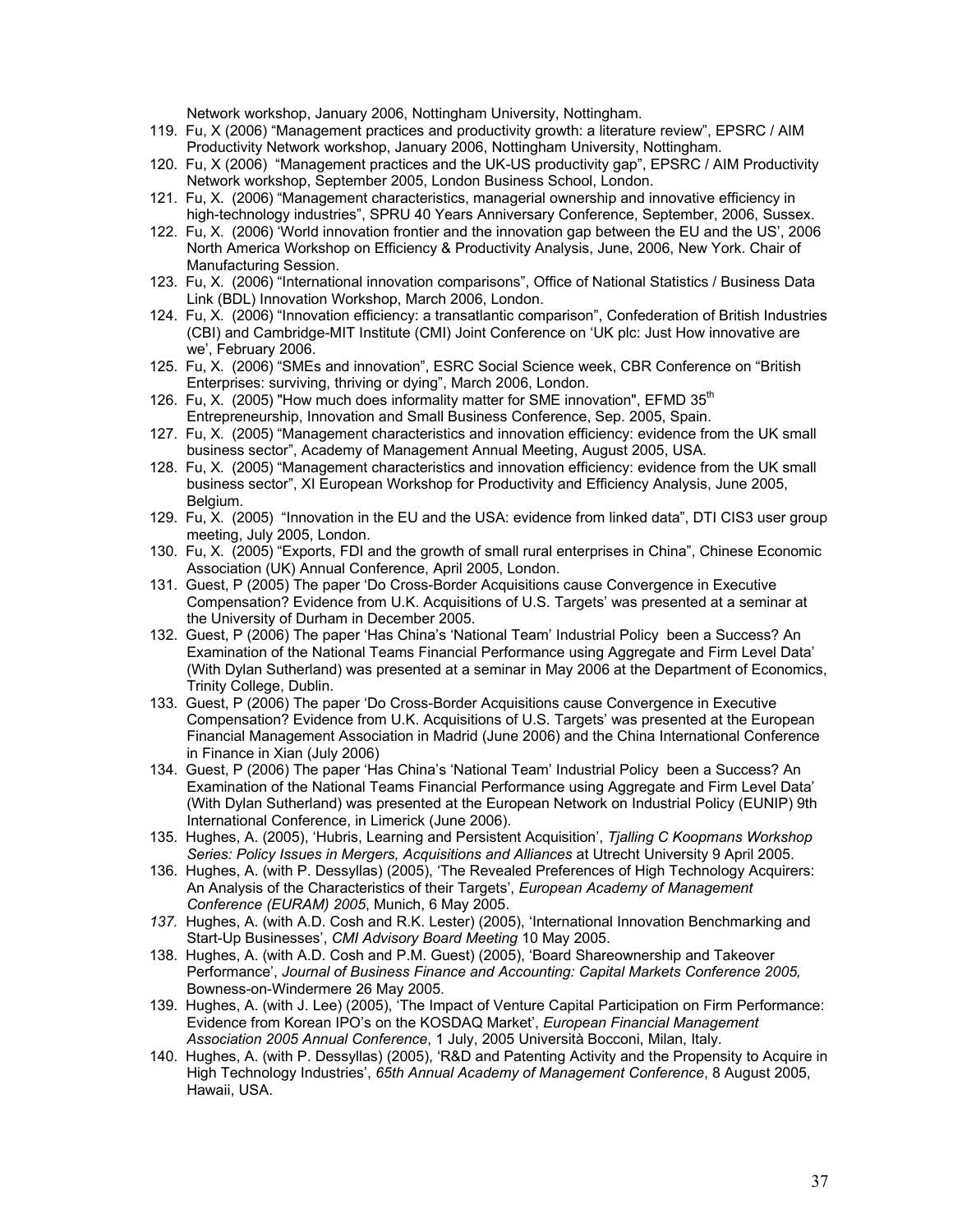- 141. Hughes, A. (with A.D. Cosh and X. Fu) (2005), 'Management Characteristics, Collaboration and Innovation Performance in the UK', 65th Annual Academy of Management Conference, 8 August 2005, Hawaii, USA.
- 142. Hughes, A. (with A.D. Cosh and P.M. Guest) (2005), 'Managerial Discretion and Takeover Performance', 65th Annual Academy of Management Conference, 9 August 2005, Hawaii, USA.
- 143. Hughes, A. (with A.D. Cosh and X. Fu) (2005), 'How much does informality in management matter for SME innovation?', efmd 35th EISB Conference, 13 September 2005, Barcelona, Spain.
- 144. Hughes, A. (with A.D. Cosh and X. Fu) (2005), 'How much does informality in management matter for SME innovation?', Staff Seminar at Queen's University, Belfast, 7 October 2005, UK.
- 145. Hughes, A. (2005), 'Reflections on Empirical Work in the Small and Medium-Sized Enterprise Sector', PhD Student Seminar, Doshisha University, 12 November 2005, Kyoto, Japan.
- 146. Hughes, A. (2006), 'The British SME Sector 1991-2004 and the CBR SME surveys', British Enterprise: Surviving, Thriving — or Dying?, Royal College of Engineering, 15 March 2006, London, UK.
- 147. Hughes, A. (with R.L. Conn, A.D. Cosh, P.M. Guest) (2006), 'Governance and Performance: The Case of Takeovers', CBR Summit: Innovation and Governance, 29 March 2006, Cambridge, UK.
- 148. Hughes, A. (with A.D. Cosh ) (2005), 'International Innovation Benchmarking and the Business-University Linkage', World Bank-CMI Workshop on University-Industry Linkages in Europe and North America, 26 September 2005, Cambridge, UK.
- 149. Hughes, A. (2005), 'Incubation and High Tech Business in the UK with special reference to the Cambridge Sub-Region', AIST Symposium, 26 October 2005, Tokyo, Japan.
- 150. Hughes, A. (2005), 'Innovation and University Business Relationships: A cross country comparison of the United Kingdom and the United States', Seminar, Doshisha University, 28 October 2005, Kyoto, Japan.
- 151. Hughes, A. (2005), 'Clusters, High-Tech Start Ups and High Tech Policy Dilemmas', Presented at the ITEC International Forum on 'National Innovation Policy in the UK and Japan! Learning from each other', ITEC Doshisha University, 4 November 2005, Kyoto, Japan.
- 152. Hughes, A. (2005), 'Innovation Benchmarking Survey: New Findings on University-Industry Relations', Local Innovation Systems (LIS) Conference, 13 December, Boston, USA.
- 153. Hughes, A. (2006), 'Universities and Business Innovation', UK plc: Just how innovative are we?, CBI Conference Centre, London, 8 February 2006, UK.
- 154. Hughes, A. (2006), 'University Industry Linkages and UK Science and Innovation Policy', World Bank Symposium, 27 March 2006, Paris, France.
- 155. Hughes, A. (2006), 'University Industry Linkages and UK Science and Innovation Policy: Some Regional Implications', CMI: Interdisciplinary Workshop on Regional Innovation - Keynote Lecture on Knowledge diffusion and UIL, Kings College Cambridge, 9 June 2006
- 156. Jones, I. spoke on Raison d'etre of Corporation, CSR and the role of Leadership For Japanese Management Association Global Business Leaders Course, Christchurch College, Oxford, July 2005
- 157. Jones, I. spoke on Ethical business dilemmas to a professional group, Thame, Oxford, July 2005
- 158. Jones, I. and Pollitt, M. spoke on 'Multinationals and Corporate Citizenship' at the CBR Innovation and Governance conference in Cambridge, March 2006.
- 159. Lane, C. (2006) "National Capitalisms, Global Production Networks: An analysis of their interaction in two global industries". Presidential address, 18th annual SASE conference, Trier, 30 June - 2 July.
- 160. Lane, C. and Probert, J. (2005) "Rediscovering the Discovery Function in the Pharmaceutical Industry: organisational forms and locational decisions among US firms". Workshop on "Organisational Configurations and Locational Choices of Firms: Responses to Globalisation in Different Industry and Institutional Environments", University of Cambridge, 14-15 April.
- 161. Lane, C. and Probert, J. (2005) "The External Sourcing of Technological Knowledge by US Pharmaceutical Companies: strategic goals and inter-organisational relationships". 17th annual SASE conference, Budapest, 30 June - 2 July.
- 162. Lane, C. and Probert, J. (2006) "The Global Production Networks of US and UK Clothing Firms in their Institutional Contexts: Is there an Anglo-American Variety of Capitalism?" 18th annual SASE conference, Budapest, 30 June - 2 July.
- 163. Lane, C. and Probert, J. (2006) "Locating knowledge: in-house research laboratories and external networks in US, British and German pharmaceutical companies". 22nd EGOS Colloquium, Bergen, 6 - 8 July.
- 164. Learmount, S. and Horn, M. (2005) "In Search of the Ideal Value Chain: The Organizational Strategies and Performance of UK and German Publishing Firms". Workshop on "Organisational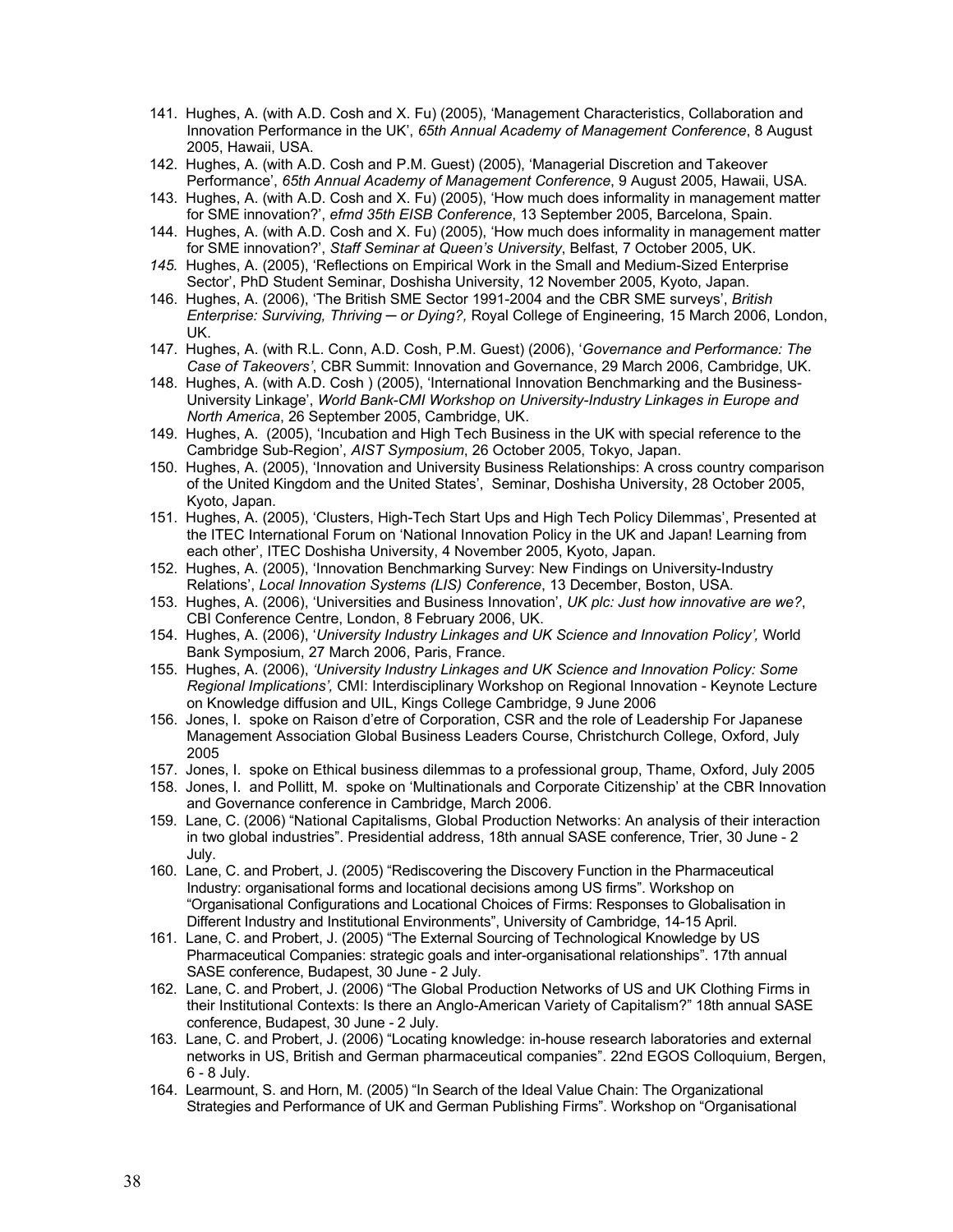Configurations and Locational Choices of Firms: Responses to Globalisation in Different Industry and Institutional Environments", University of Cambridge, 14 - 15 April.

- 165. Lester,R.K. (2006) 'Universities, Innovation, and the Competitiveness of Local and national Economies' CBR Summit Conference on Innovation and Governance 29-30 March Robinson College Cambridge
- 166. Pollitt, M. gave a Judge Business School Faculty Seminar on 'Multinationals and Corporate Citizenship' in Cambridge, May 2006.
- 167. Sanderson, P (2006) 'Regulators' Perceptions of their Responsibilities to the Public and Other Stakeholders: Evidence and Observations from the UK.' The Organizing Society, 22nd European Group for Organizational Studies Colloquium, University of Bergen, Norway.
- 168. Sanderson, P. and Seidl, D. (2006) 'Codes of Corporate Governance: Germany and Britain.' Centre for Business Research Summit: Innovation and Governance. Robinson College, University of Cambridge. Mar.
- 169. Sanderson, P. (2005) ''Institutional Investors: Unwilling Regulators.' Systems of Corporate Governance. Girton College, University of Cambridge: June.
- 170. Siems, M. and Lele, P. (2006) 'Comparative company law: shareholder protection: a leximetric approach', CBR Summit on Innovation and Governance, Cambridge, March.
- 171. Singh, A (2006) Presented a paper on 'Corporate Governance, Crony Capitalism and Economic Crises: Should the US Business Model Replace the Asian Way of 'Doing Business'?' at a seminar held at the Collegio de Mexico, Mexico City, March , 2006.
- 172. Singh, A (2006) Presented a paper on 'Corporate Governance, Crony Capitalism and Economic Crises: Should the US Business Model Replace the Asian Way of 'Doing Business'?' in Sweden at Jönköping, April, 2006.

### WORKSHOPS AND CONFERENCES ATTENDED

- 173. Armour, J (2006) Attended Insolvency Service Research Seminar, 27 June 2006 (presentation by Sandra Frisby, University of Nottingham).
- 174. Browne, J., Deakin, S., Hobbs, R., Lourenço, A. and Pratten, S. attended Cambridge workshop of the Eurocap project, March 2005.
- 175. Cosh, A., Hughes, A., Bullock, A., Fu, X. and Milner, I, UK Plc: Just how innovative are we? (16 February 2006) CBI London
- 176. Cosh, A., Hughes, A., Bullock, A., Fu, X. and Milner, I, UK British enterprise: Surviving, Thriving or Dying? (15 March 2006) The Royal Academy of Engineering, London
- 177. Cosh, A., Hughes, A., Bullock, A., Fu, X. and Milner, I, CBR Summit (29-30 March 2006) Robinson College Cambridge
- 178. Deakin, S., Pratten, S., attended final conference of the Eurocap network, Nantes, February 2006.
- 179. Guest, P (2006) European Financial Management Association in Madrid (June 2006)
- 180. Guest, P (2006) China International Conference in Finance in Xian (July 2006)
- 181. Jones, I. has attended Corporate Governance seminars at the Institute of Directors.
- 182. Jones, I. chaired the special interest group on Effective Board Leadership at the International Conference of Corporate Governance and Board Leadership, Henley Management College, October 2005
- 183. Jones, I. co-moderated a Trinity Forum conference on leadership in York, June 2005
- 184. Jones, I. attended seminars on financial reporting, ACCA,
- 185. Jones, I. and Pollitt, M. attended the Annual Study Group meeting of the Association of Christian Economists at Sidney Sussex, Cambridge, July 2005.
- 186. Lane, C. and Probert, J. 22nd EGOS Colloquium, Bergen, 6 8 July 2006.
- 187. Lane, C. and Probert, J. 18th annual SASE conference, Trier, 30 June 2 July 2006.
- 188. Lane, C. and Probert, J. attended an Innogen workshop on regional innovation networks in the biotechnology industry and presented a paper ""Locating knowledge: in-house research laboratories and external networks in US, British and German pharmaceutical companies", University of Edinburgh, 27-28 April 2006.
- 189. Lane, C. and Probert, J. 17th annual SASE conference, Budapest, 30 June 2 July 2005.
- 190. Lane, C. and Probert, J. attended a workshop on "Governance of Value Chains by Retailers" at WZB Berlin, 16-17 September 2005.
- 191. Lele, P (2006) Birkbeck Workshop: World Economy and Finance Programme Workshop: 5 May
- 192. Lele, P (2006) EBRD-World Bank: International Workshop on Collateral Reform and Access to Credit: 8 and 9 June 2006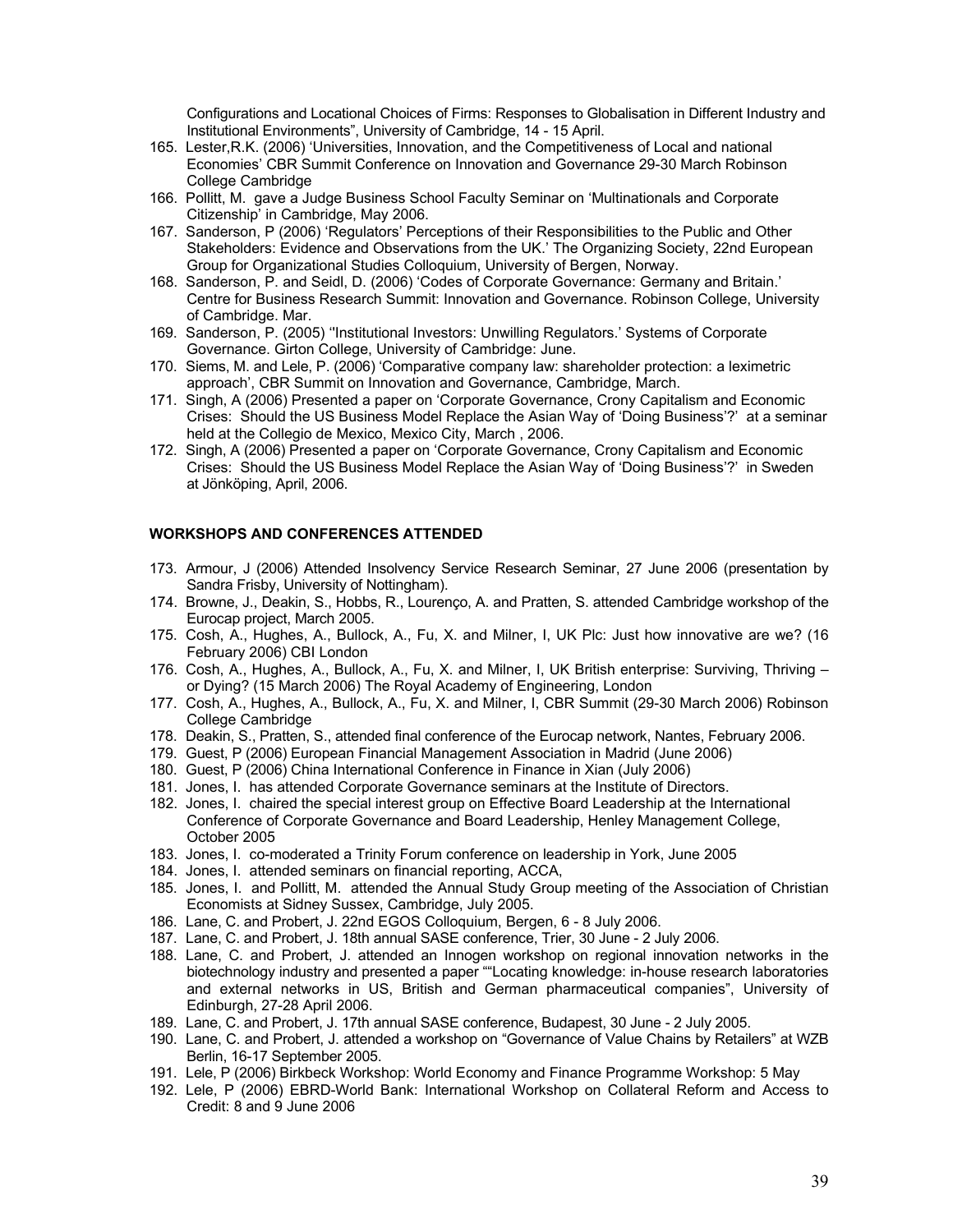- 193. Lele, P (2006) Seminar at the Faculty of Law by Prof. John Donohue (Yale) as the Herbert Smith visitor, entitled "Witness to Deception: An Insider's Look at the Disney Trial". Held on February 27th 2006
- 194. Lele, P (2006) CBR Seminar by Pierre-Paul Zalio, IDHE-Cachan, Paris, entitled: 'The Transformation of the French Business Community 1960-2000: A Sociological Perspective.' Held on: 20th March, 2006
- 195. Lele, P (2006) CBR Seminar by Thierry Kirat, University of Paris-Dauphine, entitled: 'From Legal Systems to Economic Performance. A Critical Overview of Numerical Index Methods'. Held on 22nd March, 2006
- 196. Lele, P (2006) A whole day Seminar on Basel II implementation: held at Judge Business School
- 197. Lele, P (2006) CBR Conference on Innovation and Governance:  $29<sup>th</sup>$  and  $30<sup>th</sup>$  March 2006
- 198. Lele, P (2006) CBR Seminar by Susan Rose-Ackerman from the Yale Law School, entitled "Foreign Direct Investment and Economic Development". Held on 1st June 2006
- 199. Lele, P (2006) CBR Seminar, by Dr Eva Micheler from the Department of Law, London School of Economics, entitled: "Doctrinal Path Dependence and Functional Convergence: The Case of Investment Securities". Held on  $14<sup>th</sup>$  June 2006.
- 200. Pollitt, M. organized the Annual Study Group meeting of the Association of Christian Economists at Sidney Sussex, Cambridge, July 2005
- 201. Sanderson, P. UK Presidency Hermes Corporate Governance Conference: 14 November 2005
- 202. Singh, A (2006) Asia-Europe Institute, Kuala Lumpur, February 2006
- 203. Singh, A (2006) CBR Conference, March 2006

### CONFERENCES AND WORKSHOPS HELD

- 204. Lane, C, Learmount, S. and Probert J. organised a workshop entitled "Organisational Configurations and Locational Choices of Firms: Responses to Globalisation in Different Industry and Institutional Environments", University of Cambridge, 14-15 April 2005.
- 205. Deakin, S., Konzelmann, S. (2006) workshop on use of WERS and REPONSE datasets, Paris, April 2006.
- 206. Deakin, S. et al. organised CBR Summit, 'Innovation and Governance', March 2006.

#### DATASETS CREATED/SOFTWARE WRITTEN

- 207. \*Armour, J., Lele, P. and Siems, M. Creditor rights index, in progress (Law, Finance and Development project).
- 208. Armour, J (2005/6) Dataset of 368 UK corporate insolvencies (2002-2004) hand-created from official records.
- 209. Bullock, A. and Milner, I., CBR 2004 SME dataset
- 210. Bullock, A. and Cosh, A., CBR 1991, 1997, 2004 matched dataset
- 211. Bullock, A. and Cosh, A., UK-US Innovation Benchmarking matched dataset
- 212. Bullock, A. and Milner, I Northern Ireland SME dataset (PEU)
- 213. Bullock, A. and Milner, I NI and GB matched SME dataset
- 214. Bullock, A, Midwife and Physiotherapist dataset (PEU)
- 215. \*Lele, P and Siems M. (2006) Shareholder protection index, in progress (Law, Finance and Development project).

### SURVEY INFORMATION

- 216. Bullock, A., NHS Reforms and the Working Lives of Midwives Survey (PEU)
- 217. Bullock, A., NHS Reforms and the Working Lives of Physiotherapists Survey (PEU)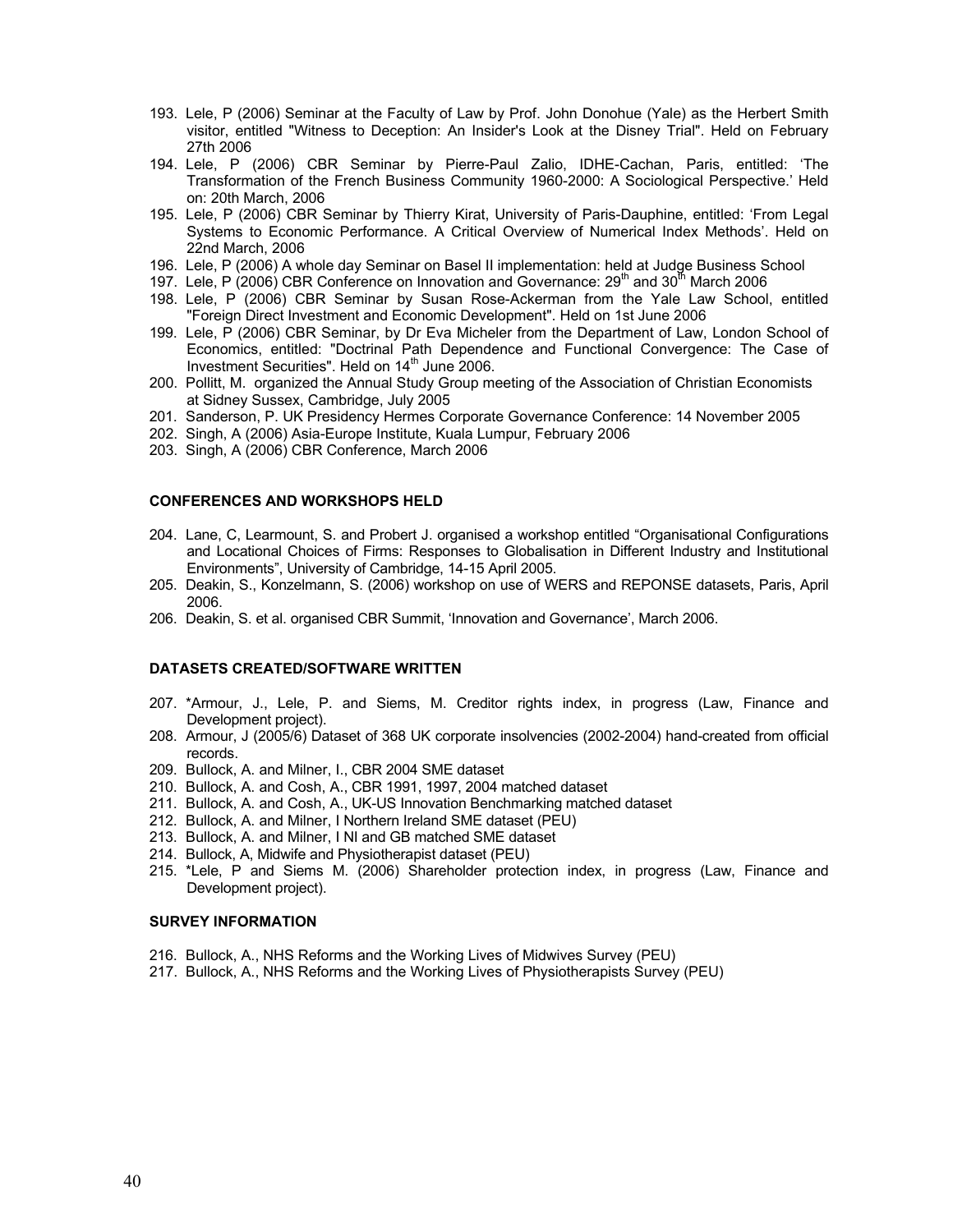### ARCHIVED DATASETS

218. Bullock, A., Survey of the Future of Professional Work

### COLLABORATION WITH OTHER RESEARCH TEAMS / MEMBERSHIP OF RESEARCH NETWORKS

- 219. Armour, J David Skeel, Samuel A. Arsht Professor of Law, University of Pennsylvania Law School (collaboration on case study of history of takeover regulation in UK and US)
- 220. Armour, J Specialist advice on index construction and coding (shareholder rights, creditor rights) obtained from: Rui Wang, Faculty of Law, North China University of Technology, Frederique Dahan, Senior Counsel, EBRD
- 221. Armour, J (2006) Alan Katz and Michael Mumford, Lancaster University Business School (conducting related research; meeting held in Cambridge, February 2006 to share ideas and comment on methodologies);
- 222. Armour, J (2006) Sandra Frisby, University of Nottingham School of Law (conducting similar research project; collaboration in February/March 2006 on construction of dataset and interpretation of results);
- 223. Armour, J (2006) Régis Blazy, Professor of Finance, University of Luxembourg (meeting held in Cambridge, May 2006, to discuss collaboration on pooling of data to create multi-country dataset of corporate insolvency cases)
- 224. Fu, X. Member of ONS Business Data Link network
- 225. Fu, X. Member of DTI CIS network
- 226. Fu, X. Member of European Institute of Advanced Management Gate2Growth Academic Network(EU)
- 227. Fu, X. Member of AIM/ EPSRC Productivity Ideas Factory network
- 228. Fu, X. Member of WERS2004 network
- 229. Guest, P (2006) Joint paper written with Dr Dylan Sutherland of Trinity College, Dublin.
- 230. Hughes ,A, 2005, 2006 Research Associate Industrial Performance Center MIT,
- 231. Hughes, A. 2005, 2006 Expert Adviser and Consultant International comparative Programme on Incubation Policy AIST Japan
- 232. Hughes, A 2005 Distinguished Visiting Professor Doshisha University Kyoto Japan
- 233. Hughes, A 2005 ITEC Doshisha University Japan
- 234. Jones, I. is a Member of Academy of International Business, European Association of International Business, Strategic Planning Society, and Consultants Group at Ridley Hall, Cambridge Institute of Business Ethics and the Centre for Tomorrow's Company.
- 235. Jones, I. is a Fellow of Royal Society of Arts
- 236. Jones, I. is a member of CIBAM Cambridge.
- 237. Jones, I. is a member of the Centre for Institutional Performance, Department of Economics, The University of Reading Business School.
- 238. Jones, I. and Pollitt, M. advise Dr Peter Heslam, Transforming Business, Faculty of Divinity, Cambridge.
- 239. Pollitt, M. is a member of CIBAM, Cambridge.
- 240. Probert, J. is a Visiting Research Fellow at ITEC, Doshisha University, Kyoto, Japan (since 2003).
- 241. Probert J. spent 6 weeks at ITEC, Doshisha University in October-November 2005 to conduct joint interviews with research colleagues there.
- 242. Probert, J. and Lane, C. are members of the Innogen network on innovation in the biotechnology industry.
- 243. Singh, A (2006) Corporate Governance and Investment Network of European Economists. Coordinated by Professor Dennis Mueller, University of Vienna.
- 244. Singh, A (2006) CBR has been a founding member of the network which includes universities from Netherlands/Belgium/UK/Italy/Spain/Denmark/Norway and Sweden.The last annual meeting of the network took place in Jönköping in Sweden. The next one will take place in Cambridge in April 2007.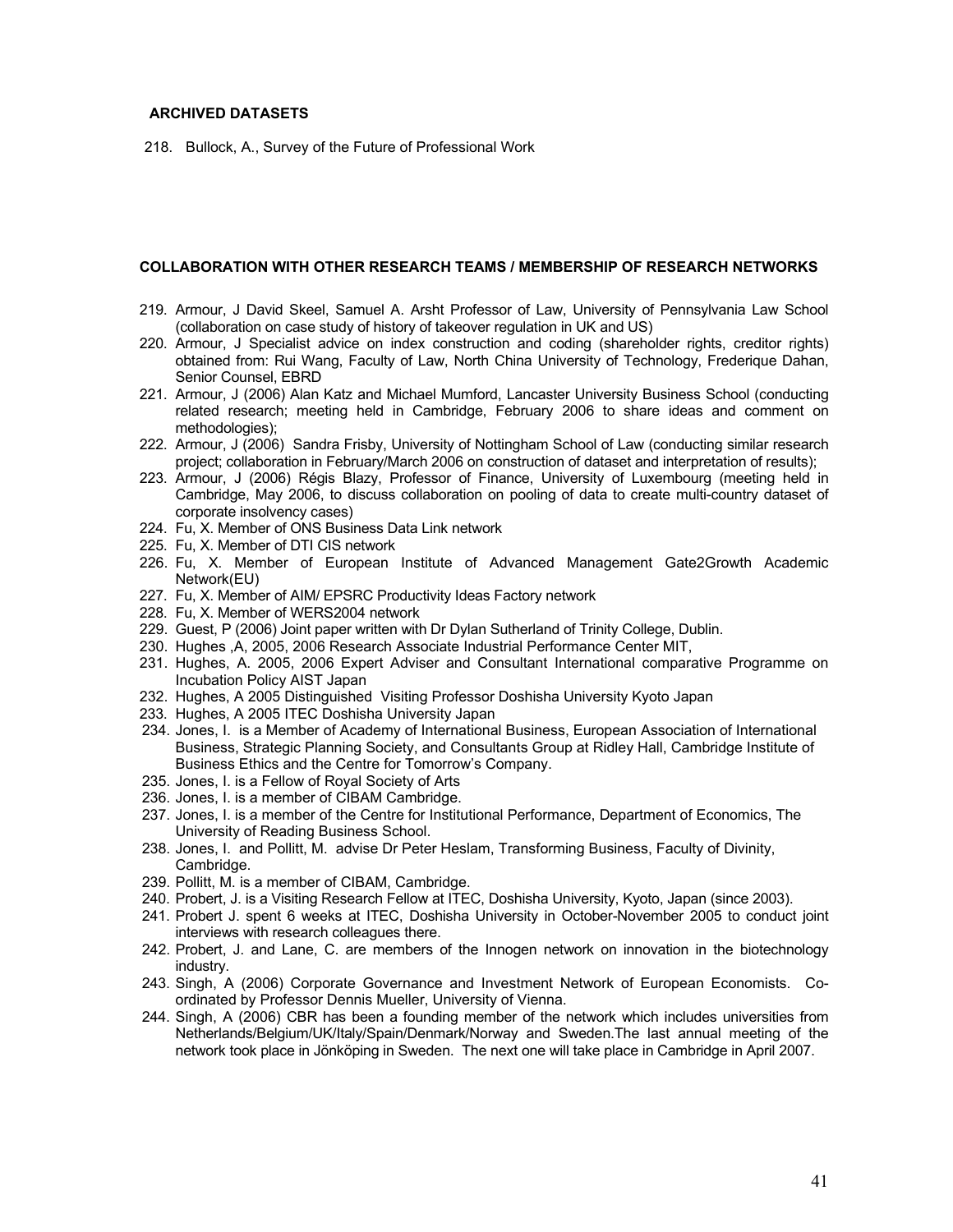### USER CONTACTS

- 245. Armour, J Executive Education for Allen & Overy
- 246. Cosh, A., Bullock, A., Fu, X. gave a presentation on Innovation Benchmarking: Europe and the US, 15 July 2005, to the CIS Users Group meeting (IB)
- 247. Cosh, A., Hughes, A., Bullock, A.gave a presentation to Invest NI on SMEs in Northern Ireland: a matched sample comparison with Great Britain in Belfast 19 July 2005 (PEU)
- 248. Hughes, A. HM Treasury
- 249. Hughes, A. Office for Science and Innovation
- 250. Hughes, A. CBI
- 251. Hughes, A. DTI
- 252. Hughes, A. World Bank
- 253. Hughes, A. Advanced Institute for Science and Technology,Japan
- 254. Hughes, A. Council for Science and Technology
- 255. Hughes, A. German Federal Government Centres of Excellence Initiative
- 256. Jones, I. undertook various speaking engagements on integrity and business to professional groups.
- 257. Jones, I. is a Fellow of the SAMI, a group of scenario consultants
- 258. Jones, I. is consultant to Linstock Ltd –corporate governance consultancy
- 259. Singh, A (2006) I continue to consult with and give advice to the ILO, UNCTAD and IFC on issues of corporate governance, globalisation and development.

### RESEARCH STUDENTS SUPERVISED

- 260. Armour, J (2005/6) Viviana Mollica, 'EC Company Law harmonisation and the Societas `Europaea'
- 261. Guest, P (2006) Stefan Petry (completed first year of PhD), "The impact of cross-border acquisitions on corporate governance"
- 262. Deakin, S (completed 2006) Buchanan, J., 'Changes in Corporate Governance at Major Japanese Listed Companies'
- 263. Deakin, S (2006) Hamilton, J. 'Corporate governance in Russia'
- 264. Deakin, S (completed 2006) Drouin, R-C: Promoting International Labour Rights: From State-Centred Intervention to Corporate Social Responsibility
- 265. Deakin, S (completed 2006) Hobbs, R: New Corporate Social Responsibility: How the Institutional Framework can Best Promote Voluntary Corporate Behaviour
- 266. Deakin, S (2006) Huang, Y-W, 'A Comparative Study of Telecoms Regulation in the UK and Taiwan'
- 267. Deakin, S (2006) Lourenço, A. Contract Practice in Business: an Empirical View of Contracts in the Media Industry
- 268. Hughes, A (2006) V Grinevich Regional Economic Performance and University Industry Links
- 269. Singh, A (2006) Charles Yartey: 'Stock market Development, Corporate Finance and Economic growth in Africa: The Case of Ghana.' \*has submitted dissertation
- 270. Singh, A (2006) Mahvash Qureshi: 'Corporate Governance, Responsibility and Sustainable Development: Evidence from Pakistan.' \*has submitted dissertation
- 271. Singh, A (2006) Rafael de Hoyos: 'Income Distribution in Mexico after 15 years of Liberalizing Reforms.' \*has submitted dissertation
- 272. Singh, A (2006) Kanjanachat Meethong: 'Trade Liberalisation and Poverty'
- 273. Singh, A (2006) Sonja Fagernas: 'Competition Policy and Economic Development.
- 274. Singh, A (2006) Megha Mukim (Department of International Studies. Candidate for Masters' Degree by long thesis): 'South Asian Free Trade Area.'
- 275. Singh, A (2006) Dhiraj Nayyar (Department of Land Economy): 'Rethinking Industrial Policies and Late Industrialisation for the 21<sup>st</sup> Century.'
- 276. Singh, A (2006) Rida Zaidi: 'Ownership, Corporate Governance and Firm Financing in Developing Economies: A Case Study of Pakistan.'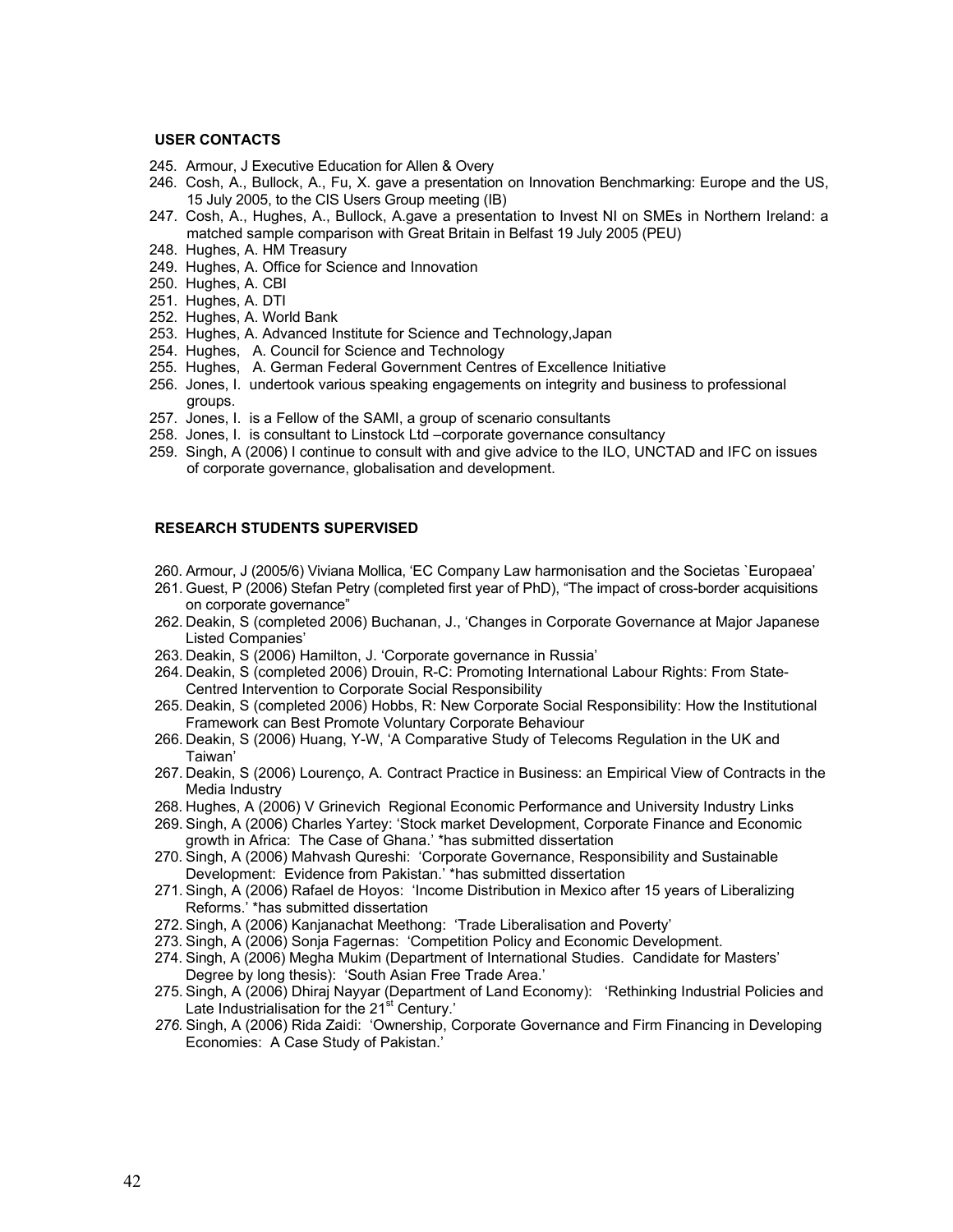### VISITORS

### UK

- 277. Armour, J (2006) Eva Micheler, LSE, June 2006 (seminar presentation)
- 278. Bullock, A and Cosh, A. (Survey and Database) Dr Elly Philpott, Luton, Rob Walker, ARU re MAPSME II, at Queens, 21 February 2005 (PEU)
- 279. Bullock, A and Cosh, A (Survey and Database) Dr Elly Philpott, Luton, Bill Worthington, MAPSME II Project meeting, at CBR, 15 September 2005 (PEU)
- 280. Bullock, A and Cosh, A (Dr Elly Philpott, Luton, at CBR, 2 June 2006
- 281. Singh, A (2006) Professor Kevin Lee, University of Leicester (2 x ½ day)

### **OVERSEAS**

- 282. Armour, J (2006) Susan Rose-Ackerman, Yale Law School, June 2006 (seminar presentation)
- 283. Hughes, A (2006) Professor Michael Scott Morton MIT,
- 284. Hughes, A (2006) Professor Dan Roos MIT
- 285. Hughes, A (2006) Professor Hugh Whittaker Doshisha University Kyoto Japan
- 286. Peer Zumbansen, Osgoode Hall Law School, York University, Toronto (discussion of possible collaboration), June 2006
- 287. Lane, C. and Probert, J. (2005) Scholars from the US, Germany and Japan, for the workshop we organised 14-15 April 2005. (Our research colleagues from Doshisha University stayed for one week, including the workshop.)
- 288. Singh, A (2006) Dr. Jack Glen, International Finance Corporation, Washington, DC (2 x 3 days)

### MEMBERSHIP OF COMMITTEES EXTERNAL TO THE UNIVERSITY

- 289. Armour, J. Elected member of Comparative Law and Economics Forum from August 2005 (http://www.hertig.ethz.ch/clef.htm).
- 290. Fu, X. Board member, Chinese Economic Association (UK)
- 291. Fu, X. Organizer: CSSA (UK) Cambridge China Academic Festival, 2005
- 292. Fu, X. Co-founder and Advisor: Cambridge China Business Forum, 2005-
- 293. Fu, X. Vice-President (Academic), Chinese Students and Scholars Association (Cambridge), 2005-
- 294. Hughes, A. Member, Council for Science and Technology, UK
- 295. Hughes, A. Member, Advisory Board ESRC Centre for Research in Innovation and Competition (CRIC), University of Manchester
- 296. Hughes, A. Member Assessment Board, Irish Research Council for Humanities and Social Sciences (IRCHSS) Post Doctoral Fellowship Scheme Assessor
- 297. Hughes, A. External Examiner, University of East Anglia Business School
- 298. Hughes, A. Editor, Journal of Business Finance and Accounting
- 299. Hughes, A. Editor, Cambridge Journal of Economics
- 300. Hughes, A. Editor, International Small Business Journal
- 301. Hughes, A. Editor, Entrepreneurial Learning
- 302. Hughes, A. Member, Expert Assessment Panel for German Federal Government Centres of Excellence Initiative
- 303. Jones, I. is Vice President of the Lee Abbey Movement
- 304. Jones, I. chairs the Oxford Pastorate that provides a chaplain to the university
- 305. Jones, I. is the first chair of a new Centre for the study of Christianity in China, in Oxford
- 306. Pollitt, M. is Convenor of the Association of Christian Economists, UK, Annual Conference.
- 307. Pollitt, M. is a member of the PCC and Church Warden, Holy Trinity Church, Cambridge.
- 308. Pollitt, M. is a trustee of the Henry Martyn Trust, Cambridge.
- 309. Singh, A (2006) Advisory Committee on Globalisation and Social Security, the In Focus programme of the ILO, Geneva
- 310. Singh, A (2006) Advisory Committee on Globalisation, Poverty and Trade in India, which is a joint project of UNCTAD, India and the Indian Ministry of Commerce.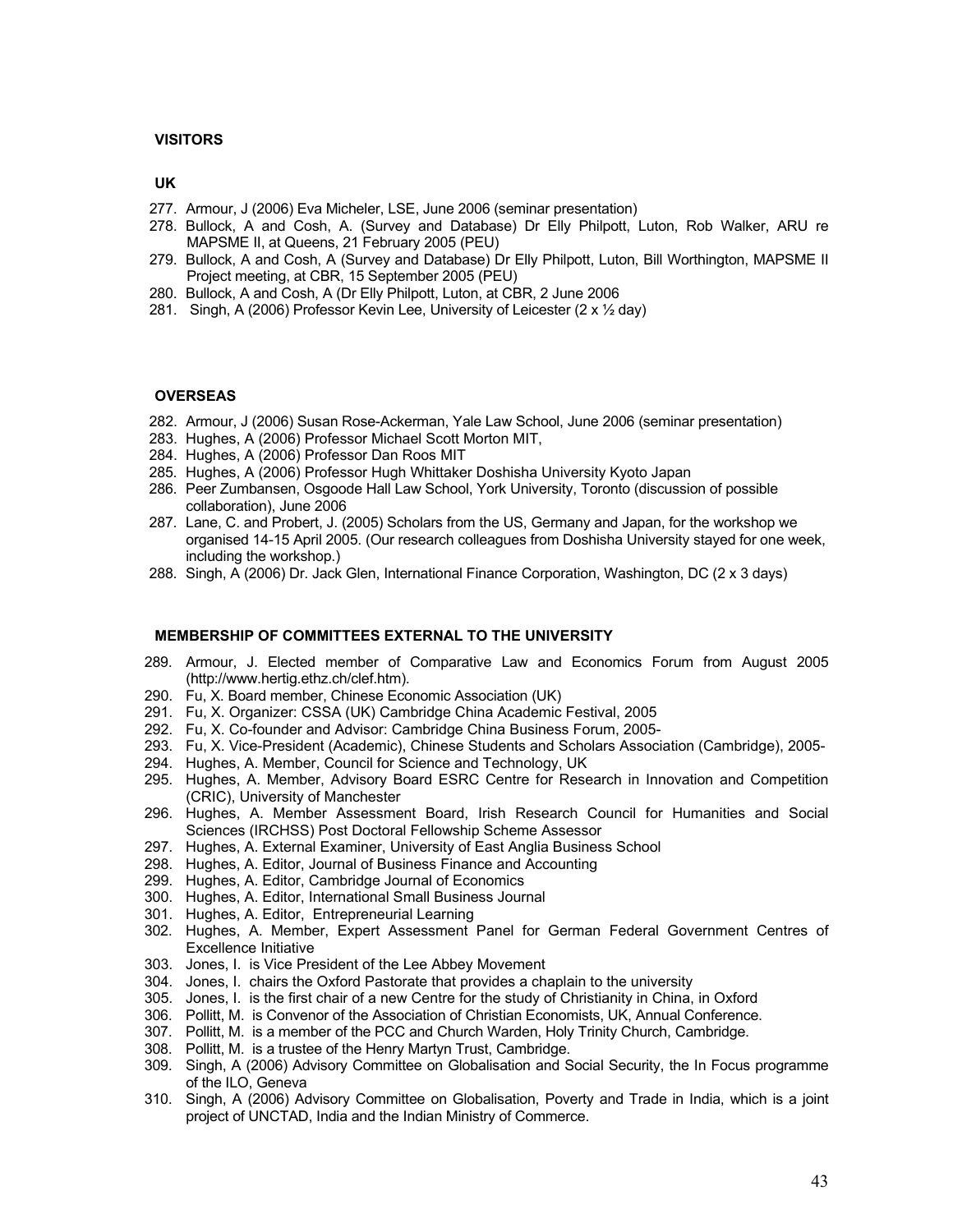### MEDIA COVERAGE

- 311. Armour, J (20005) 'European Insolvency News', Felicity Toube, Eurofenix (Journal of INSOL Europe), Spring 2005, 17 (report on findings of research).
- 312. Armour, J and Skeel, D (2005) 'There is more than one way to regulate a takeover', John Armour and David Skeel, Financial Times 22 June 2005 (overview of research on UK/US takeovers).
- 313. Connell, D. (2006) 29 July 2006 Financial Times. 'Small businesses in the US are receiving up to 10 times as much government financial support as their British equivalents, according to the report [by David Connell on the US Small Business Innovation Research Programme …] : US businesses 'get more aid' than UK by Jonathan Moules.
- 314. Connell, D. (2006) 30 July 2006, Observer: Article by Heather Stewart reports that 'As Tony Blair flies to California to meet Silicon Valley entrepreneurs this weekend, the report from the Centre for Business Research argues the US is far ahead of Britain in using public procurement contracts to nurture innovation'. The article is entitled Britain lags in funding start-ups.
- 315. Connell, D. (2006) Management-issues Ltd. Funding gulf drives UK entrepreneurs across the pond. 'According to Cambridge University's Centre for Business Research, the UK should urgently introduce a US scheme that has successfully converted billions of dollars of taxpayer-funded research into highly valuable products and helped build hundreds of successful companies.'
- 316. \*\*Connell, D. (2006) Cambridge Evening News Business & Finance section. Article by Cameron Ramos Firms lack the funding of US rivals. 'Secrets of the World's Largest Seed Capital Fund, a report by Cambridge University's Centre for Business Research argues the UK should urgently introduce a US scheme that has given a leg-up to thousands of firms.'
- 317. Cosh, A., Hughes, A. et al. (2005) October 2005, Synergy the bi-annual magazine of the Cambridge-MIT Institute, issue 5. An article about the Innovation Benchmarking project.
- 318. Cosh, A., Hughes, A. et al. (2005) May 2005, Public Service Director. An article on activities aimed at stimulating more university-industry collaboration includes a description of some of the early findings from the Innovation Benchmarking project.
- 319. Cosh, A., Hughes, A. et al. (2005) April 2005, Insight the newsletter of the Cambridge University Corporate Liaison Programme, article on the Innovation Benchmarking project and the Universities and Innovation project.
- 320. Cosh, A., Hughes, A. et al. (2005) 2 March 2005, AltAssets.Net The private equity news and research service from Almeida Capital. An article about the Innovation Benchmarking study
- 321. Deakin, S. (2006) interviewed by the Japanese Open University for a television documentary on corporate governance.
- 322. Fu, X. (2005) March 2005, Aim News the newsletter of the Advanced Institute of Management Research. An article about the competitive AIM and EPSRC 'Productivity Ideas Factory' held in January 2005, in which CBR researcher Dr Xiaolan Fu participated. As a result of their participation, Xiaolan and a group of her fellow experts from Aston, Nottingham and Sheffield Universities which led to the project on The Role of Management Practices in Closing the Productivity Gap. .
- 323. Hughes, A. (2005) Spring 2005, Science in Parliament. A feature article represents the views of CBR Director Professor Alan Hughes, and US policy adviser Dr Charles Wessner, on ways of tackling the innovation challenge. Both men were speakers at the Cambridge-MIT Institute annual Competitiveness Summit in November 2004, where Professor Hughes was talking about the early findings from the Innovation Benchmarking project.
- 324. Lane, C. and Probert, J. (2005) May 2005, Synergy the bi-annnual magazine of the Cambridge-MIT Institute, issue 4. The article,"Responding to Globalisation", reports on the Globalising Behaviour of UK Firms project.
- 325. Singh, A (2006) Extensive coverage in all leading Indian newspapers on presentation at the Institute of Political Research in Chandigarh, India.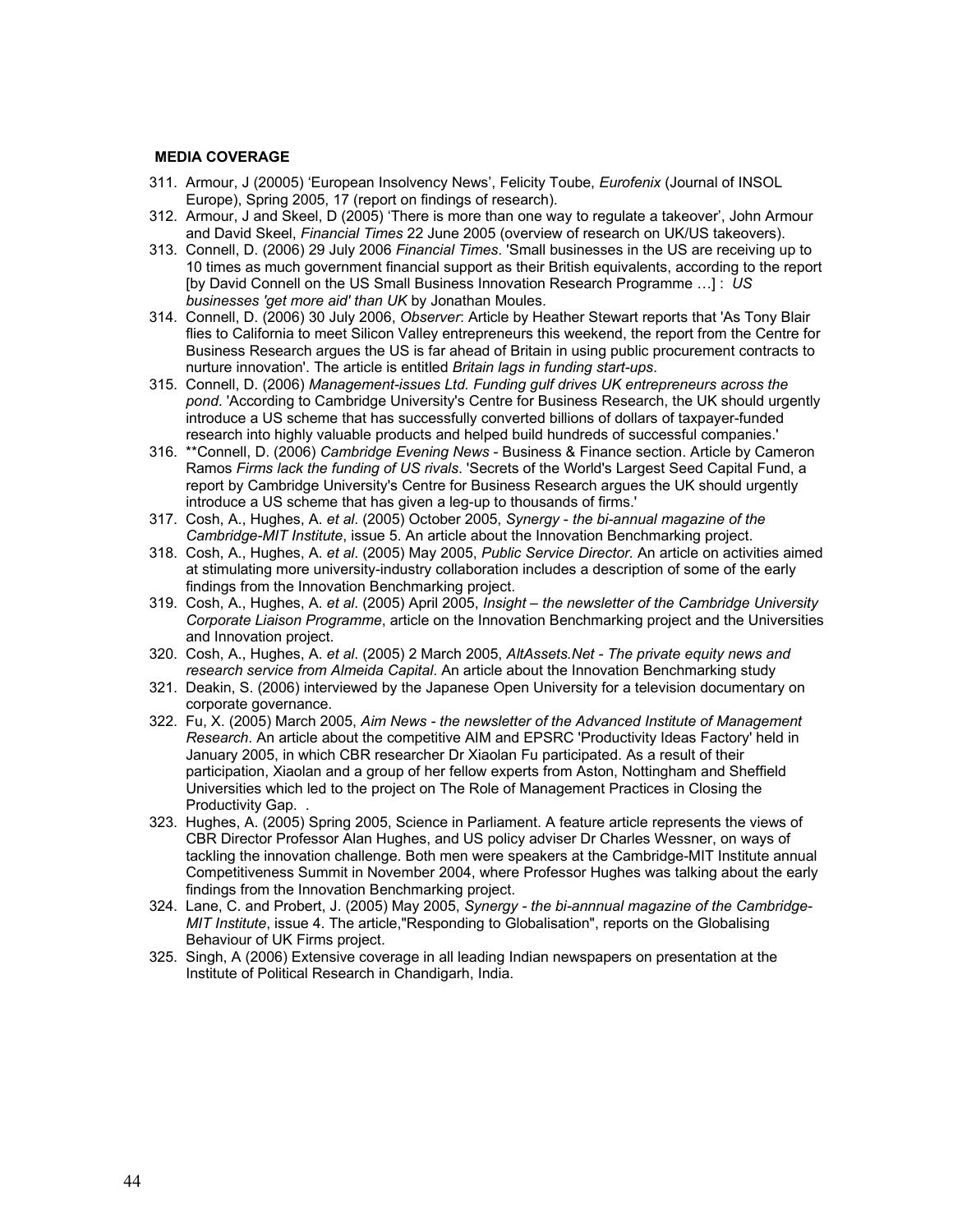### OTHER PUBLICATIONS

- 326. Connell, D. (2006) Secrets of the World's Largest Seed Capital Fund Research Report, CBR.
- 327. Cosh, A., Hughes, A., Lester, \*\* (2006) 'Innovation Efficiency a Transatlantic Comparison', in 'UK plc: Just How Innovative Are We?', Cambridge-MIT Institute, Cambridge, UK and Cambridge, US.
- 328. Cosh, A., Hughes, A, Fu, X. (2006) 'SMEs and Innovation' in British Enterprises: Surviving, Thriving or Dying, edited by Cosh and Hughes, Centre for Business Research, University of Cambridge, 2006.
- 329. Fu, X. (2005) 'Innovation in the EU and the USA: evidence from linked survey data'. CBR memo.
- 330. Cosh, A., Fu, X., Hughes, A. (2005) 'Determinates of Innovation in small ICT companies', Report to the i10 MAPSME II project (including web-tool design).
- 331. Cosh, A., Bullock, A., Hughes, A. and Milner, I. (August 2005) CBR SME Benchmarking Survey for Northern Ireland, A report to Invest NI, CBR (PEU)
- 332. Cosh, A., Bullock, A., Hughes, A. and Milner, I. (July 2005) SMEs in Northern Ireland: a matched sample comparison with Great Britain, A report to Invest NI, CBR (PEU)
- 333. Cosh, A., Bullock, A., Fu, X., Hughes, A. and Milner, I. (October 2005) MAPSME II report, CBR (PEU)
- 334. Hughes, A., Druilhe, C. and Grinevich V. (2006), The Incubation and Spin-Off System for High Technology Firms in the Cambridge Sub-Region and Oxfordshire, Report prepared for AIST, April 2006, UK.
- 335. Lane, C. (2005) "Firms' Responses to Globalisation: Organisation of the Value Chain in the Clothing Industries of the UK, US and Germany", CBR final project report to The Cambridge-MIT Institute.
- 336. Learmount, S. (2005) "Firms' Responses to Globalisation: Organisation of the Value Chain in the Publishing Industries of the UK, US and Germany", CBR final project report to The Cambridge-MIT Institute.
- 337. Probert, J. (2005) "Firms' Responses to Globalisation: Organisation of the Value Chain in the Pharmaceutical Industries of the UK, US and Germany", CBR final project report to The Cambridge-MIT Institute.
- 338. Wilkinson, F., Bullock, A., Burchell, B., Konzelmann, S. and Mankelow, R. (2005) NHS Reforms and the Working Lives of Midwives and Physiotherapists A Report to The Royal College of Midwives and the Chartered Society of Physiotherapists, CBR (PEU)

### **TRAINING**

- 339. Bullock, A. (23,24 February, 2006) Econometric Estimation of stochastic frontier functions, Centre for microdata methods and practice, IFS, London
- 340. Lele, P (2006) Voice Projection: Introduction: 20 Apr 2006
- 341. Lele, P (2006) Communication Skills Introduction: 25 Apr 2006
- 342. Lele, P (2006) Communication Skills Advanced: 9 May 2006
- 343. Probert , J. (2005) Lecturing Performance, ½-day course organised by Cambridge Staff Development Unit, 2 December.
- 344. Probert, J. (2005) Springboard series of 4 1-day development workshops organised by Cambridge Staff Development Unit, January-April.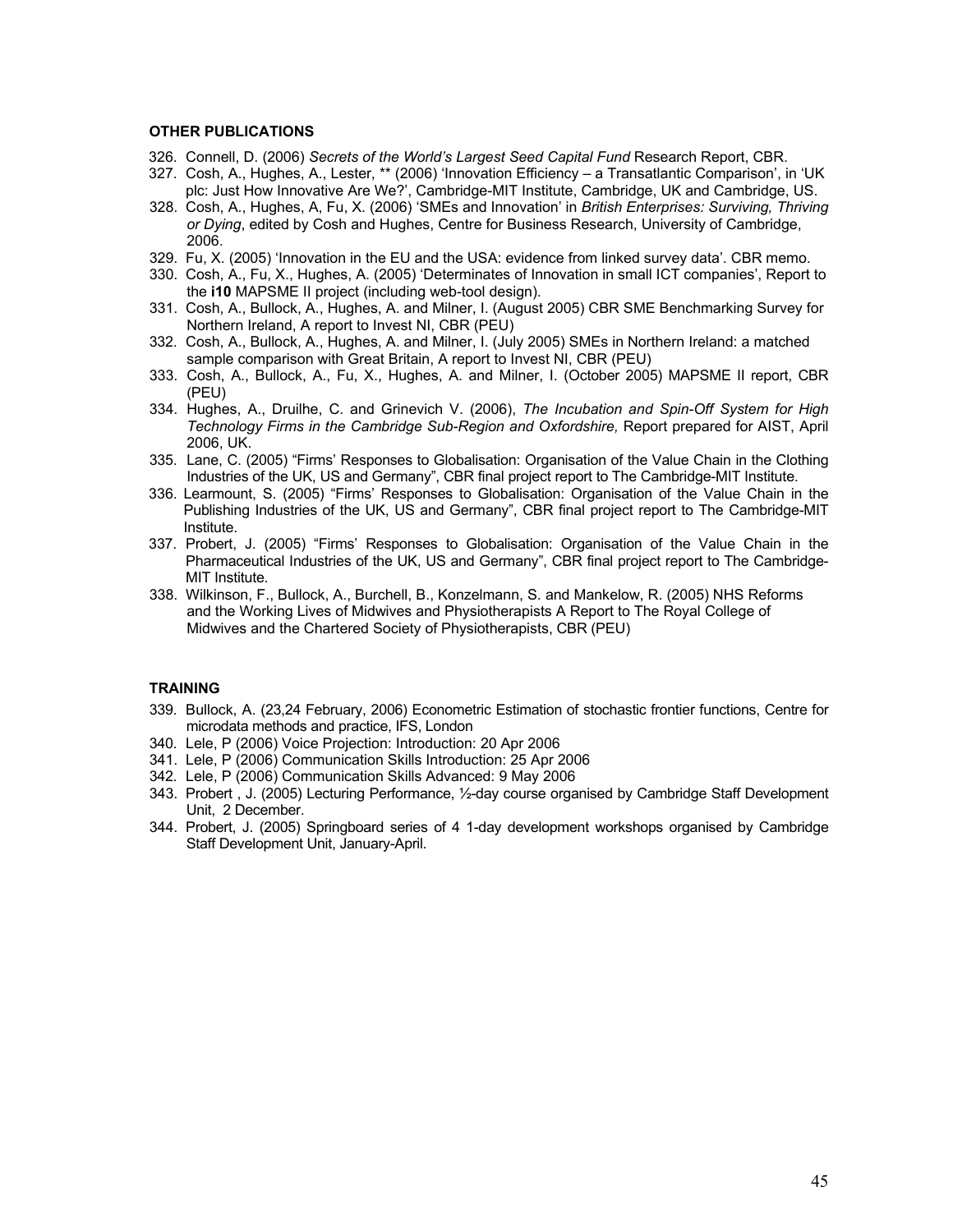### 4. STAFF

#### STAFFING

Below is a list of academic and support staff in post between January 2005 and July 2006 (name, research programme(s), grade, %FTE, start and end dates) and the destination of staff leaving the CBR since that date, where known:

#### RESEARCH STAFF

Anna Bullock, enterprise and innovation, corporate governance, Survey and Database Manager (90%) 1994-present.

Maria Corte Real, enterprise and innovation, Junior Research Fellow (100%), 2005-6.

Andy Cosh, enterprise and innovation, corporate governance, Assistant Director (40%) 1994-present.

Rafael de Hoyos, enterprise and innovation, Junior Research Fellow (2006), left to take up position at the World Bank.

Simon Deakin, corporate governance, Assistant Director, and Acting Director from 1.1.2005 (40%), 1994-present.

Celine Druilhe, enterprise and innovation, Research Fellow (100%) 2003-5, left March 2005 to join become a Business Development Manager in the private sector.

Richard Hobbs, corporate governance, Junior Research Fellow (100%) 2004-5, left following completion of his Ph.D.

Audrey Hsu, corporate governance, Research Fellow (100%), 2005-6, left to take up tenured university lectureship in Taiwan.

Alan Hughes, enterprise and innovation, corporate governance, Director (100%) 1994-present.

Vadim Grinevich, enterprise and innovation, Research Assistant (20%), 2005-present.

Sonja Fagernäs, corporate governance, Junior Research Fellow (20%), 2005-present.

Xiaolan Fu, SMEs, enterprise and innovation, Senior Research Fellow (100%), 2003-2006, left to take up tenured University Lectureship at the University of Oxford, Development Studies.

Christel Lane, enterprise and innovation, corporate governance, Research Associate (partial buy-out from teaching from Faculty of Social and Political Sciences), 1994-present.

Jaeho Lee, enterprise and innovation, corporate governance, SMEs, Research Fellow (100%) 2003-5, left to take up Research Fellowship at Birmingham University.

Priya Lele, corporate governance, Junior Research Fellow (100%) 2005-present.

Colm McLaughlin, corporate governance, Research Fellow (100%), 2006-present.

Isobel Milner, enterprise and innovation, corporate governance, Assistant Database Manager (100%) 2003-present

Meg Okabe, enterprise and innovation, Research Assistant (60%) 2004-2005.

Jocelyn Probert, enterprise and innovation, Research Fellow (100%) 2002-2005, left to take up tenured lectureship at the University of Birmingham Business School

Paul Sanderson, corporate governance, Senior Research Fellow, 2006-present, principal investigator on project on 'soft regulation' and corporate governance in Britain and Germany.

Mathias Siems, corporate governance, Visiting Fellow (100%), 2005-6, left to take up Readership in Law at the University of Edinburgh.

Frank Wilkinson, enterprise and innovation, corporate governance, Senior Research Fellow (100%) 1994-2002, retired, but still involved in CBR as Research Associate on capabilities-related research projects.

Qing Gong Yang, SMEs, enterprise and innovation, Research Fellow (100%) 2003-2005, left to take up post in government service in New Zealand.

Man Wing Yeung, enterprise and innovation, Research Assistant (100%), 2004-2005.

William Yu, corporate governance, Research Assistant (100%), 2006.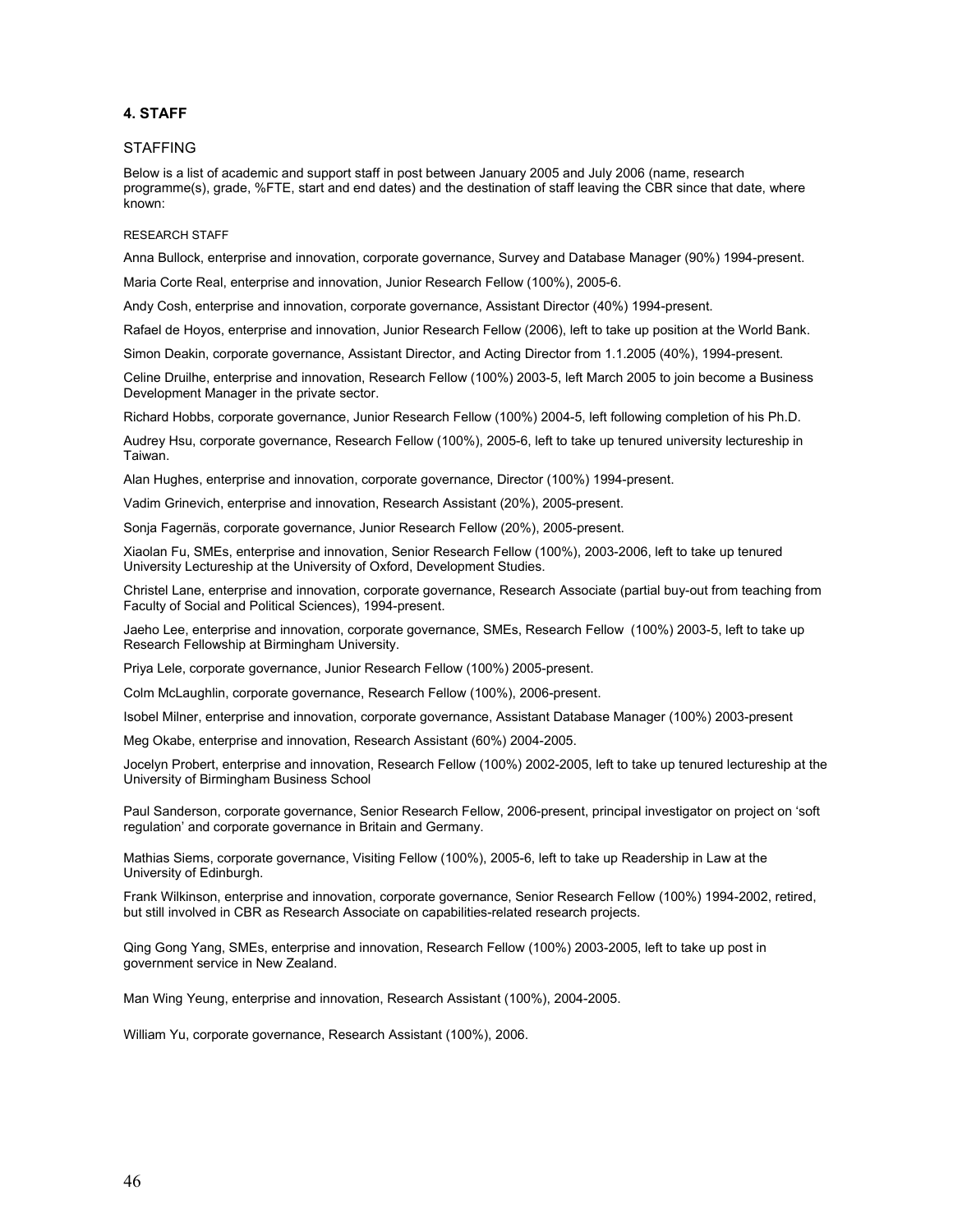ADMINISTRATIVE STAFF Irmi Hahne – Director's PA (100%) Kate Hansen– freelance secretary Sue Moore – (100%) Administrative Secretary Rachel Simpson – Press Officer (20%), left 2006 to work in Switzerland Rachel Wagstaff – Junior Secretary (100%) Louis Wenham – Accounts Clerk (20%) – employed via University Financial Agency Gill Hervey-Murray (100%) – Secretary to Andy Cosh RESEARCH ASSOCIATES Research associate status may be conferred on project leaders and members of projects who are not employed by the CBR. This category therefore includes personnel in other University of Cambridge departments as well as from outside the University of Cambridge. The following were research associates in the period 2005-6 (University of Cambridge unless otherwise stated): John Armour (Law)

Catherine Barnard (Law) Robert Bennett (Geography) Richard Barker (Judge Business School) William Brown (Economics) Brendan Burchell (SPS) Brian Cheffins (Law) Charlie Conn (Miami, Ohio) David Connell (former CEO and Executive Chairman, TTP Venture Managers Limited) Jacqueline Cook (private practice in Canada and US: former member of CBR) Doug Cumming (Rensselaer Polytechnic Institute, NY) Jack Glen (IFC) Paul Guest (Engineering) Klaus Gugler (University of Vienna) Bronwen Hall (University of California, Berkeley) John Hendry (Birkbeck College) Ian Jones (Brasenose College, Oxford and London Business School) David Keeble (retired; former assistant director of CBR) Paul Kattuman (Judge Business School) Shyam Khemani (World Bank) Michael Kitson (Judge Business School) Suzanne Konzelmann (Birkbeck College, London) Christel Lane (SPS) Simon Learmount (Judge Business School)

Kevin Lee (University of Leicester)

Richard Lester (MIT)

Wolfgang Littek (Bremen)

Roy Mankelow (retired; former Ph.D. student, Cambridge)

Ron Martin FBA (Geography)

Jonathan Michie (Birmingham University)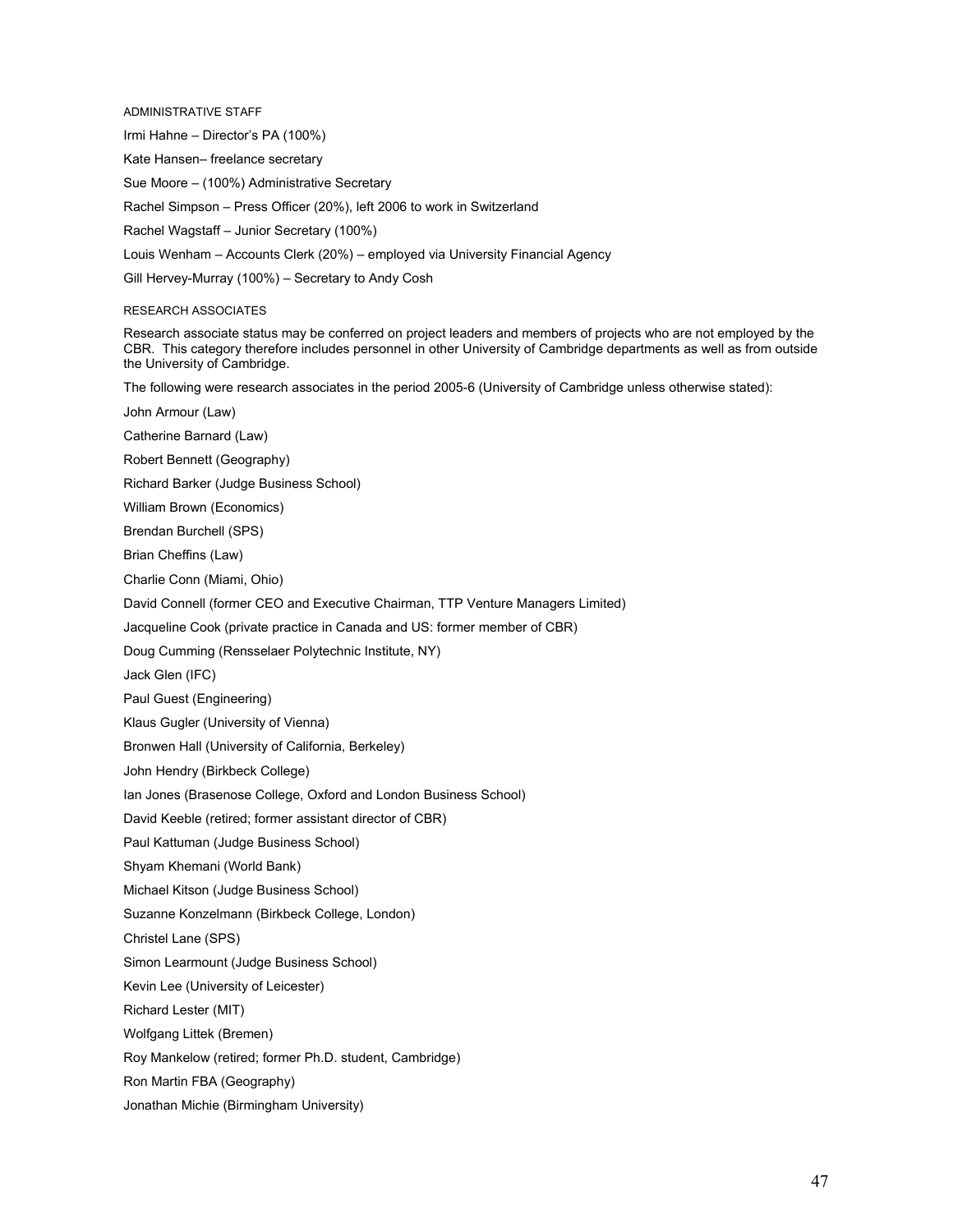Tim Minshall (Cambridge Entrepreneurship Centre) Riz Mokal (University College, London) Dennis Mueller (University of Vienna) Fiona Murray (MIT) Lilach Nachum (City University of New York) David Nash (Cardiff University) Richard Nolan (Law) John Paterson (University of Aberdeen) Michael Pollitt (Judge Institute) Stephen Pratten (King's College, London) John Roberts (Judge Business School) Michael Scott Morton (MIT) David Seidl (University of Munich) Ajit Singh (Economics) Peter Vincent Jones (University of Leeds) Hugh Whittaker (Doshisha University and University of Auckland) Geoff Whittington (International Standards Accounting Board) Adrian Walters (University of Nottingham) Frank Wilkinson (Birkbeck College, London) Burcin Yurtoglu (Vienna) Peer Zumbansen (Osgoode Hall Law School, York University, Toronto)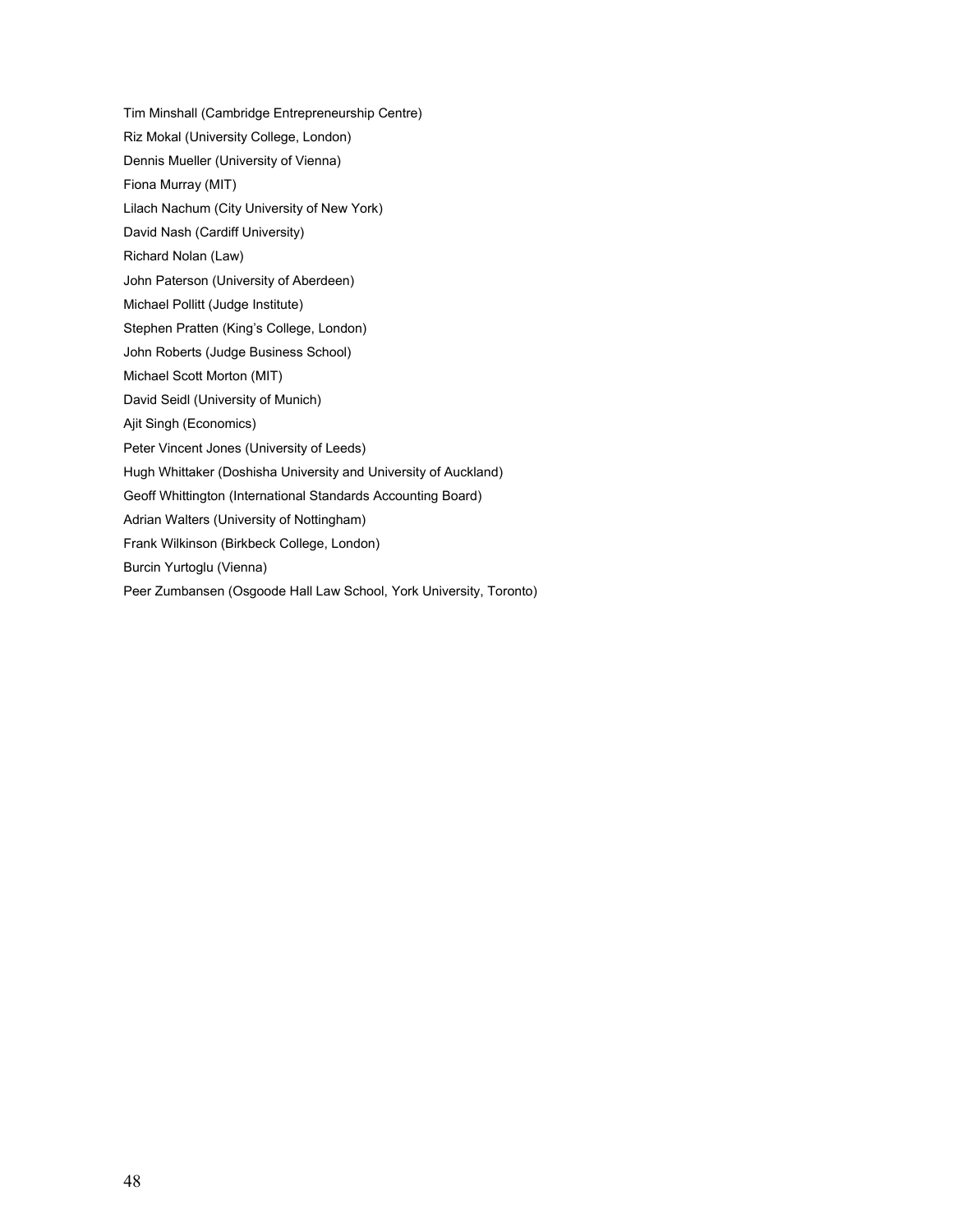# 5. ADVISORY BOARD AND COMMITTEE OF MANAGEMENT

(as of 31.7.2006)

### ADVISORY BOARD

Dr Gerald Avison Chief Executive The Technology Partnership

Mr Matthew Bullock Chief Executive Norwich and Peterborough Building Society (Chairman of the Advisory Board)

Professor Brian Cheffins Faculty of Law University of Cambridge

Dr Andy Cosh Assistant Director Centre for Business Research University of Cambridge

Professor Arnoud De Meyer Director Judge Business School University of Cambridge

Professor Simon Deakin FBA Assistant Director Centre for Business Research University of Cambridge

Dame Mary Francis Non-Executive Director Aviva plc

Dr Reg Hinkley Chief Financial Officer BP plc.

Professor Alan Hughes Director Centre for Business Research University of Cambridge

Mr Gareth Jones **HHE** (ex-Managing Director of Abbey National Treasury Services)

Mr Andrew Kilpatrick HM Treasury

Mr. David Marlow CEO, East of England Development Agency

Mr Ian McCafferty Chief Economist CBI

Professor J.S Metcalfe Executive Director ESRC Centre for Research on Innovation and Competition University of Manchester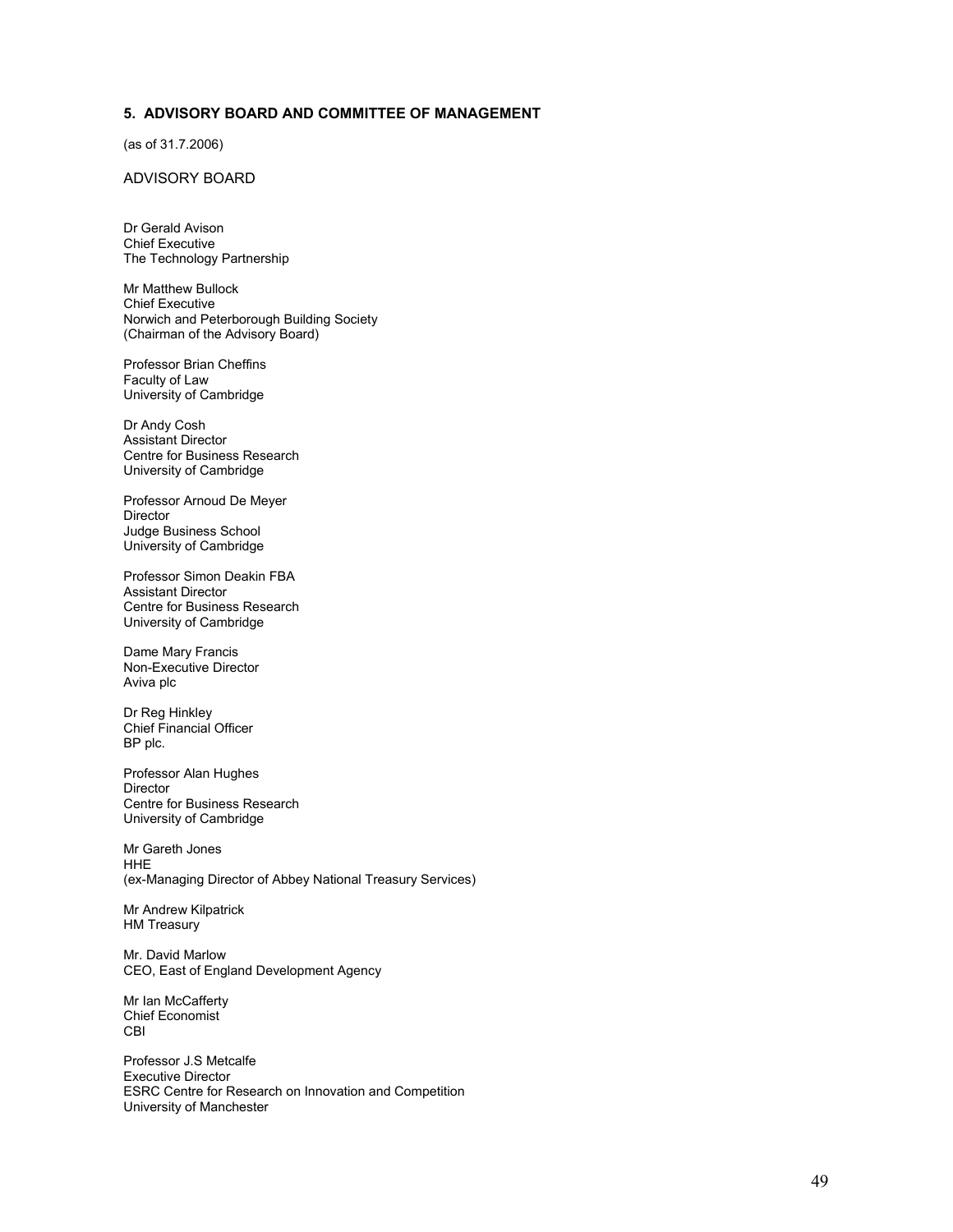Ms. Kate Nealon Non-Executive Director HBOS plc

Professor David Newbery Faculty of Economics, University of Cambridge Ex-Director of the Department of Applied Economics University of Cambridge

Dr. Raj Rajagopal CEO, BOC Edwards

Professor Geoffrey Whittington Board Member, International Accounting Standards Structure Board

Secretary to the Advisory Board: Mrs Sue Moore Administrative Secretary ESRC Centre for Business Research

### COMMITTEE OF MANAGEMENT

(as of 31.7.2006)

Professor Brian Cheffins Faculty of Law University of Cambridge

Dr Andy Cosh Assistant Director Centre for Business Research University of Cambridge

Professor Arnoud de Meyer Director Judge Business School University of Cambridge

Professor Simon Deakin FBA Assistant Director Centre for Business Research University of Cambridge

Professor Mike Gregory Director Institute for Manufacturing University of Cambridge

Professor Bob Haining Head of Department Department of Geography University of Cambridge

Professor Andrew Harvey Chairman Faculty of Economics and Politics University of Cambridge

Professor Ian Hodge Head of Department Department of Land Economy University of Cambridge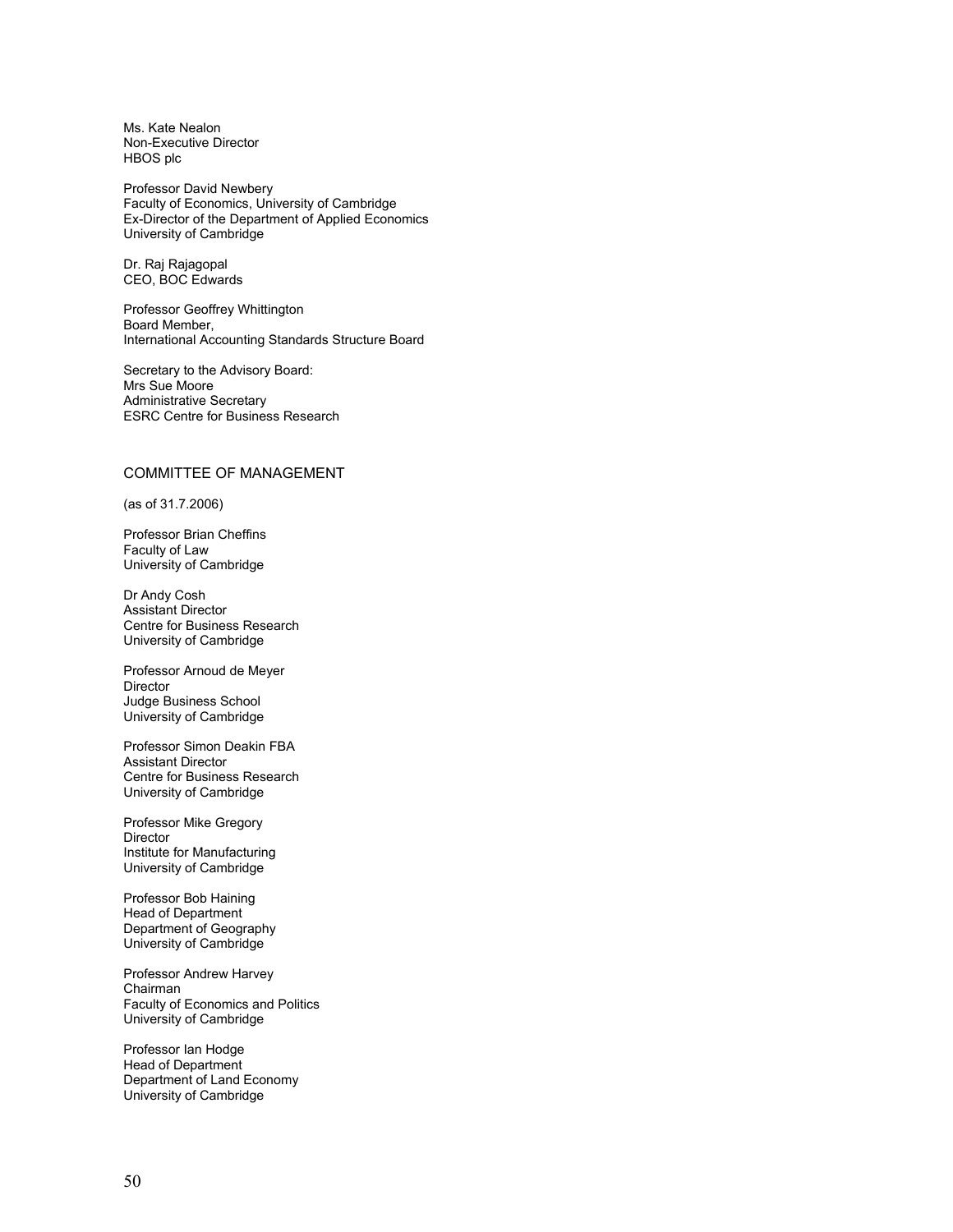Dr Sean Holly Department of Applied Economics University of Cambridge

Professor Alan Hughes Director Centre for Business Research University of Cambridge

Dr Christel Lane Faculty of Social and Political Sciences University of Cambridge

Professor Ekhard Salje FRS President Clare Hall University of Cambridge (Chairman of the Committee of Management)

Mrs Sue Moore (Secretary) ESRC Centre for Business Research University of Cambridge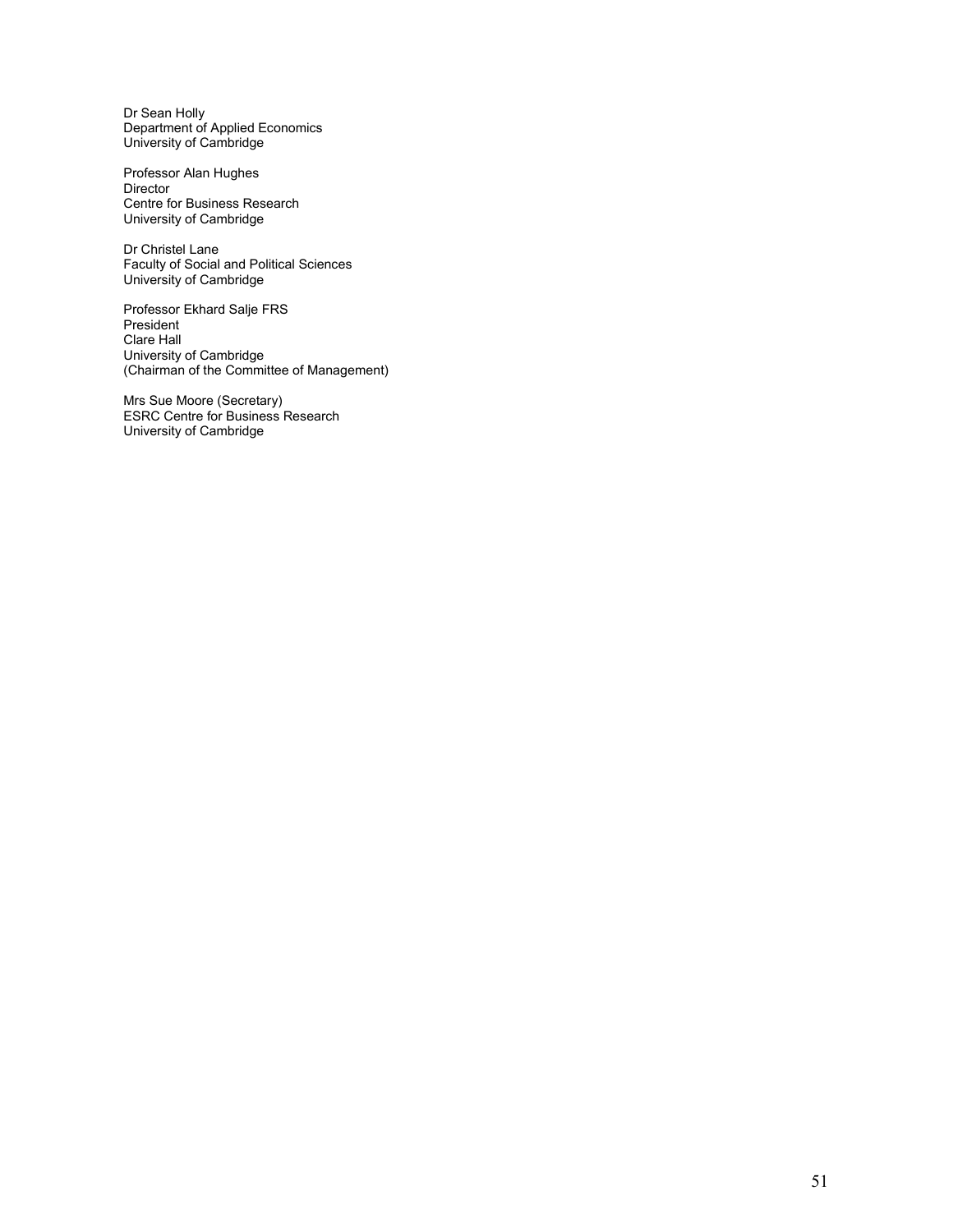# 6. VISITORS

Below are lists of visiting fellows and visiting research students in the reporting period. Short-term visitors are reported under individual projects.

# VISITING FELLOWS

Professor Rafel Crespi, University of the Balearic Islands, 2006 Professor Doug Cumming, Rensselaer Polytechnic Institute, NY, 2005 Professor Bronwyn Hall, University of California at Berkeley, 2005, 2006 Professor Michael Scott-Morton (MIT), 2005, 2006 Dr. Mathias Siems, University of Riga, 2005-6 Dr Fabrizio Trau, Confindustria, Italy, 2005 Professor Cynthia Williams, University of Illinois at Urbana-Champaign, 2006

# VISITING RESEARCH STUDENTS

Ms. Aristea Koukiadaki, Warwick Business School (to work on capability theory with Professor Simon Deakin): 2006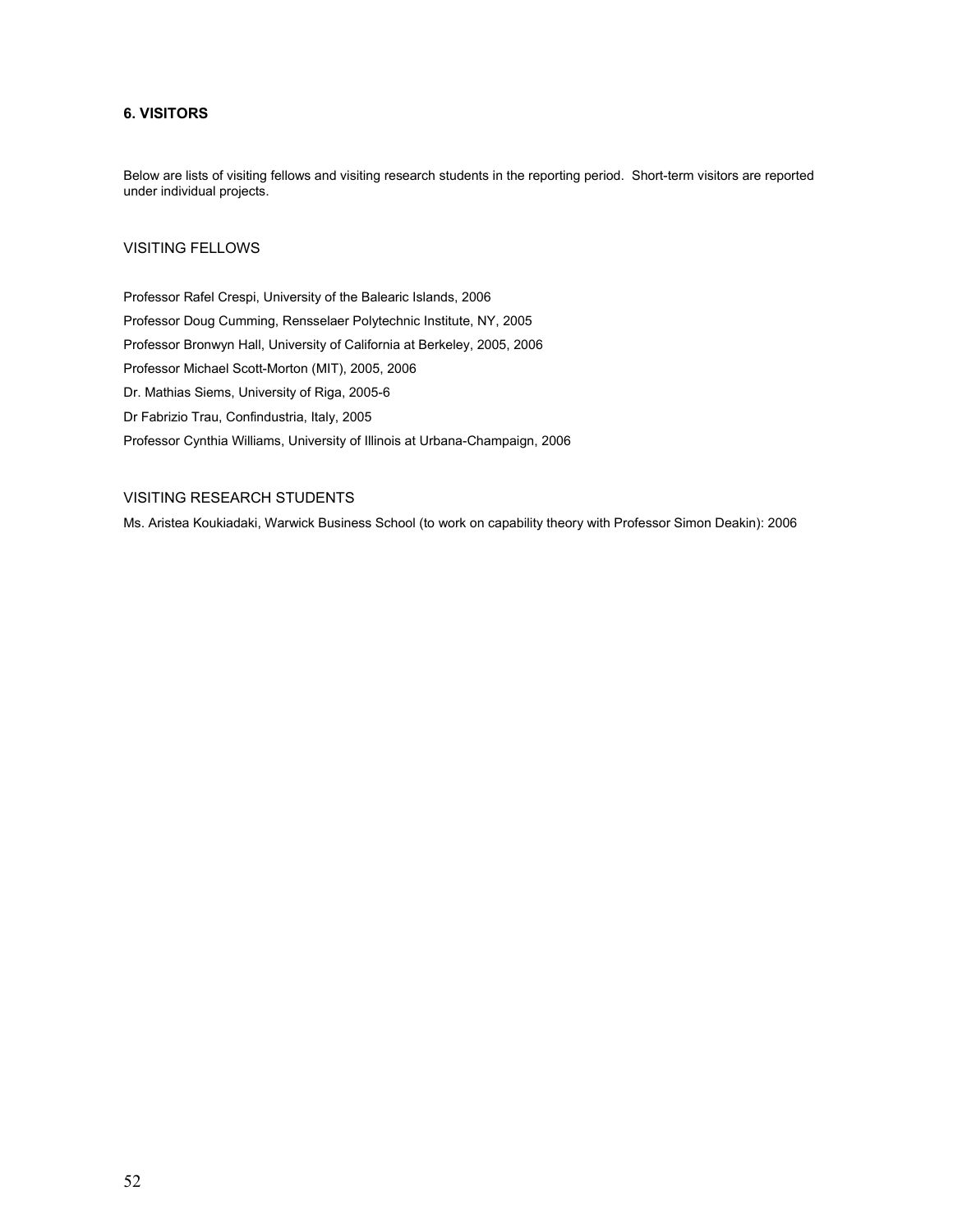### 7. PERFORMANCE INDICATORS

The following Tables contain details of key performance indicators. They are as agreed in the original contract with the ESRC. With the end of core funding, these are no<br>longer strictly binding on the CBR, but we continu

#### A. PUBLICATIONS AND DISSEMINATION \*

| Year                                           | 1994/95  | 1995/96 | 1996/97 | 1997/98                  | 1998/99        | 1999/2000       | 2000/01  | 2001/02 | Tan-<br>Dec<br>2003 | Jan-<br>Dec<br>2004 | Jan<br>2005-<br>July<br>2006 | Total<br>No |
|------------------------------------------------|----------|---------|---------|--------------------------|----------------|-----------------|----------|---------|---------------------|---------------------|------------------------------|-------------|
| <b>Books</b>                                   |          |         |         | b                        | $\overline{4}$ | 5               | 10       | 4       |                     | 9                   | $\overline{a}$<br>$\Delta$   | 74          |
| Chapters                                       | 31       | 30      | 38      | 41                       | 17             | 39              | 37       | 23      | 29                  | 9                   | 12                           | 306         |
| Refereed Journal Papers                        | 26       | 16      | 35      | 24                       | 44             | 42              | 38       | 35      | 33                  | 33                  | 23                           | 349         |
| Non-Refereed Journal Papers                    |          |         |         | $\overline{\phantom{a}}$ |                |                 |          |         |                     | 0                   |                              |             |
| Other Publications                             | 51       | 48      | 55      | 59                       | 88             | 72              | 52       | 70      | 52                  | 53                  | 48                           | 648         |
| Data Sets (Deposited at the ESRC Data Archive) | $\theta$ |         |         | $\overline{\phantom{a}}$ |                | 0               | 5        | - 3     |                     | 3                   |                              | 22          |
| New Software Published                         |          |         |         | $\overline{\phantom{a}}$ |                | $\sqrt{2}$<br>∠ |          |         |                     | 0                   | $\Omega$                     |             |
| Audio-Visual Aids Published                    |          |         |         | $\overline{\phantom{a}}$ |                |                 | $\theta$ |         | $\theta$            |                     | $\Omega$                     |             |

\*Totals shown exclude books, chapters, articles, and papers which were in draft, in press or forthcoming at 31 July 2006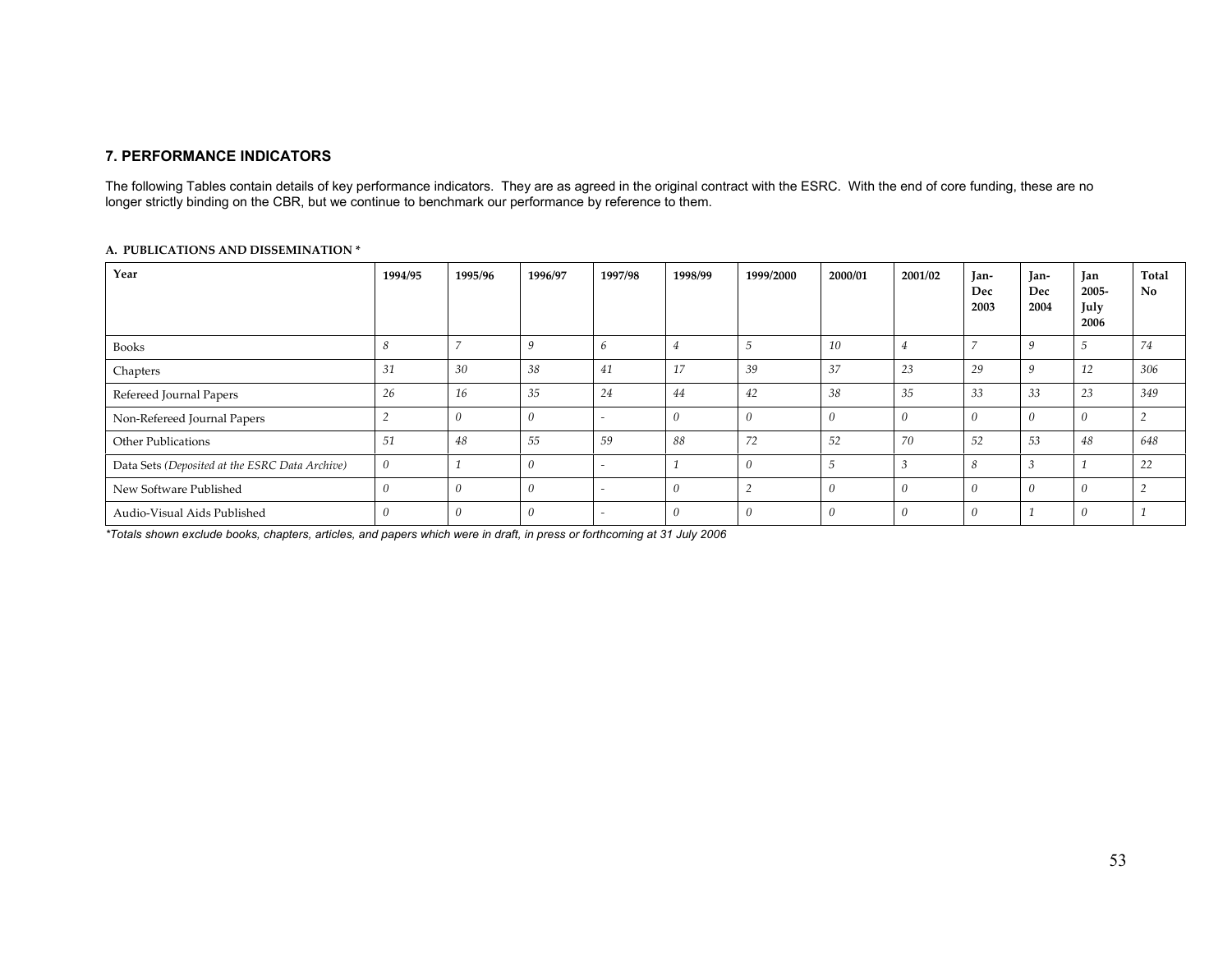#### B. EXTERNAL RELATIONSHIPS

| Year                                                              | 1994/95  | 1995/96        | 1996/97        | 1997/98        | 1998/99 | 1999/2000      | 2000/01 | 2001/02        | Jan-Dec<br>2003 | Jan-Dec<br>2004 | <b>Ian</b><br>2005-<br>July<br>2006 | <b>Total No</b> |
|-------------------------------------------------------------------|----------|----------------|----------------|----------------|---------|----------------|---------|----------------|-----------------|-----------------|-------------------------------------|-----------------|
| Membership of Committees                                          |          | 16             | 22             | 11             | 15      | 15             | 21      | 28             | 19              | 12              | 22                                  | 186             |
| Membership of Networks                                            | 4        | 16             | 13             | $\overline{4}$ |         | 29             |         | 12             | $\overline{2}$  | 6               |                                     | 94              |
| <b>Overseas Visitors</b>                                          | 21       | 9              | $\theta$       |                | 14      | 13             | 4       | 14             | 16              | q               |                                     | 110             |
| Overseas Visiting Fellows                                         |          | 2              | 2              | 4              | 4       |                |         | ◠<br>∠         | 5               | $\sim$<br>∠     | 6                                   | 30              |
| Substantial Advice and Consultancy:                               |          |                |                |                |         |                |         |                |                 |                 |                                     |                 |
| 1.<br>UK                                                          | $\theta$ | $\overline{2}$ | 8              | 10             | 16      | 12             | 13      | 21             | 19              | 10              | 11                                  | 122             |
| Non UK<br>2.                                                      |          |                | 4              |                |         | 6              | 6       | $\overline{5}$ | 8               | $\Delta$        | $4^{\circ}$                         | 41              |
| Conference Papers                                                 | 48       | 117            | 75             | 77             | 72      | 48             | 54      | 126            | 75              | 112             | 76                                  | 880             |
| Radio and TV                                                      | 4        | 12             | 6              | 5              | 20      | $\overline{2}$ |         |                | 4               |                 |                                     | 61              |
| Newspapers                                                        | 8        | 17             | 15             | 12             | 32      | 6              | 11      | 11             | 14              | $\sim$          | 13                                  | 145             |
| Seminars, Conferences attended and Workshops<br>held and attended |          | 11             | $\overline{4}$ | 27             | 20      | $\overline{ }$ | 22      | q              | 60              | 24              | 34                                  | 244             |
| International Collaborative Research Projects                     | 2        | 4              | $\overline{7}$ | -              | 4       | 6              |         | $\overline{z}$ | 19              | 21              | 17                                  | 141             |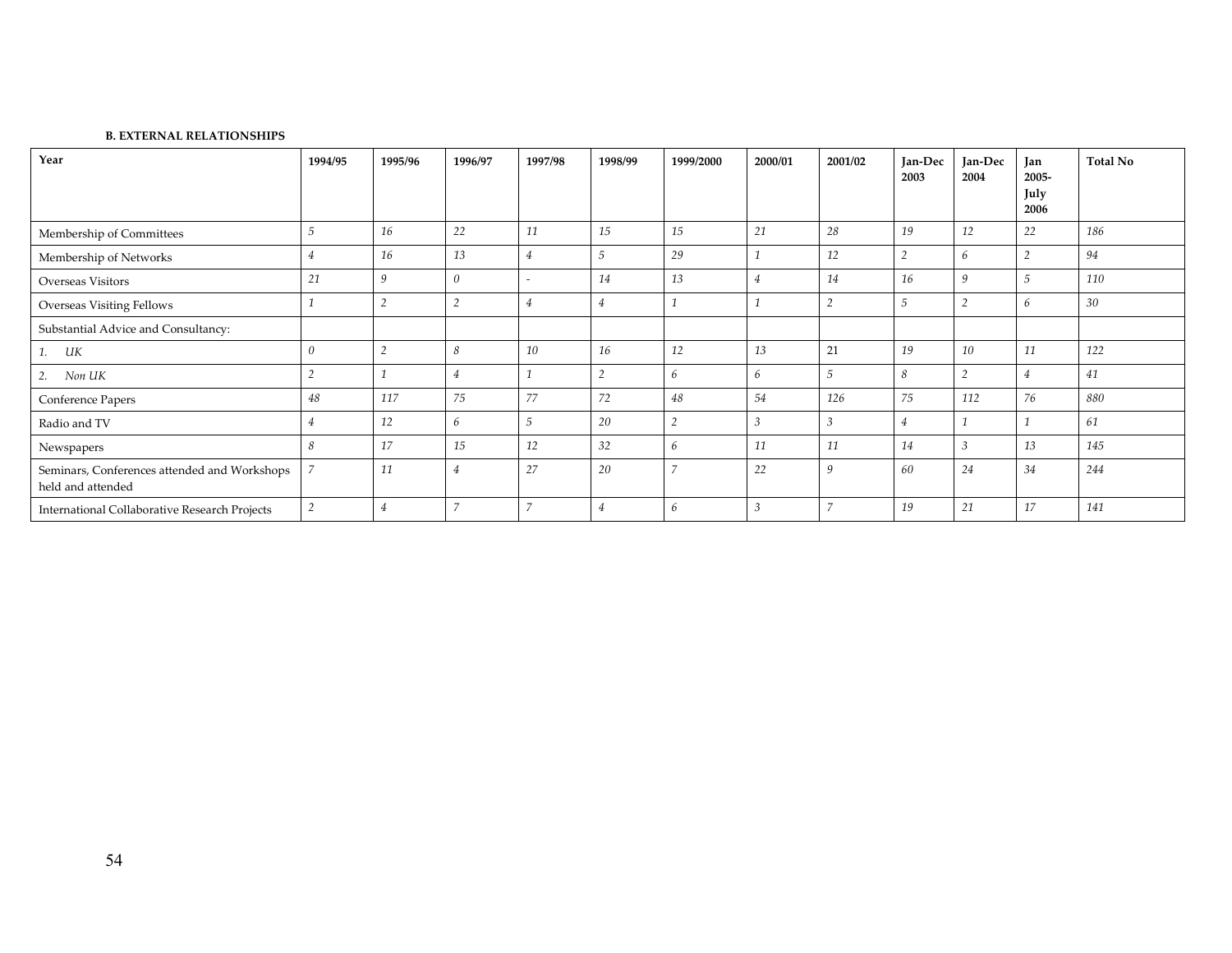#### C. STAFF RESOURCES

| Year                                 | 1994/95          | 1995/96        | 1996/97          | 1997/98        | 1998/99          | 1999/2000        | 2000/01        | 2001/02        | Jan-<br>Dec<br>2003 | Jan-<br>Dec<br>2004 | Jan<br>2005-<br>July<br>2006 | Total<br>No.   |
|--------------------------------------|------------------|----------------|------------------|----------------|------------------|------------------|----------------|----------------|---------------------|---------------------|------------------------------|----------------|
| <b>Research Staff</b>                |                  |                |                  |                |                  |                  |                |                |                     |                     |                              |                |
| Individuals<br>1.                    | 14               | 16             | 20               | 25             | 21               | 23               | 19             | 21             | 22                  | 26                  | 25                           | 179            |
| <b>FTEs</b><br>2.                    | 11.5             | 13.5           | 15.5             | 19             | 19               | 14.5             | 13.5           | 18.5           | 14                  | 12.15               | 17.7                         | 129.8          |
| Associated Academic Staff*           |                  |                |                  |                |                  |                  |                |                |                     |                     |                              |                |
| Individuals<br>1.                    | 33               | 37             | 47               | 99             | 80               | 38               | 45             | 40             | 59                  | 59                  | 51                           | 444            |
| <b>FTEs</b><br>2.                    | 5                | 6              | $\overline{7}$   | 14             | 12               | 6                | $\overline{7}$ | 6              | 8                   | 8                   | 7                            | 65             |
| Support Staff                        |                  |                |                  |                |                  |                  |                |                |                     |                     |                              |                |
| Individuals<br>1.                    | 11               | 11             | 12               | 11             | 11               | 10               | 10             | $\overline{7}$ | 8                   | 8                   | $\overline{7}$               | 82             |
| <b>FTEs</b><br>2.                    | $\overline{4}$   | $\overline{4}$ | 5                | $\overline{5}$ | 5                | 4.5              | 4.5            | 5.25           | 4.75                | 4.75                | 4.5                          | 41.5           |
| Research Students (MPhil/PhD)**      |                  |                |                  |                |                  |                  |                |                |                     |                     |                              |                |
| Enrolled†<br>1.                      | 23               | 26             | 32               | 67             | 44               | 31               | 41             | 47             | 42                  | 28                  | 17                           | 398            |
| Graduated <sup>++</sup><br>2.        | $\boldsymbol{0}$ | 13             | 14               | 20             | 14               | 14               | 10             | 5              | 8                   | 13                  | 6                            | 115            |
| ESRC-funded students<br>3.           | $\mathfrak{Z}$   | $\overline{3}$ | $\overline{2}$   | 9              | $\mathfrak{Z}$   | $\theta$         | $\overline{2}$ | $\mathfrak{Z}$ | $\overline{1}$      | $\mathbf{1}$        | $\theta$                     | 26             |
| ESRC-funded students graduated<br>4. | $\boldsymbol{0}$ | $\mathbf{1}$   | $\boldsymbol{0}$ | $\mathbf{1}$   | $\boldsymbol{0}$ | $\boldsymbol{0}$ | $\overline{4}$ | $\theta$       | $\theta$            | $\mathbf{1}$        | 0                            | $\overline{7}$ |
| Staff Development                    | 6                | 10             | 11               | 19             | 8                | 9                | $\mathbf{3}$   | $\overline{4}$ | $\overline{7}$      | $\overline{2}$      | 6                            | 85             |

\* excludes visiting fellows who are not also Research Associates

\*\* includes double counting since Ph.D. students count for every year in which they remain in residence until final award of the degree

† M.Phil. and Ph.D. students

†† Ph.D. students only